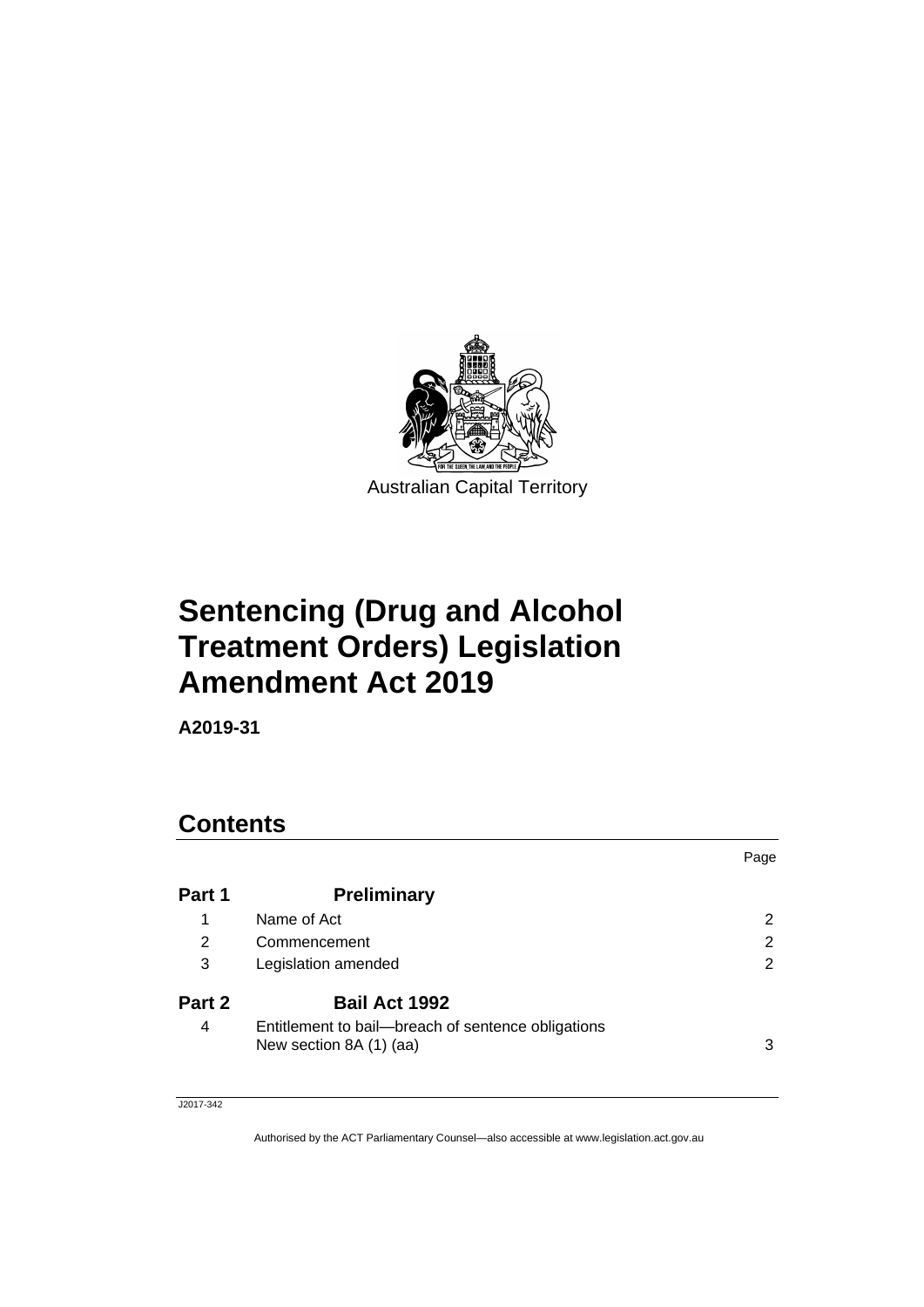| Part 3     | <b>Births, Deaths and Marriages Registration</b><br><b>Act 1997</b>                                          |          |
|------------|--------------------------------------------------------------------------------------------------------------|----------|
| 5          | Definitions-div 3.2<br>Section 22A, definition of restricted person, paragraph (a)                           | 4        |
| Part 4     | <b>Corrections Management Act 2007</b>                                                                       |          |
| 6          | When test sample positive<br>Section 133 (1)                                                                 | 5        |
| 7          | Section 133 (1) (d)                                                                                          | 5        |
| 8          | Section 133 (5), new definition of drug and alcohol treatment order                                          | 5        |
| Part 5     | <b>Crimes (Sentence Administration) Act 2005</b>                                                             |          |
| 9          | New chapter 5A                                                                                               | 6        |
| 10         | Meaning of community-based sentence<br>New section 264 (1) (a) (ia)                                          | 9        |
| 11         | Dictionary, new definition of drug and alcohol treatment order                                               | 9        |
| Part 6     | <b>Crimes (Sentencing) Act 2005</b>                                                                          |          |
| 12         | Meaning of offender<br>Section 8, definition of offender, paragraph (b)                                      | 10       |
| 13         | New section 8 (2)                                                                                            | 10       |
| 14         | Suspended sentences<br>New section 12 (7)                                                                    | 10       |
| 15         | New section 12A                                                                                              | 11       |
| 16         | Section 22                                                                                                   | 14       |
| 17         | Non-association and place restriction orders-maximum period<br>Section 24 (1) (a) (i)                        | 15       |
| 18         | New part 4.2B                                                                                                | 15       |
| 19         | Application-pt 5.2<br>Section 64 (2), definition of excluded sentence of imprisonment, new<br>paragraph (aa) | 19       |
| 20         | New part 5.4A                                                                                                | 20       |
| 21         | Dictionary, definition of assessor, new paragraph (c)                                                        | 47       |
| 22         | Dictionary, new definition of core conditions                                                                | 47       |
| 23         | Dictionary, definition of court                                                                              | 47       |
| contents 2 | Sentencing (Drug and Alcohol Treatment Orders)<br>Legislation Amendment Act 2019                             | A2019-31 |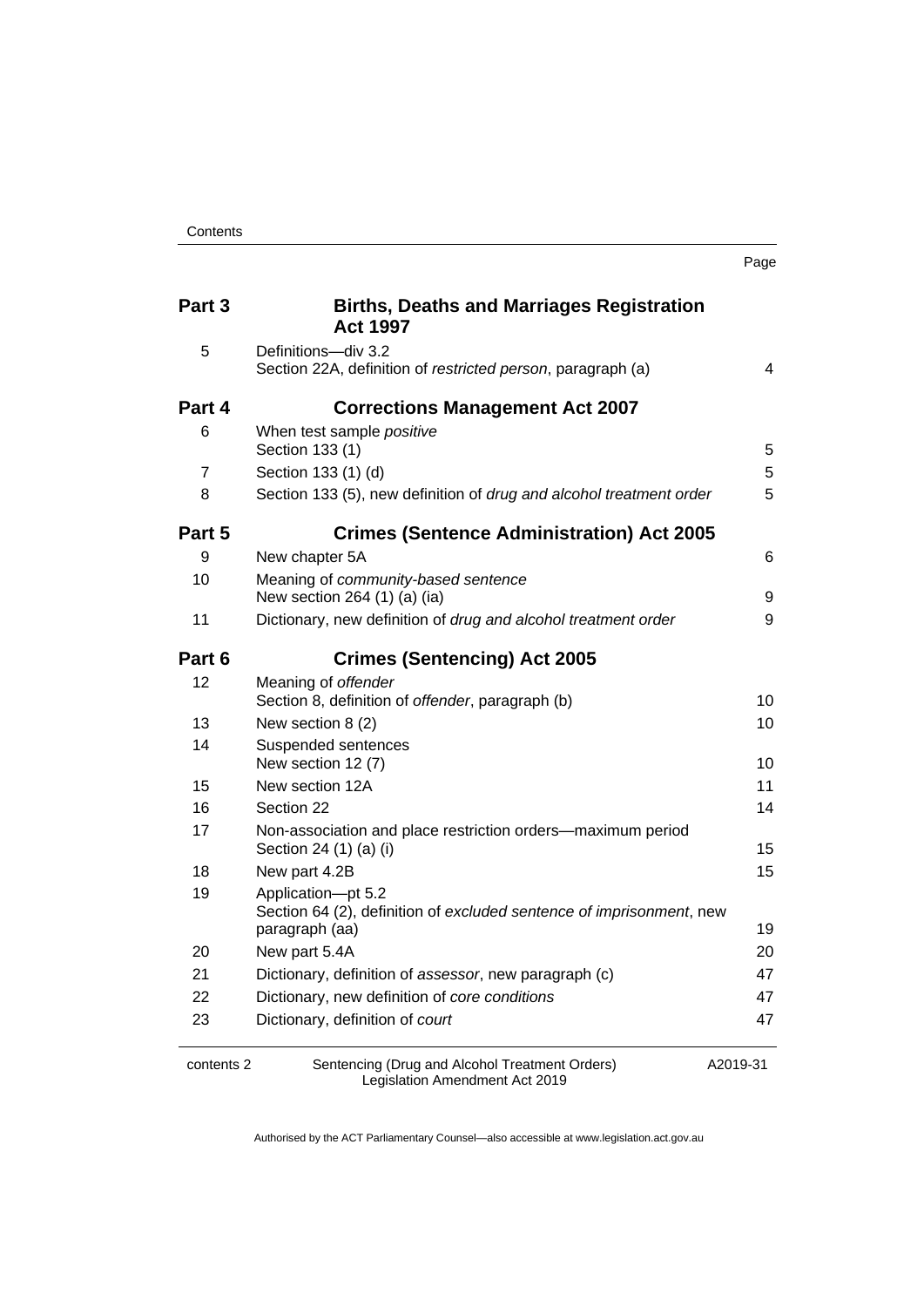| Contents |
|----------|
|----------|

| 24     | Dictionary, new definitions                                          | 48 |
|--------|----------------------------------------------------------------------|----|
| Part 7 | <b>Supreme Court Act 1933</b>                                        |    |
| 25     | Exercise of jurisdiction by associate judge<br>New section $9(1)(c)$ | 49 |
| 26     | New part 2AA                                                         | 49 |
| 27     | Dictionary, new definitions                                          | 51 |

A2019-31

Sentencing (Drug and Alcohol Treatment Orders) Legislation Amendment Act 2019

contents 3

Page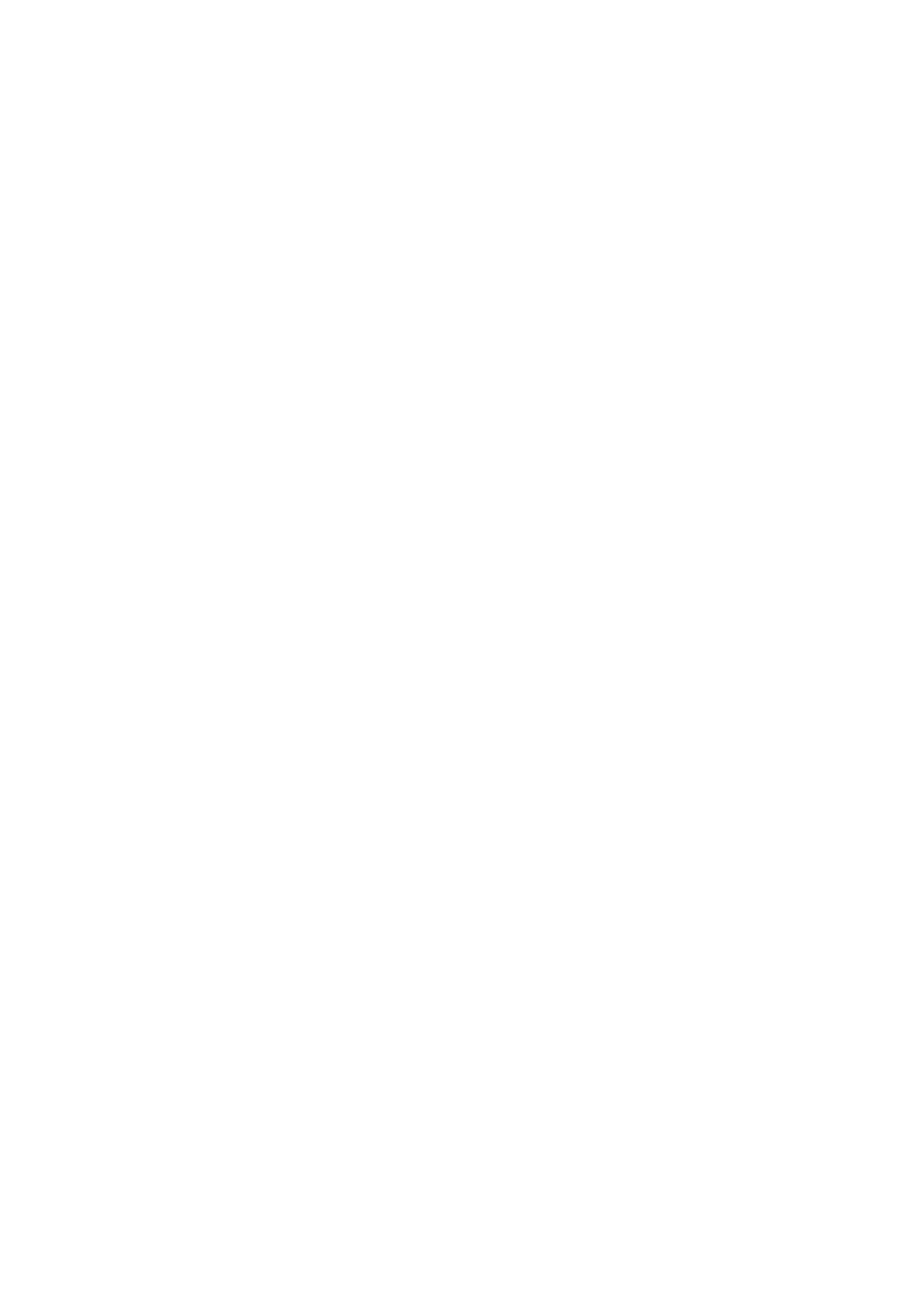

**Sentencing (Drug and Alcohol Treatment Orders) Legislation Amendment Act 2019**

**A2019-31**

Ī

An Act to amend legislation about sentencing, and for other purposes

The Legislative Assembly for the Australian Capital Territory enacts as follows:

J2017-342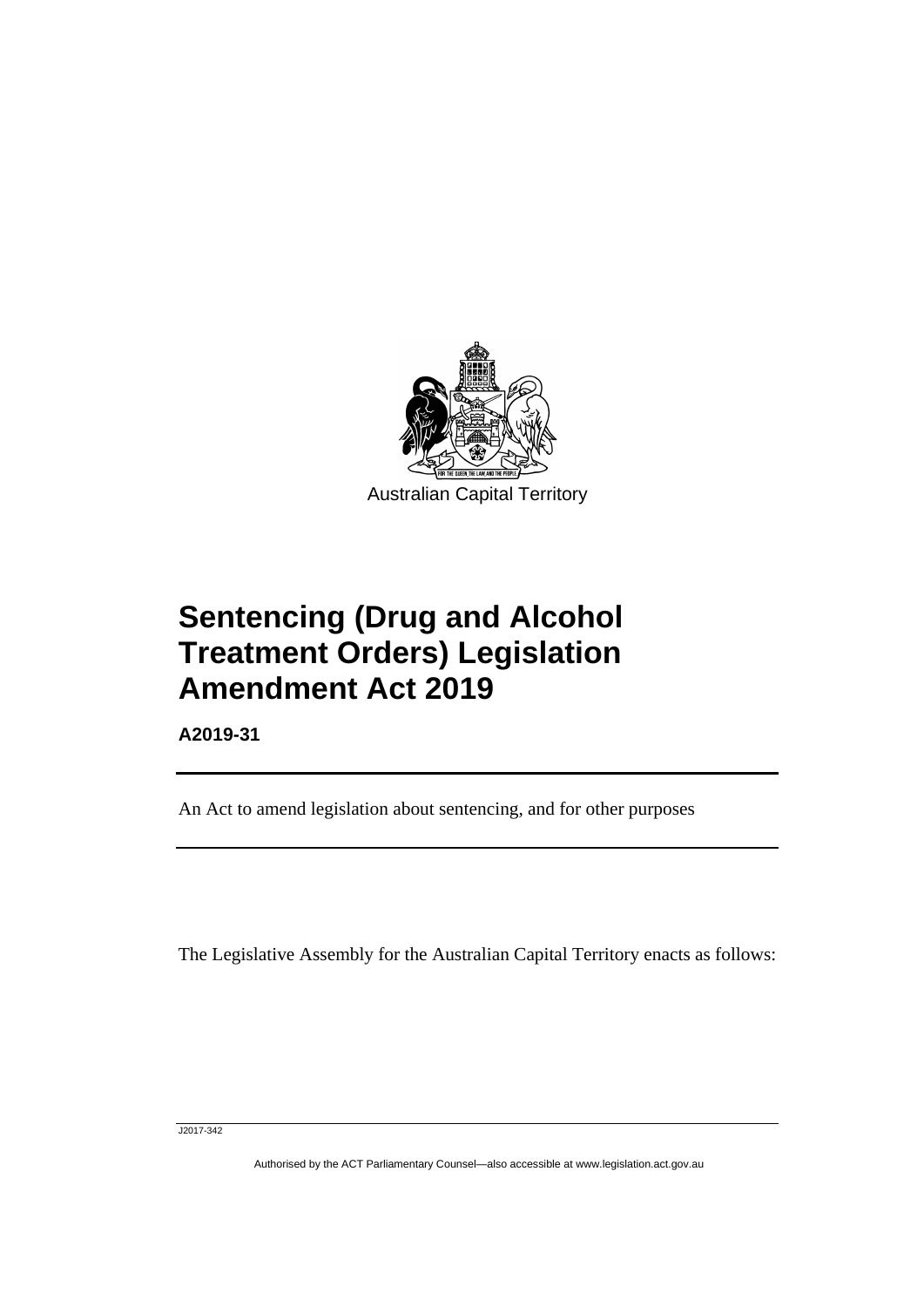#### **Part 1** Preliminary

Section 1

# <span id="page-5-0"></span>**Part 1 Preliminary**

### <span id="page-5-1"></span>**1 Name of Act**

This Act is the *Sentencing (Drug and Alcohol Treatment Orders) Legislation Amendment Act 2019*.

#### <span id="page-5-2"></span>**2 Commencement**

- (1) This Act commences on a day fixed by the Minister by written notice.
	- *Note 1* The naming and commencement provisions automatically commence on the notification day (see [Legislation Act,](http://www.legislation.act.gov.au/a/2001-14) s 75 (1)).
	- *Note 2* A single day or time may be fixed, or different days or times may be fixed, for the commencement of different provisions (se[e Legislation Act,](http://www.legislation.act.gov.au/a/2001-14) s 77 (1)).
- (2) If this Act has not commenced within 12 months beginning on its notification day, it automatically commences on the first day after that period.
- (3) The [Legislation Act,](http://www.legislation.act.gov.au/a/2001-14) section 79 (Automatic commencement of postponed law) does not apply to this Act.

#### <span id="page-5-3"></span>**3 Legislation amended**

This Act amends the following legislation:

- *[Bail Act 1992](http://www.legislation.act.gov.au/a/1992-8)*
- *[Births, Deaths and Marriages Registration Act 1997](http://www.legislation.act.gov.au/a/1997-112)*
- *[Corrections Management Act 2007](http://www.legislation.act.gov.au/a/2007-15)*
- *[Crimes \(Sentence Administration\) Act 2005](http://www.legislation.act.gov.au/a/2005-59)*
- *[Crimes \(Sentencing\) Act 2005](http://www.legislation.act.gov.au/a/2005-58)*
- *[Supreme Court Act 1933](http://www.legislation.act.gov.au/a/1933-34)*.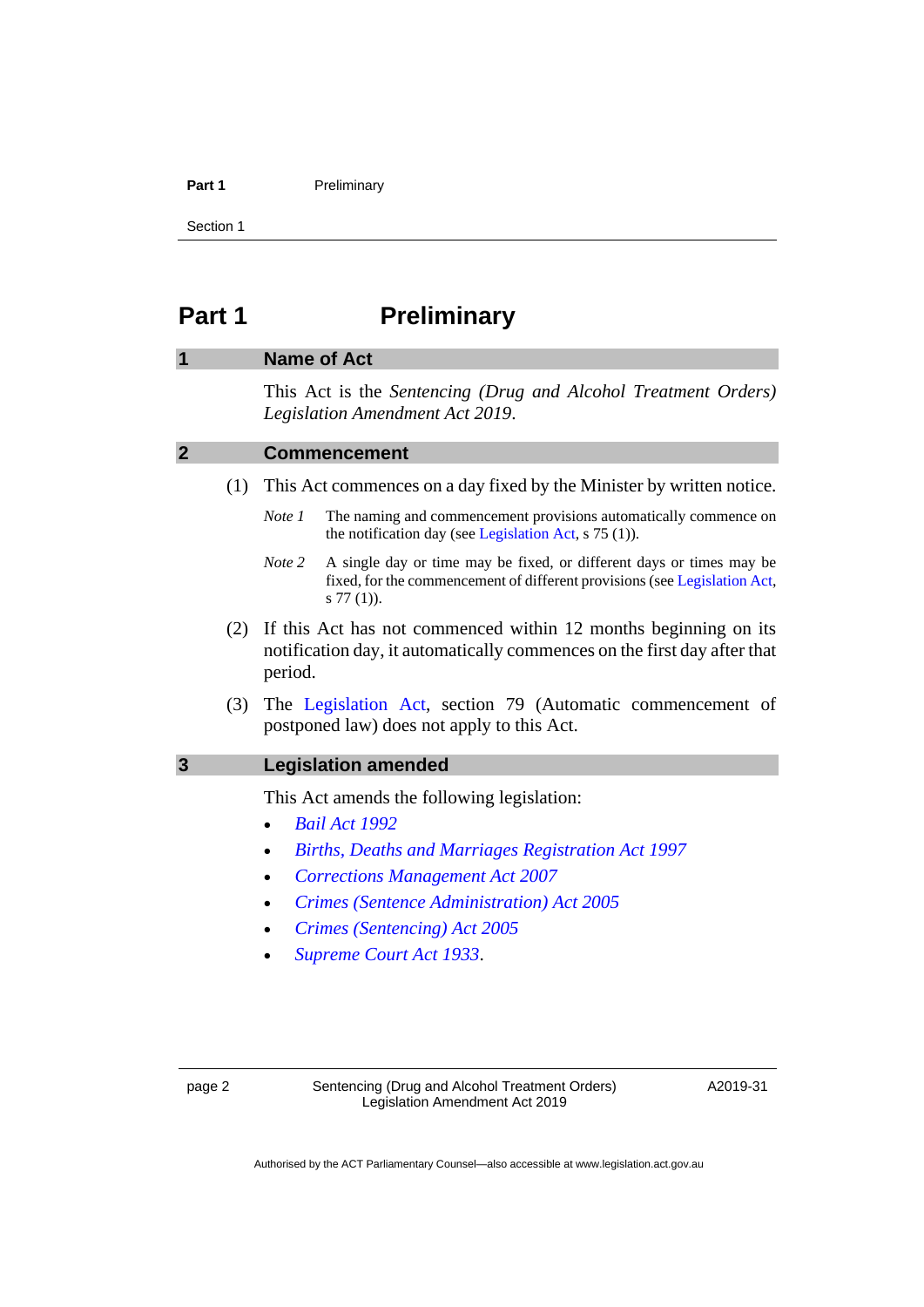# <span id="page-6-0"></span>**Part 2 Bail Act 1992**

# <span id="page-6-1"></span>**4 Entitlement to bail—breach of sentence obligations New section 8A (1) (aa)**

#### *insert*

(aa) a treatment order obligation under the *[Crimes \(Sentencing\)](http://www.legislation.act.gov.au/a/2005-58)  Act [2005](http://www.legislation.act.gov.au/a/2005-58)*; or

A2019-31

Sentencing (Drug and Alcohol Treatment Orders) Legislation Amendment Act 2019

page 3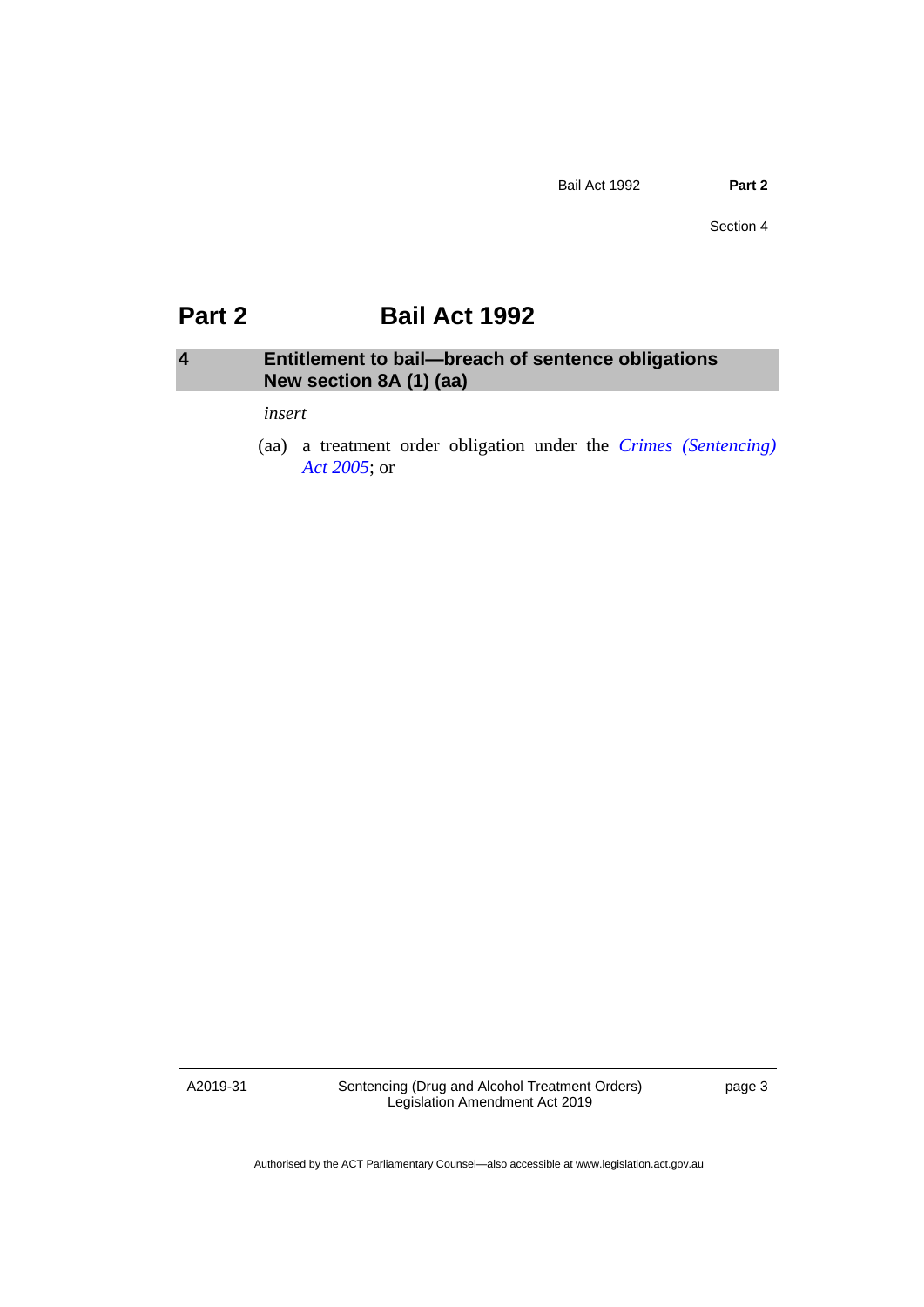# <span id="page-7-0"></span>**Part 3 Births, Deaths and Marriages Registration Act 1997**

# <span id="page-7-1"></span>**5 Definitions—div 3.2 Section 22A, definition of** *restricted person***, paragraph (a)**

*after*

intensive correction order

*insert*

, drug and alcohol treatment order

page 4 Sentencing (Drug and Alcohol Treatment Orders) Legislation Amendment Act 2019

A2019-31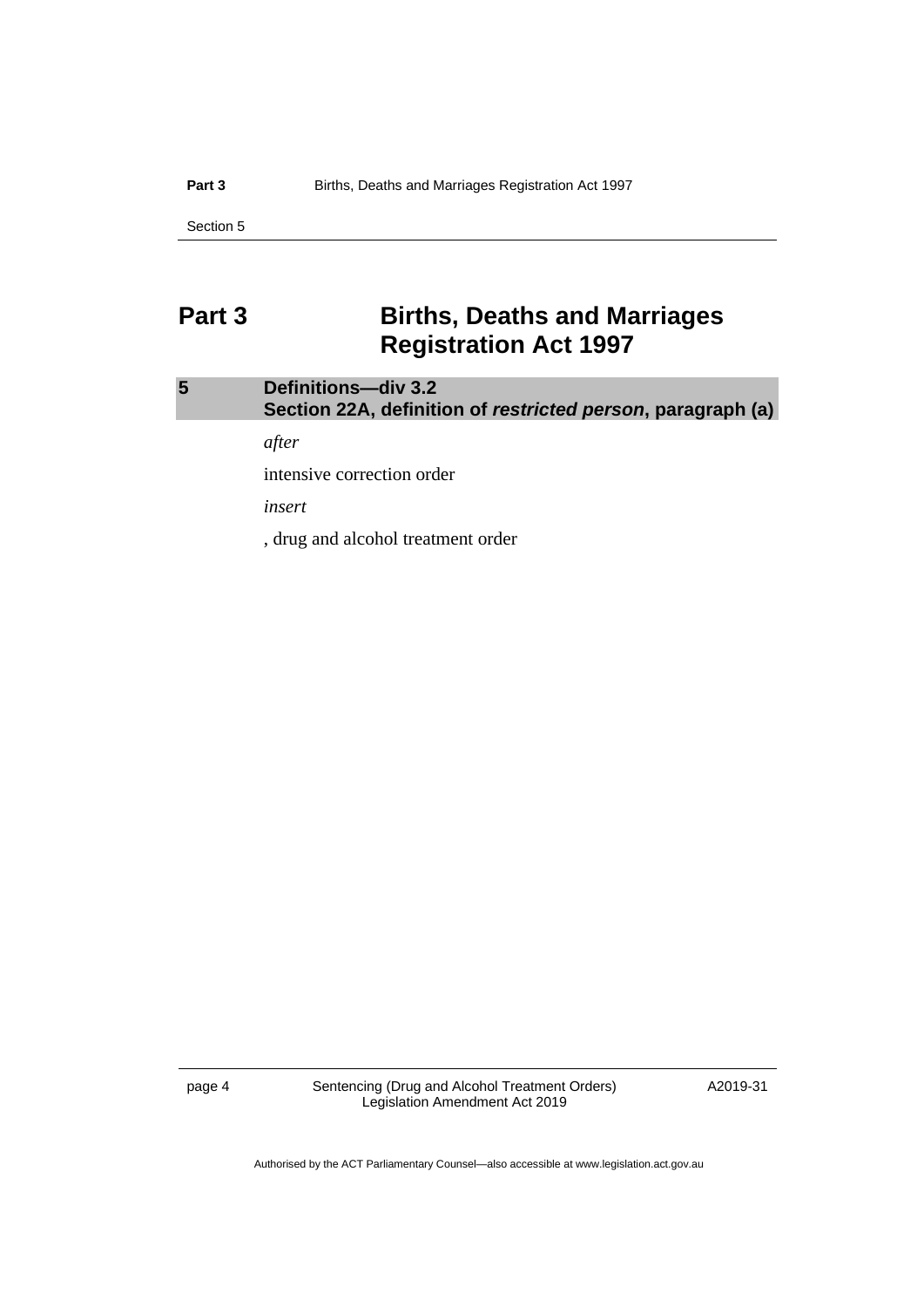# <span id="page-8-0"></span>**Part 4 Corrections Management Act 2007**

# <span id="page-8-1"></span>**6 When test sample** *positive* **Section 133 (1)**

#### *omit*

when directed under this Act or the *[Crimes \(Sentence Administration\)](http://www.legislation.act.gov.au/a/2005-59)  [Act 2005](http://www.legislation.act.gov.au/a/2005-59)*

#### *substitute*

when directed under this Act, the *[Crimes \(Sentence Administration\)](http://www.legislation.act.gov.au/a/2005-59)  [Act 2005](http://www.legislation.act.gov.au/a/2005-59)* or the *[Crimes \(Sentencing\) Act 2005](http://www.legislation.act.gov.au/a/2005-58)*

### <span id="page-8-2"></span>**7 Section 133 (1) (d)**

*omit*

for a person serving a term of imprisonment by intensive correction—

*substitute*

for a person serving a term of imprisonment by intensive correction, or suspended under a drug and alcohol treatment order—



# <span id="page-8-3"></span>**8 Section 133 (5), new definition of** *drug and alcohol treatment order*

*insert*

*drug and alcohol treatment order*—see the *[Crimes \(Sentencing\)](http://www.legislation.act.gov.au/a/2005-58)  Act [2005](http://www.legislation.act.gov.au/a/2005-58)*, section 12A.

#### A2019-31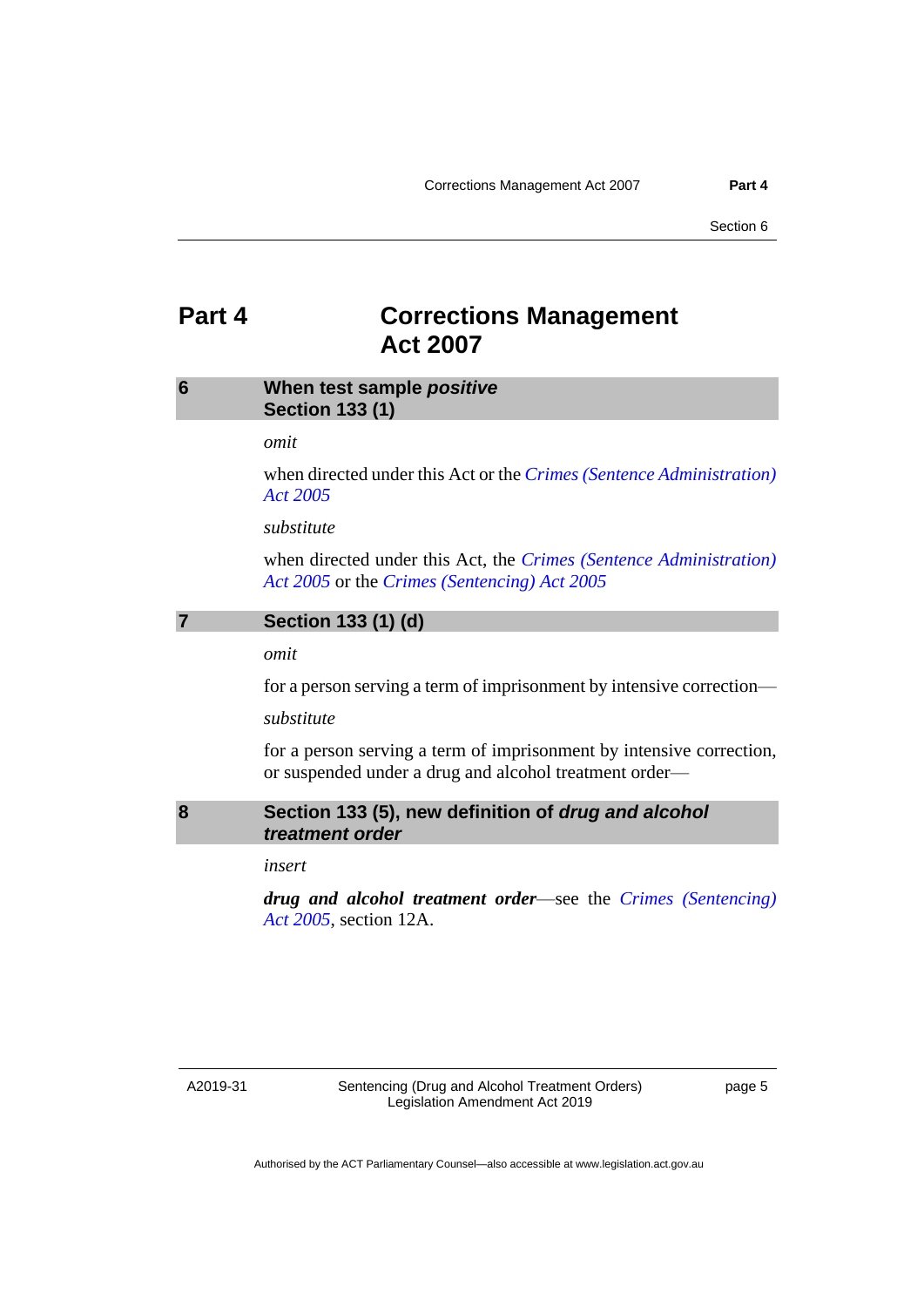#### **Part 5** Crimes (Sentence Administration) Act 2005

Section 9

# <span id="page-9-0"></span>**Part 5 Crimes (Sentence Administration) Act 2005**

<span id="page-9-1"></span>

| 9 | New chapter 5A |  |
|---|----------------|--|
|   |                |  |

*insert*

# **Chapter 5A Drug and alcohol treatment orders**

# **Part 5A.1 Preliminary**

# **82 Application—ch 5A**

This chapter applies if the Supreme Court makes a drug and alcohol treatment order in relation to an offender.

# **Part 5A.2 Drug and alcohol treatment orders—undertaking treatment**

# **82A Drug and alcohol treatment order—drug and alcohol tests**

- (1) The responsible director-general may direct an offender, orally or in writing, to give a test sample during the term of the offender's drug and alcohol treatment order.
- (2) The provisions of the *[Corrections Management Act 2007](http://www.legislation.act.gov.au/a/2007-15)* relating to alcohol and drug tests apply in relation to a direction under this section and any sample given under the direction.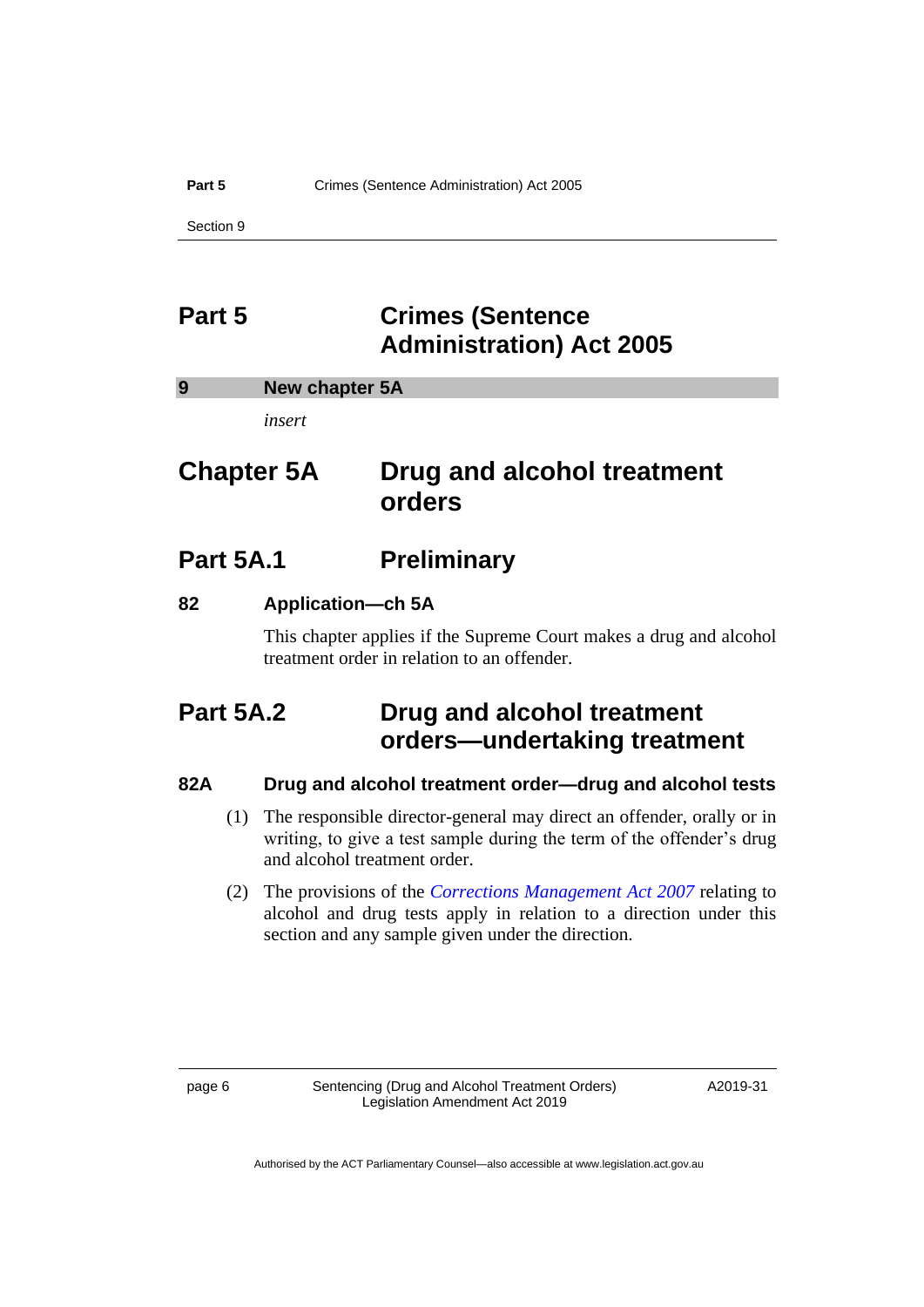(3) In this section:

*health director-general*—see the *[Crimes \(Sentencing\) Act 2005](http://www.legislation.act.gov.au/a/2005-58)*, dictionary.

*responsible director-general* means 1 or both of the following:

- (a) the health director-general;
- (b) the director-general responsible for this Act.

# **Part 5A.3 Drug and alcohol treatment orders—effect of cancellation**

### **82B Application—pt 5A.3**

This part applies to a decision made by the Supreme Court under the following provisions of the *[Crimes \(Sentencing\) Act 2005](http://www.legislation.act.gov.au/a/2005-58)*:

- (a) section 80ZB (1) (e) provisionally cancelling the suspension of a sentence under a treatment order;
- (b) section  $80ZB(1)$  (f), section  $80ZD(2)$  (d) (i) or section 80ZE (2) (a) cancelling the treatment order;
- (c) section  $80ZB(1)(g)$ , section  $80ZD(2)(d)$  (ii) or section 80ZE (2) (b) cancelling the treatment order and resentencing the offender.

# **82C Drug and alcohol treatment order—effect of cancellation**

- (1) This section applies to a decision of the court to suspend or cancel the offender's drug and alcohol treatment order.
- (2) The decision takes effect as stated in the court order suspending or cancelling the drug and alcohol treatment order.

A2019-31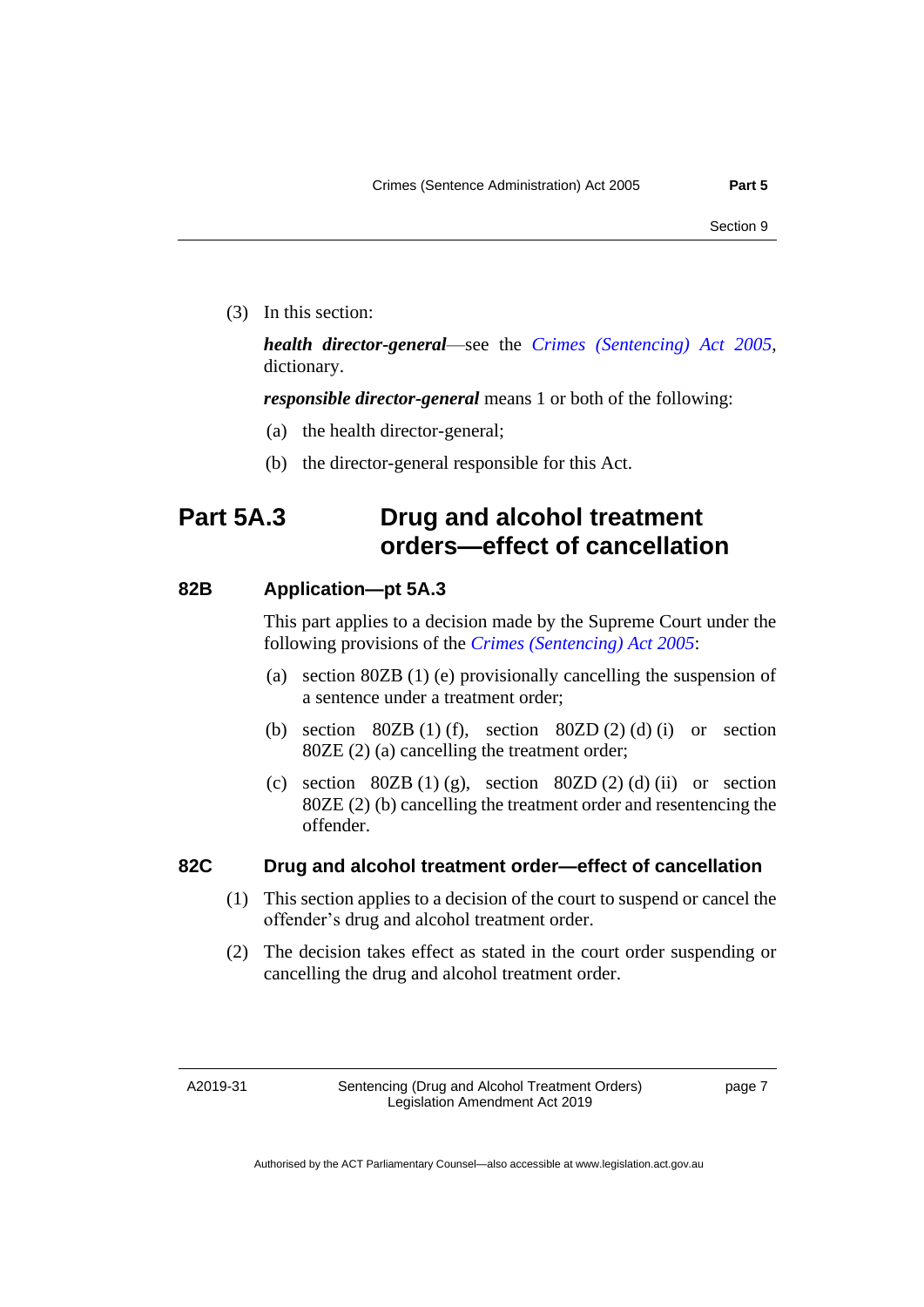- (3) If the decision is to suspend the offender's drug and alcohol treatment order, the offender—
	- (a) must be imprisoned under full-time detention during the suspension; and
	- (b) is taken to comply with the offender's treatment order obligations while serving the full-time detention.
- (4) If the decision is to cancel the offender's drug and alcohol treatment order, the cancellation ends the drug and alcohol treatment order and the offender must serve the remainder of the sentence of imprisonment—
	- (a) by full-time detention until when the sentence of imprisonment suspended under the drug and alcohol treatment order would have ended apart from the cancellation; or
	- (b) if the court orders otherwise—in accordance with the court's order.

# **Part 5A.4 Drug and alcohol treatment orders—reporting and records**

# **82D Record-keeping by director-general**

The director-general must keep data of—

- (a) each drug and alcohol treatment order made in relation to an offender; and
- (b) the offence for which each treatment order is made; and
- (c) each treatment order that is cancelled, suspended or discharged including the reasons for the cancellation, suspension or discharge.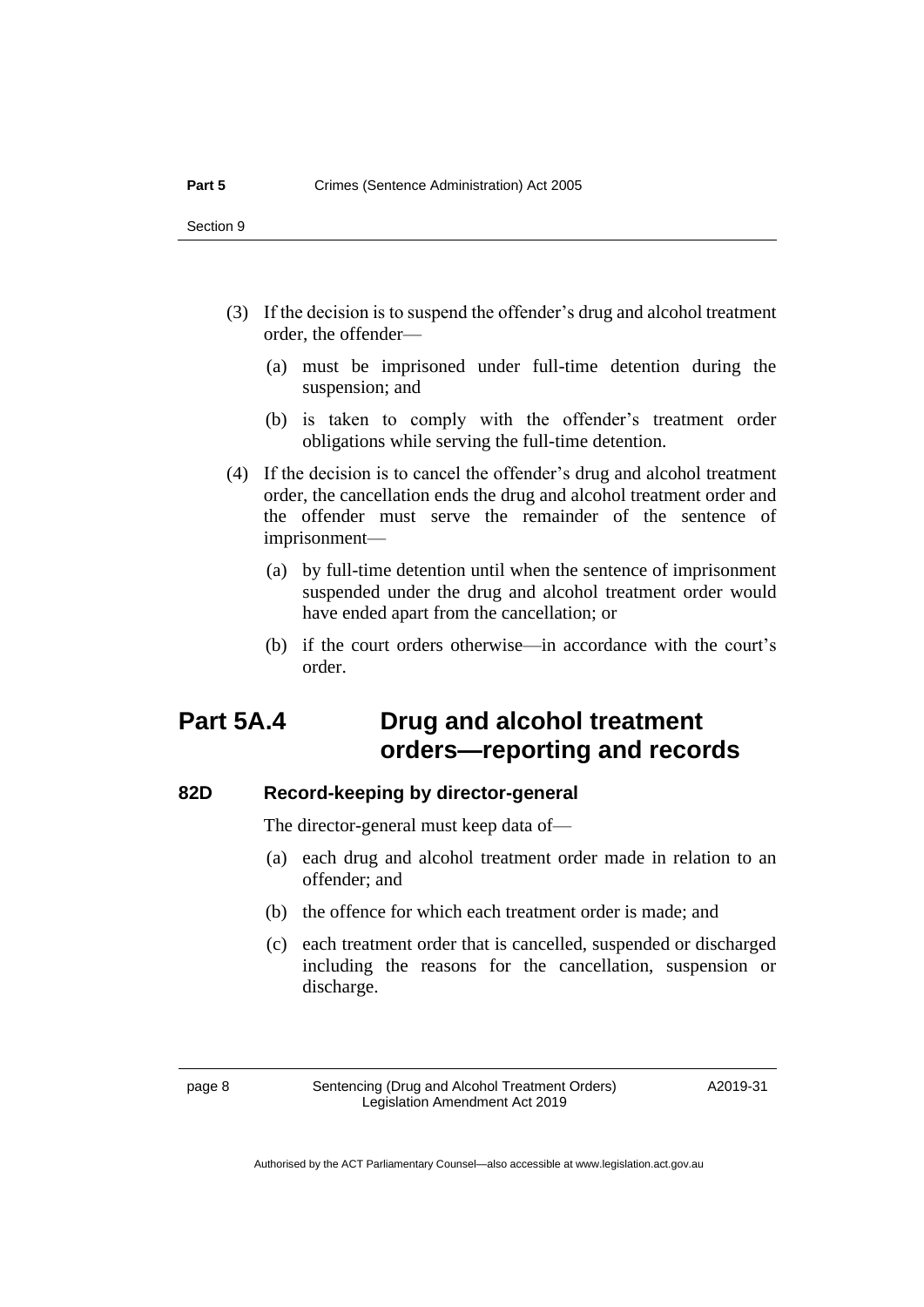#### **82E Authorised person may access data**

The director-general—

- (a) may authorise a person, in writing, to have access to the data mentioned in section 82D for research, analysis and evaluation of drug and alcohol treatment orders; but
- (b) must not allow access to the data in any form that would allow the identity of anyone who is the subject of a drug and alcohol treatment order to be worked out.

# <span id="page-12-0"></span>**10 Meaning of** *community-based sentence* **New section 264 (1) (a) (ia)**

*insert*

(ia) a drug and alcohol treatment order;

# <span id="page-12-1"></span>**11 Dictionary, new definition of** *drug and alcohol treatment order*

*insert*

*drug and alcohol treatment order—*see the *[Crimes \(Sentencing\)](http://www.legislation.act.gov.au/a/2005-58)  Act [2005](http://www.legislation.act.gov.au/a/2005-58)*, section 12A.

A2019-31

Sentencing (Drug and Alcohol Treatment Orders) Legislation Amendment Act 2019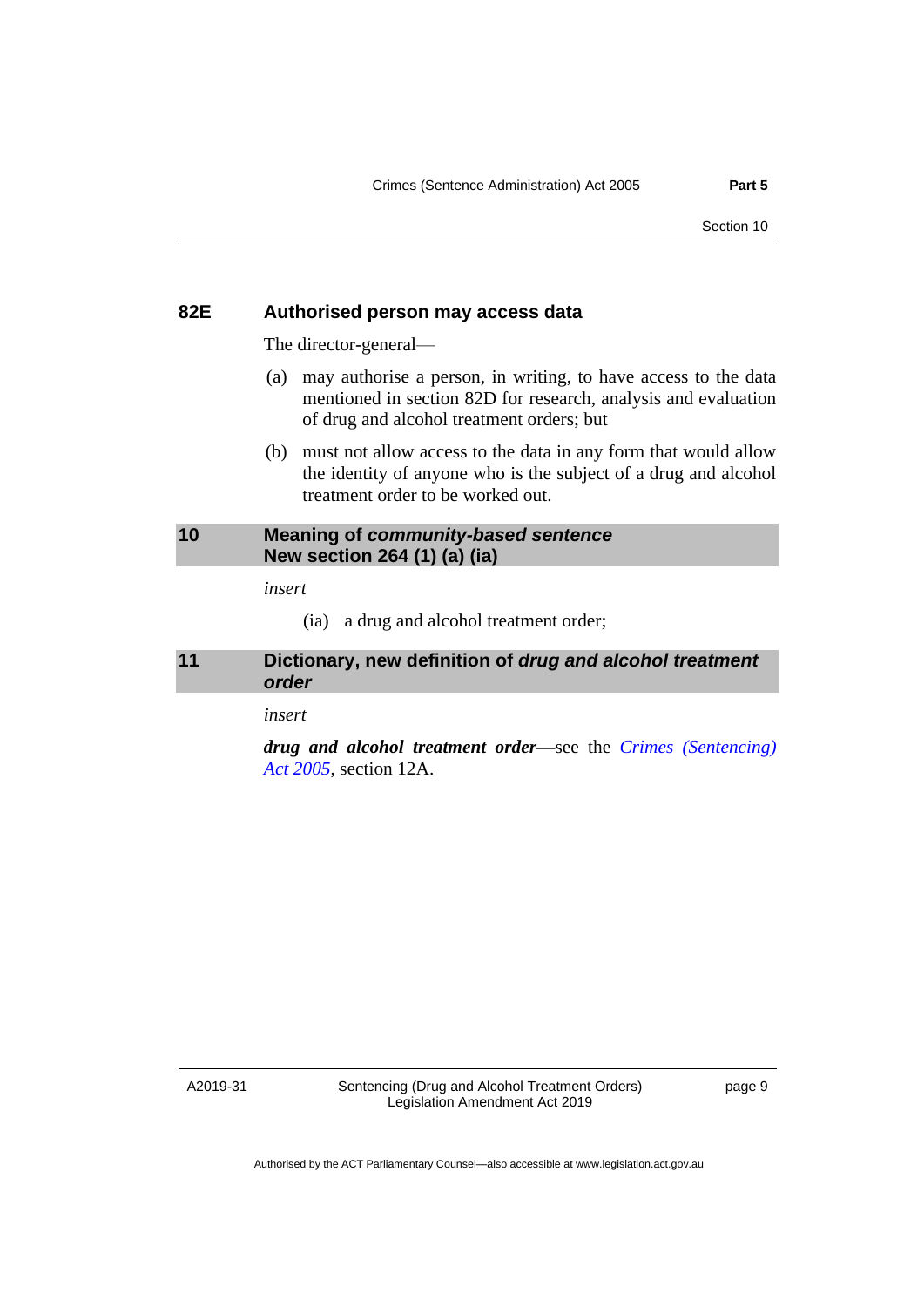#### **Part 6** Crimes (Sentencing) Act 2005

Section 12

# <span id="page-13-0"></span>**Part 6 Crimes (Sentencing) Act 2005**

# <span id="page-13-1"></span>**12 Meaning of** *offender* **Section 8, definition of** *offender***, paragraph (b)**

*substitute*

(b) for—

- (i) part 4.2 (Pre-sentence reports)—see section 40; and
- (ii) part 4.2A (Intensive correction assessments)—see section 46B; and
- (iii) a treatment order provision—see section 46I.

# <span id="page-13-2"></span>**13 New section 8 (2)**

*insert*

(2) In this section:

*treatment order provision* means the following:

- (a) section 12A (Drug and alcohol treatment orders);
- (b) part 4.2B (Drug and alcohol treatment assessments);
- (c) part 5.4A (Drug and alcohol treatment orders).

<span id="page-13-3"></span>**14 Suspended sentences New section 12 (7)**

*insert*

(7) To avoid doubt, a sentence of imprisonment suspended under the custodial part of a drug and alcohol treatment order is not a suspended sentence order.

page 10 Sentencing (Drug and Alcohol Treatment Orders) Legislation Amendment Act 2019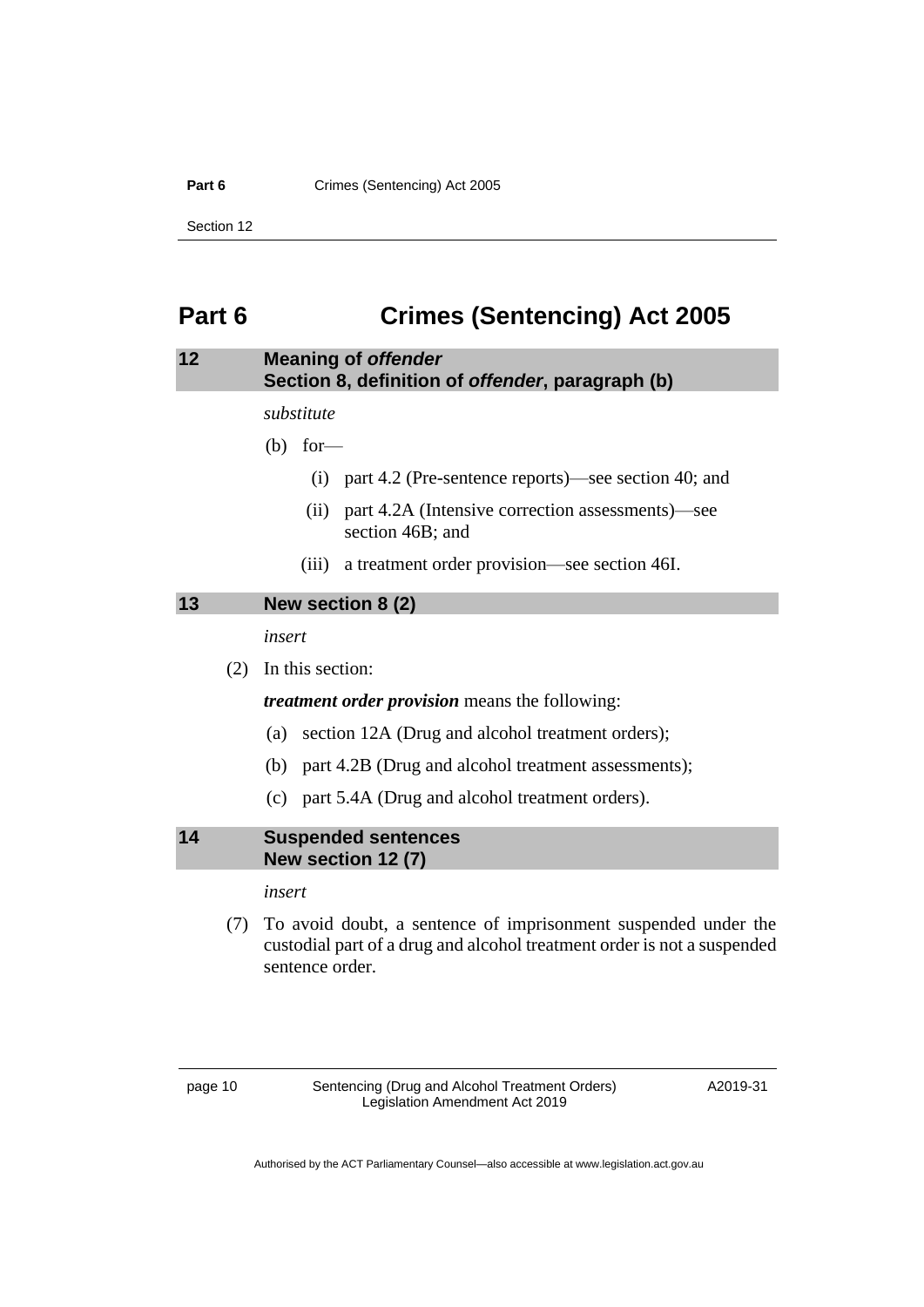#### <span id="page-14-0"></span>**15 New section 12A**

*in part 3.2, insert*

#### **12A Drug and alcohol treatment orders**

- (1) This section applies if—
	- (a) an offender pleads guilty to an eligible offence; and
		- *Note* A reference to an offender in this section does not include a young offender (see s 8 (b)).
	- (b) the Supreme Court convicts the offender of the offence and imposes a sentence of imprisonment of at least 1 year but not more than 4 years; and
	- (c) the offender is not subject to a sentencing order for another offence.
- (2) The court may make an order (a *drug and alcohol treatment order*) that fully suspends a sentence of imprisonment for an eligible offence on condition that the offender agrees to complete a treatment program, but only if—
	- (a) the court is satisfied on the balance of probabilities that—
		- (i) the offender is dependent on alcohol or a controlled drug; and
		- (ii) the offender's dependency substantially contributed to the commission of the offence; and
		- (iii) the offender will live in the ACT for the term of the sentence except as directed by the court; and

A2019-31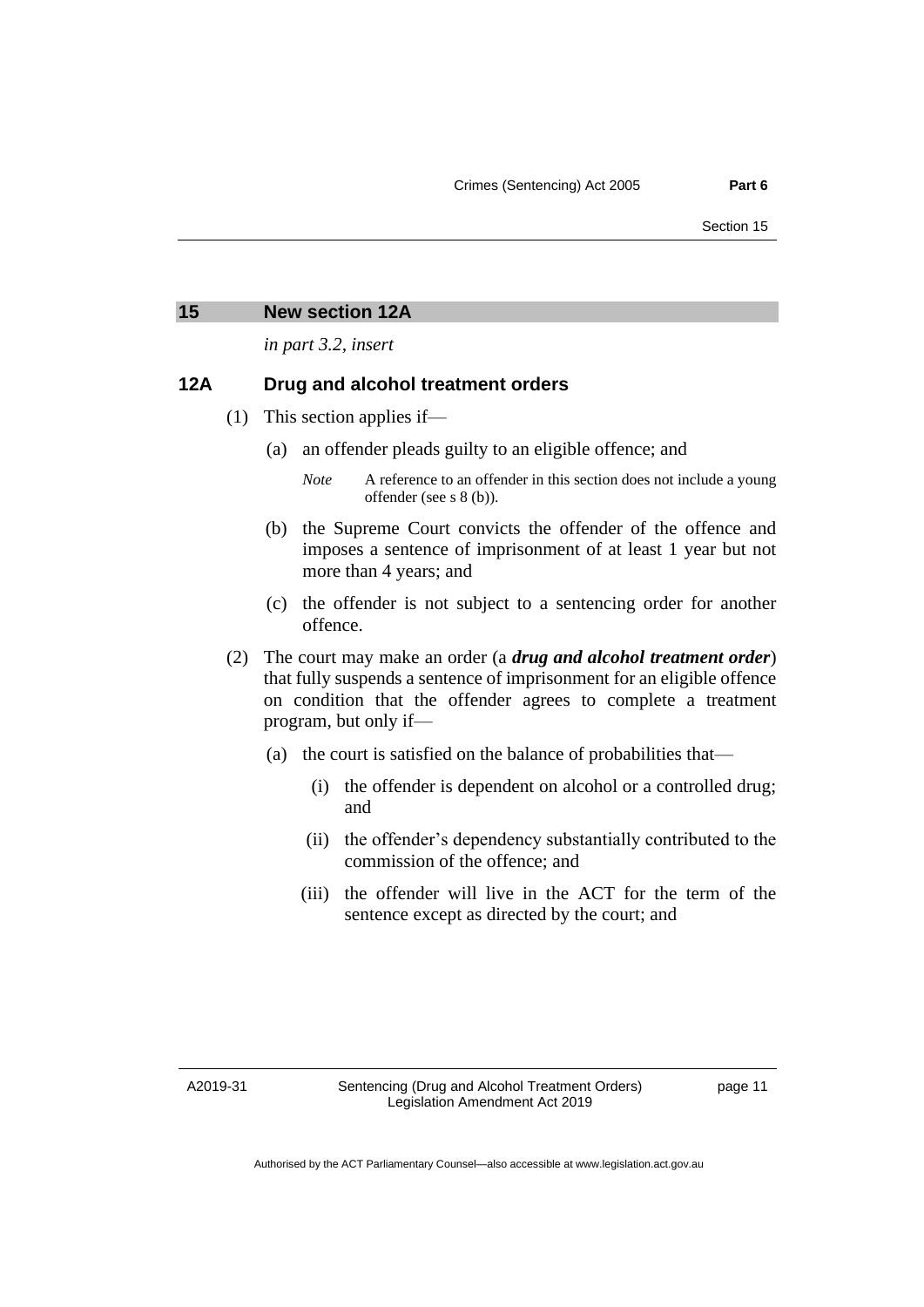- (b) the court considers the order appropriate, taking into account—
	- (i) the relevant sentencing considerations applying to the offender; and
	- (ii) any information given to the court relating to the concerns of a victim about the victim's safety or welfare; and
	- (iii) the matters set out under section 80O; and
	- *Note* Section 80O sets out the object of a drug and alcohol treatment order.
- (c) the offender gives informed consent to the order being made after the offender is given—
	- (i) a clear explanation of the treatment order that contains sufficient information to enable the offender to make a balanced judgement about whether or not to consent to serve the sentence under the order; and
	- (ii) an opportunity to ask any questions about the order, and those questions have been answered and the offender appears to have understood the answers.
- (3) If the court makes a treatment order for an offence (the *primary offence*), the court may extend the order to an associated offence, but only if the total period of imprisonment liable to be served under any consecutive sentences imposed for all offences to which the order relates, is not more than 4 years.
- (4) To remove any doubt––
	- (a) if the court extends a treatment order to an associated offence, the offender must not be subject to more than 1 treatment order for all offences at any particular time; and
	- (b) an associated offence to which the court extends a treatment order may be an offence for which the court imposes a sentence of imprisonment of less than 1 year; and

page 12 Sentencing (Drug and Alcohol Treatment Orders) Legislation Amendment Act 2019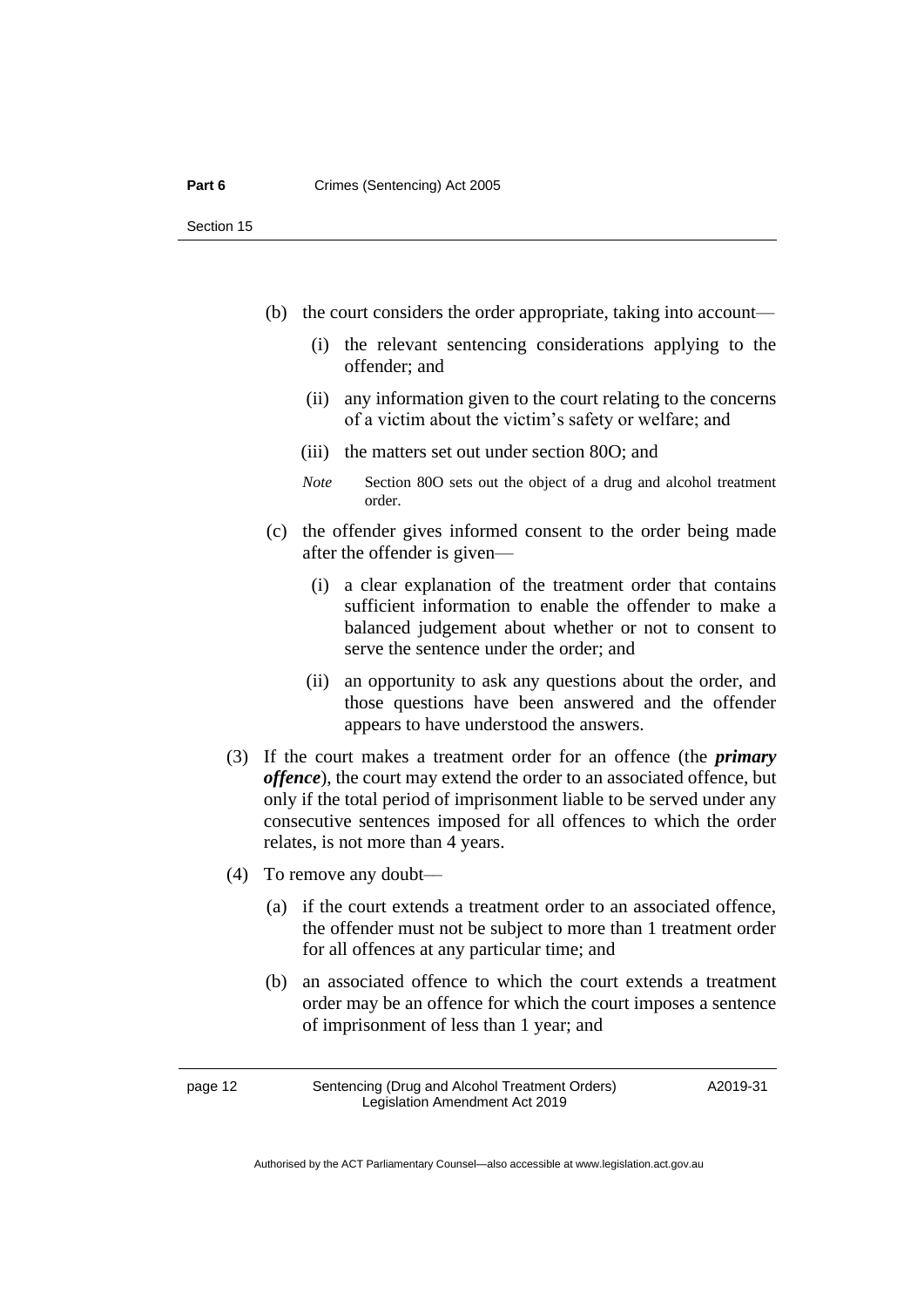- (c) sentences for multiple offences may be served concurrently or consecutively (or partly concurrently and partly consecutively), subject to subsection (3).
- *Note* Words in the singular number include the plural (see [Legislation Act,](http://www.legislation.act.gov.au/a/2001-14) s 145 (b)).
- (5) The court must not impose a lesser sentence of imprisonment on the offender than the circumstances of the offence would ordinarily require only to allow the court to make a treatment order.
- (6) If the court makes a treatment order, the court must, as soon as practicable after the order is made, ensure that written notice of the order, together with a copy of the order, is given to the offender.
- (7) Failure to comply with subsection (6) does not invalidate the treatment order.
- (8) This section is subject to part 5.4A (Drug and alcohol treatment orders).

(9) In this section:

*associated offence*, for an extended treatment order, means an eligible offence—

- (a) to which the offender pleads guilty; and
- (b) for which the offender is sentenced to imprisonment; and
- (c) dealt with in the same sentencing proceeding as the primary offence.

*eligible offence* means an offence that is not—

- (a) a serious violence offence; or
- (b) a sexual offence.

A2019-31

Sentencing (Drug and Alcohol Treatment Orders) Legislation Amendment Act 2019

*Note* A treatment order may not be made in relation to an offender who is under 18 years old (see s 46I).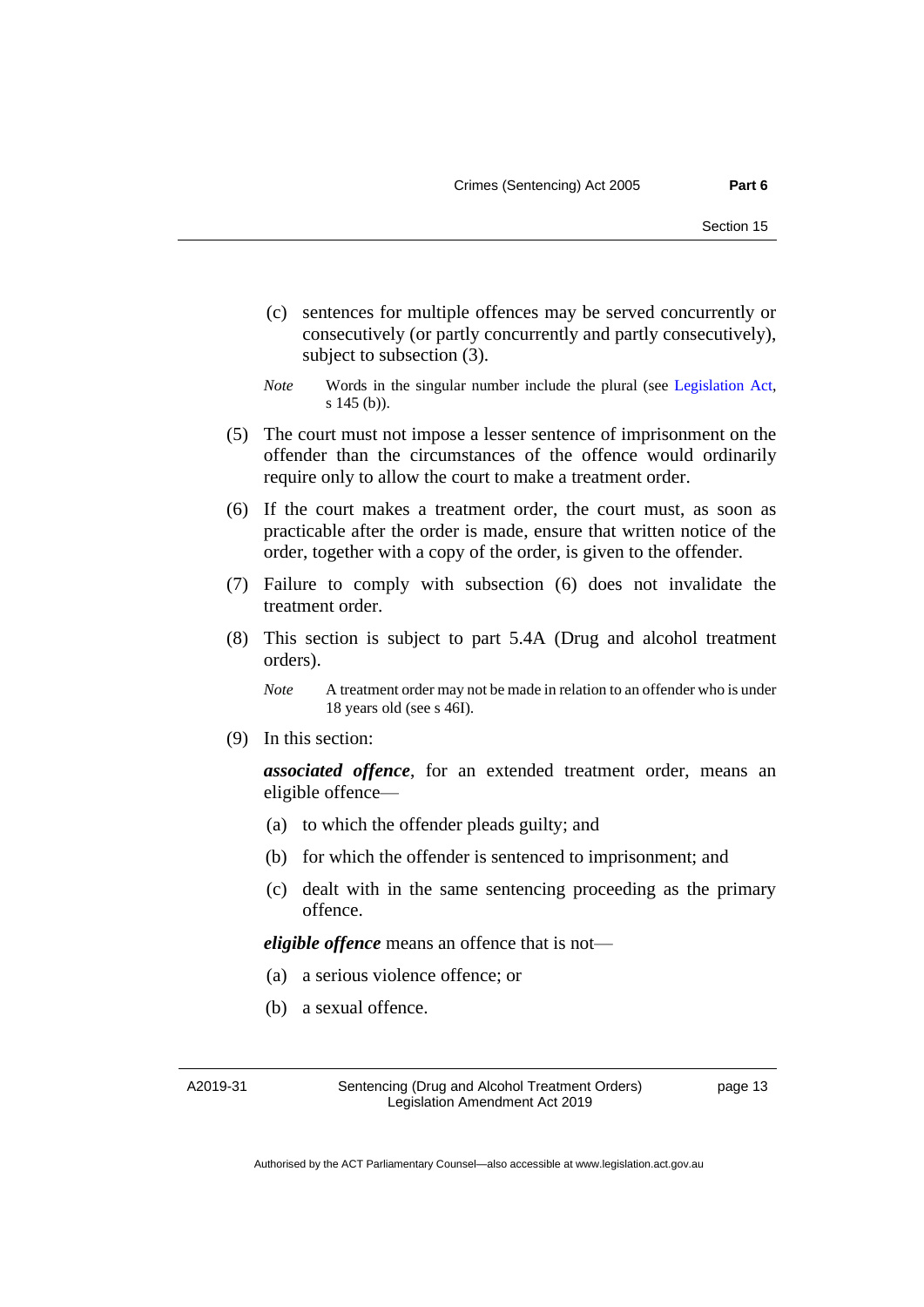*sentencing order* means any of the following:

- (a) an order for imprisonment by full-time detention;
- (b) a suspended sentence order;
- (c) an intensive correction order;
- (d) a deferred sentence order;
- (e) a parole order;
- (f) an order under a law in force in Australia that corresponds to an order mentioned in paragraphs (a) to (e).

*serious violence offence* means an offence against any of the following provisions of the *[Crimes Act 1900](http://www.legislation.act.gov.au/a/1900-40)*:

- (a) section 12 (Murder);
- (b) section 15 (Manslaughter);
- (c) section 19 (Intentionally inflicting grievous bodily harm);
- (d) section 20 (Recklessly inflicting grievous bodily harm).

*sexual offence* means an offence against the *[Crimes Act 1900](http://www.legislation.act.gov.au/a/1900-40)*, part 3.

#### <span id="page-17-0"></span>**16 Section 22**

*substitute*

#### **22 Application—pt 3.4**

This part applies if a court makes any of the following orders for an offender in relation to an offence:

- (a) an intensive correction order;
- (b) a drug and alcohol treatment order;
- (c) a good behaviour order.

page 14 Sentencing (Drug and Alcohol Treatment Orders) Legislation Amendment Act 2019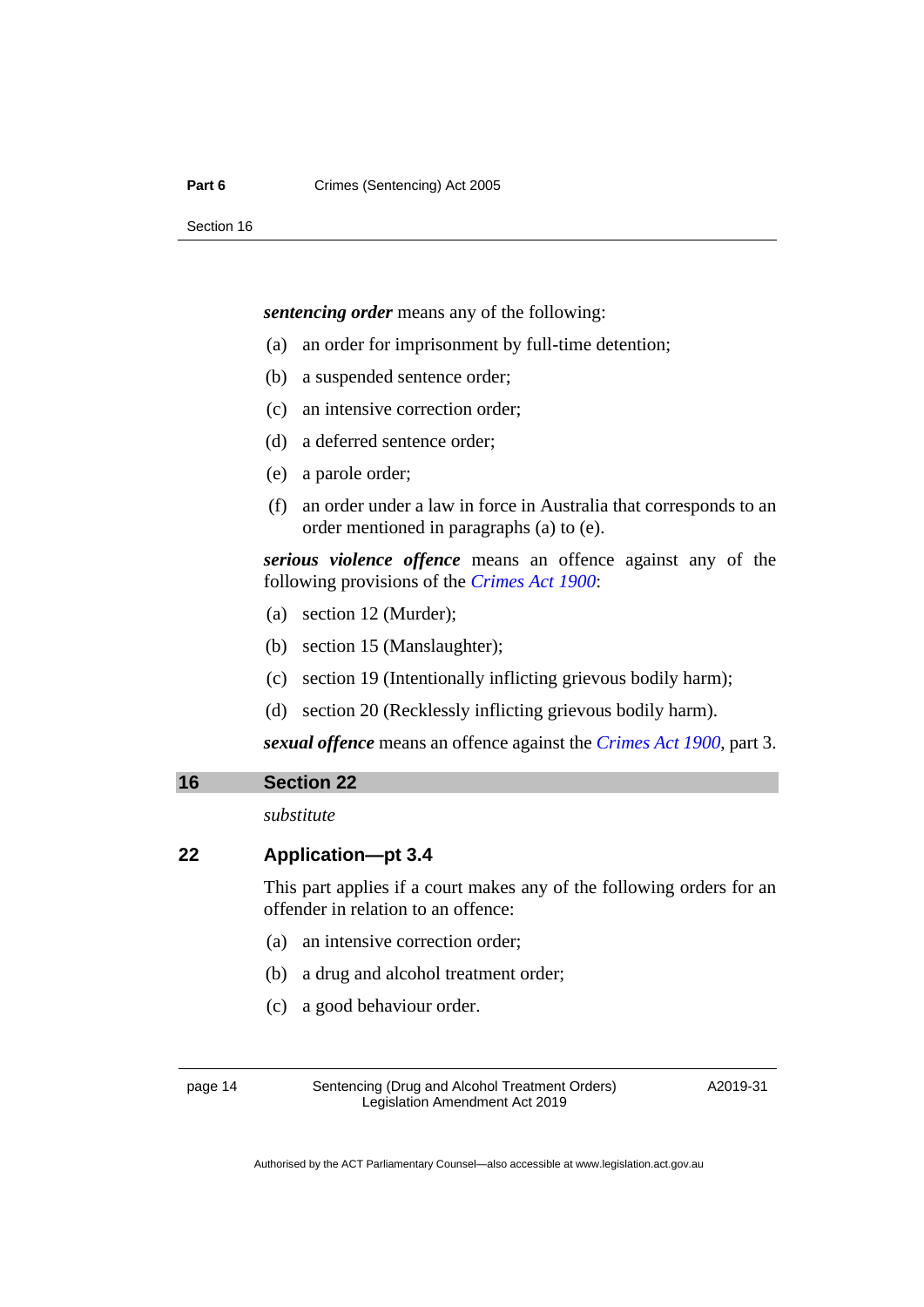### <span id="page-18-0"></span>**17 Non-association and place restriction orders—maximum period Section 24 (1) (a) (i)**

*after*

intensive correction order

*insert*

or a drug and alcohol treatment order

<span id="page-18-1"></span>

| 18 | New part 4.2B |
|----|---------------|
|----|---------------|

*insert*

# **Part 4.2B Drug and alcohol treatment assessments**

#### **46H Meaning of** *assessor***—pt 4.2B**

In this part:

*assessor* means—

- (a) a public servant whose functions include preparing drug and alcohol treatment assessments; or
- (b) a person with similar functions under the law of a State.
- *Note State* includes the Northern Territory (see [Legislation Act,](http://www.legislation.act.gov.au/a/2001-14) dict, pt 1).

### **46I Application—pt 4.2B**

- (1) This part applies if—
	- (a) either of the following applies to a person who is an adult (the *offender*):
		- (i) the offender pleads guilty to an offence;

A2019-31

Sentencing (Drug and Alcohol Treatment Orders) Legislation Amendment Act 2019

page 15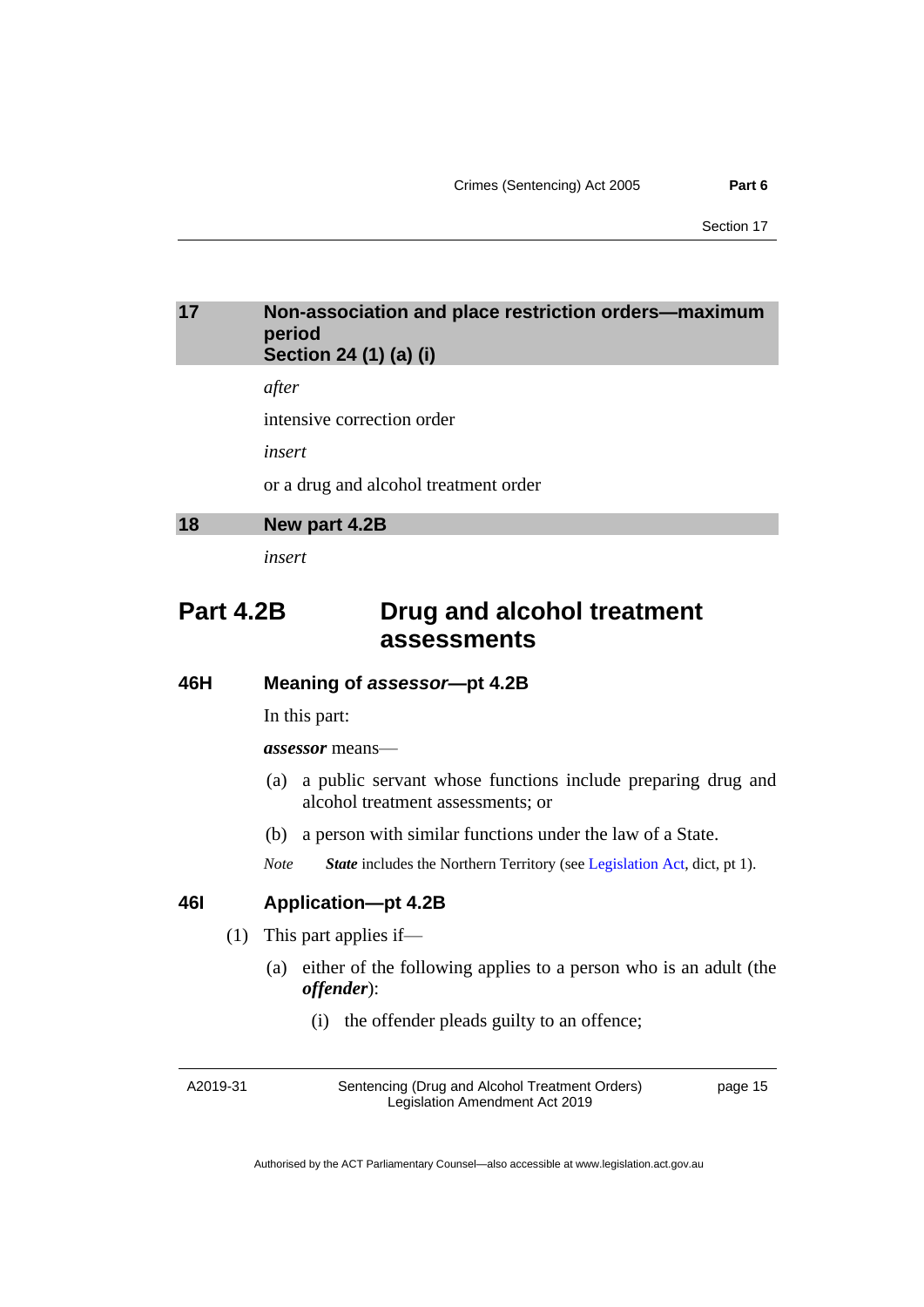- (ii) the offender indicates to the court an intention to plead guilty to an offence; and
- (b) the offence is an eligible offence.
- (2) In this section:

*eligible offence*—see section 12A (9).

# **46J Drug and alcohol treatment assessments—order**

- (1) This section applies if the court is considering whether to make a drug and alcohol treatment order for an offender.
- (2) The court may—
	- (a) order an assessment of the offender (a *drug and alcohol treatment assessment*); and
	- (b) adjourn the proceeding for the assessment to be prepared; and
	- (c) order the responsible director-general to provide a copy of the assessment to the court or any other person.
- (3) However, the court must order the responsible director-general to prepare the drug and alcohol treatment assessment before making a drug and alcohol treatment order.
- (4) The responsible director-general must arrange for an assessor to prepare a drug and alcohol treatment assessment ordered by the court.
- (5) The drug and alcohol treatment assessment must address the matters mentioned in section 46K.
- (6) In this section:

*responsible director-general* means 1 or both of the following:

- (a) the health director-general;
- (b) the director-general responsible for this Act.

page 16 Sentencing (Drug and Alcohol Treatment Orders) Legislation Amendment Act 2019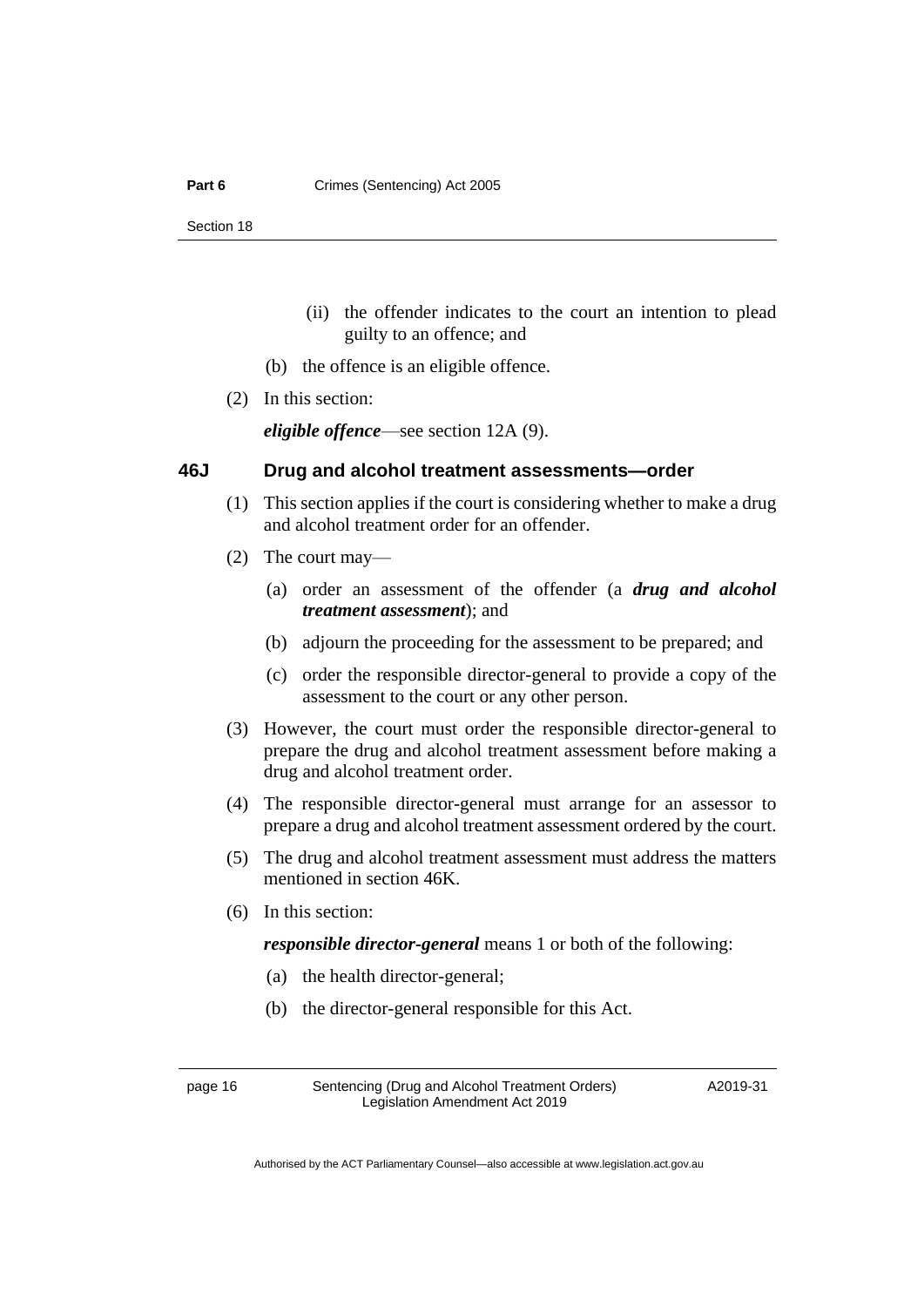# **46K Drug and alcohol treatment assessments—drug and alcohol treatment assessment matters**

For section 46J (5), the matters for assessing the offender's suitability to comply with a drug and alcohol treatment order are the matters mentioned in table 46K, column 2.

| column 1<br>item | column 2<br>matter                                                                         | column 3<br>indication of unsuitability                                                                                                                                                      |
|------------------|--------------------------------------------------------------------------------------------|----------------------------------------------------------------------------------------------------------------------------------------------------------------------------------------------|
| 1                | degree of dependence<br>on alcohol or a<br>controlled drug                                 | major problem with alcohol or a controlled drug<br>unlikely to change under drug and alcohol treatment<br>order                                                                              |
| $\overline{2}$   | psychiatric or<br>psychological<br>condition                                               | major psychiatric or psychological disorder likely to<br>prevent compliance with a drug and alcohol treatment<br>order                                                                       |
| 3                | medical condition                                                                          | medical condition likely to prevent compliance with a<br>drug and alcohol treatment order                                                                                                    |
| 4                | criminal record and<br>response to previous<br>court orders                                | serious criminal record or substantial noncompliance<br>with previous court orders                                                                                                           |
| 5                | employment and<br>personal circumstances                                                   | potential impracticability of compliance with a drug<br>and alcohol treatment order                                                                                                          |
| 6                | participation and<br>degree of compliance<br>with drug and alcohol<br>treatment assessment | substantial noncompliance with assessment                                                                                                                                                    |
| $\tau$           | living circumstances of<br>the offender                                                    | inability or refusal to live in ACT<br>member of offender's household does not consent to<br>living with the offender while the offender is subject to<br>a drug and alcohol treatment order |

**Table 46K Assessment of suitability—drug and alcohol treatment order**

A2019-31

Sentencing (Drug and Alcohol Treatment Orders) Legislation Amendment Act 2019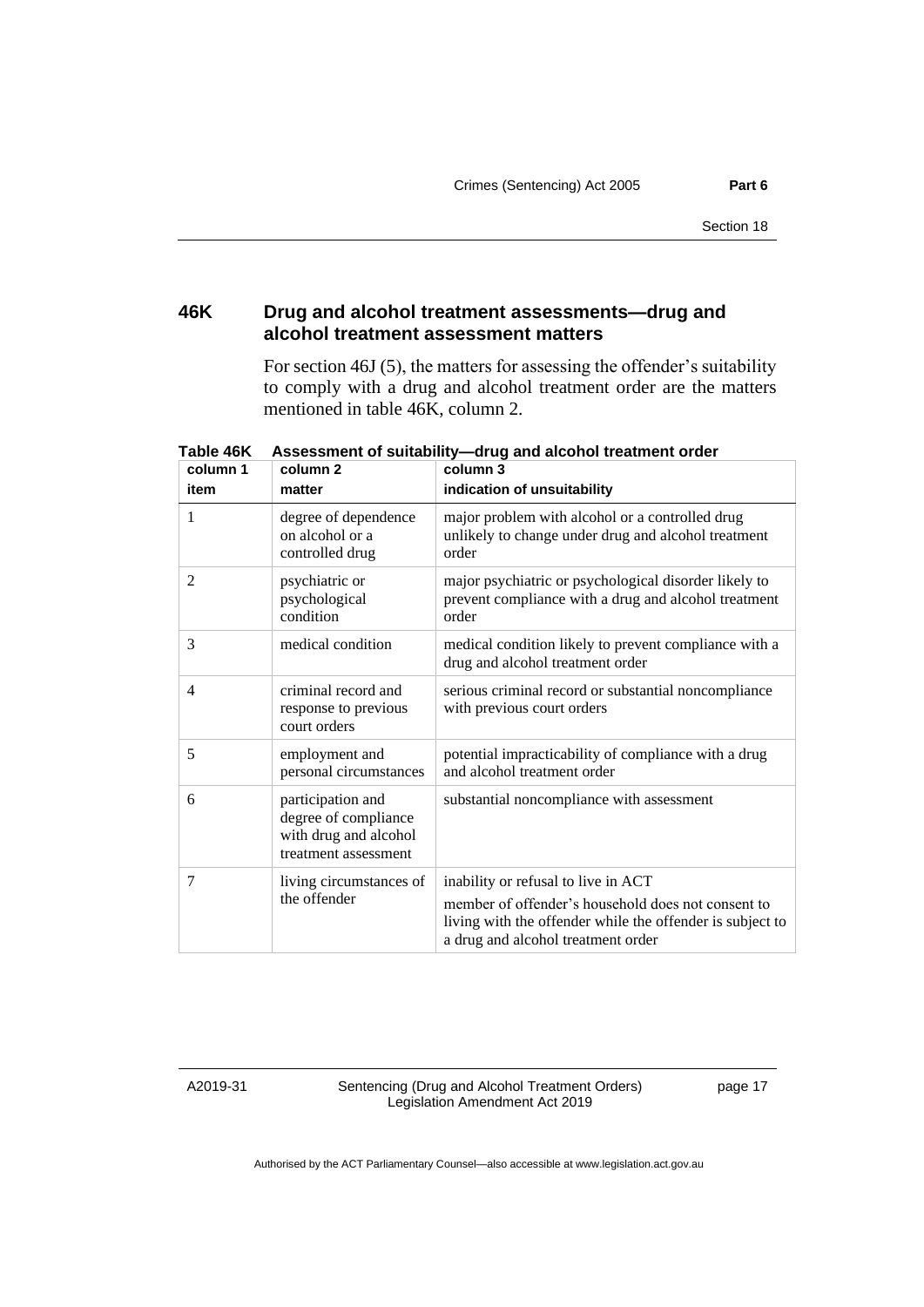#### **46L Drug and alcohol treatment assessments—powers of assessors**

- (1) In preparing the drug and alcohol treatment assessment for the offender, the assessor may—
	- (a) investigate any matter the assessor considers appropriate; and
	- (b) ask any of the following to provide information for the purpose of the assessment:
		- (i) an administrative unit;
		- (ii) a territory authority;
		- (iii) a statutory office-holder;
		- (iv) for an assessment for an offender to be sentenced for a family violence offence—an approved crisis support organisation under the *[Domestic Violence Agencies](http://www.legislation.act.gov.au/a/1986-52)  Act [1986](http://www.legislation.act.gov.au/a/1986-52)*;
		- (v) a victim of the offence;
		- (vi) any other entity.
- (2) If an entity mentioned in subsection  $(1)$  (b)  $(i)$ ,  $(ii)$  or  $(iii)$  is asked to provide information, the entity must comply with the request as soon as practicable.
- (3) If an entity gives information honestly and with reasonable care in response to a request under subsection (1), the giving of the information is not—
	- (a) a breach of confidence, professional etiquette, ethics or a rule of professional misconduct; or
	- (b) a ground for a civil proceeding for defamation, malicious prosecution or conspiracy.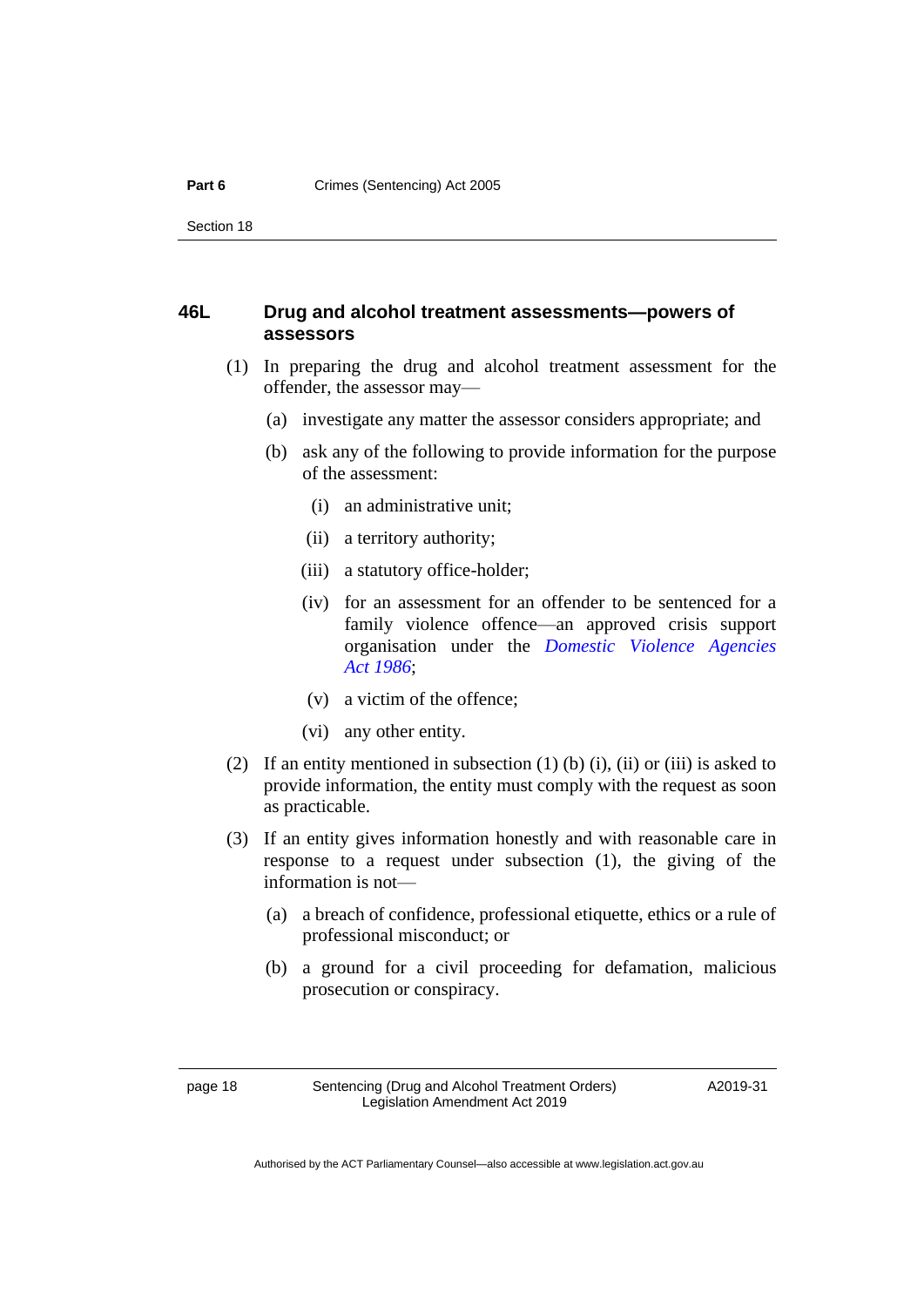- (4) This section does not limit any other power of the assessor to obtain information for the purpose of the drug and alcohol treatment assessment.
- (5) A regulation may make provision in relation to the preparation and provision of drug and alcohol treatment assessments.
- (6) In this section:

*information* includes a document.

# **46M Drug and alcohol treatment assessments—provision to court**

The drug and alcohol treatment assessment may be given to the court either orally or in writing.

### **46N Drug and alcohol treatment assessments cross-examination**

- (1) The prosecutor and the defence may cross-examine the assessor who prepared the drug and alcohol treatment assessment given to the court.
- (2) In this section:

### *defence* means—

- (a) any lawyer representing an offender; or
- (b) if the offender is not legally represented—the offender.

# <span id="page-22-0"></span>**19 Application—pt 5.2 Section 64 (2), definition of** *excluded sentence of imprisonment***, new paragraph (aa)**

#### *insert*

(aa) a sentence of imprisonment suspended under the custodial part of a drug and alcohol treatment order; or

A2019-31

Sentencing (Drug and Alcohol Treatment Orders) Legislation Amendment Act 2019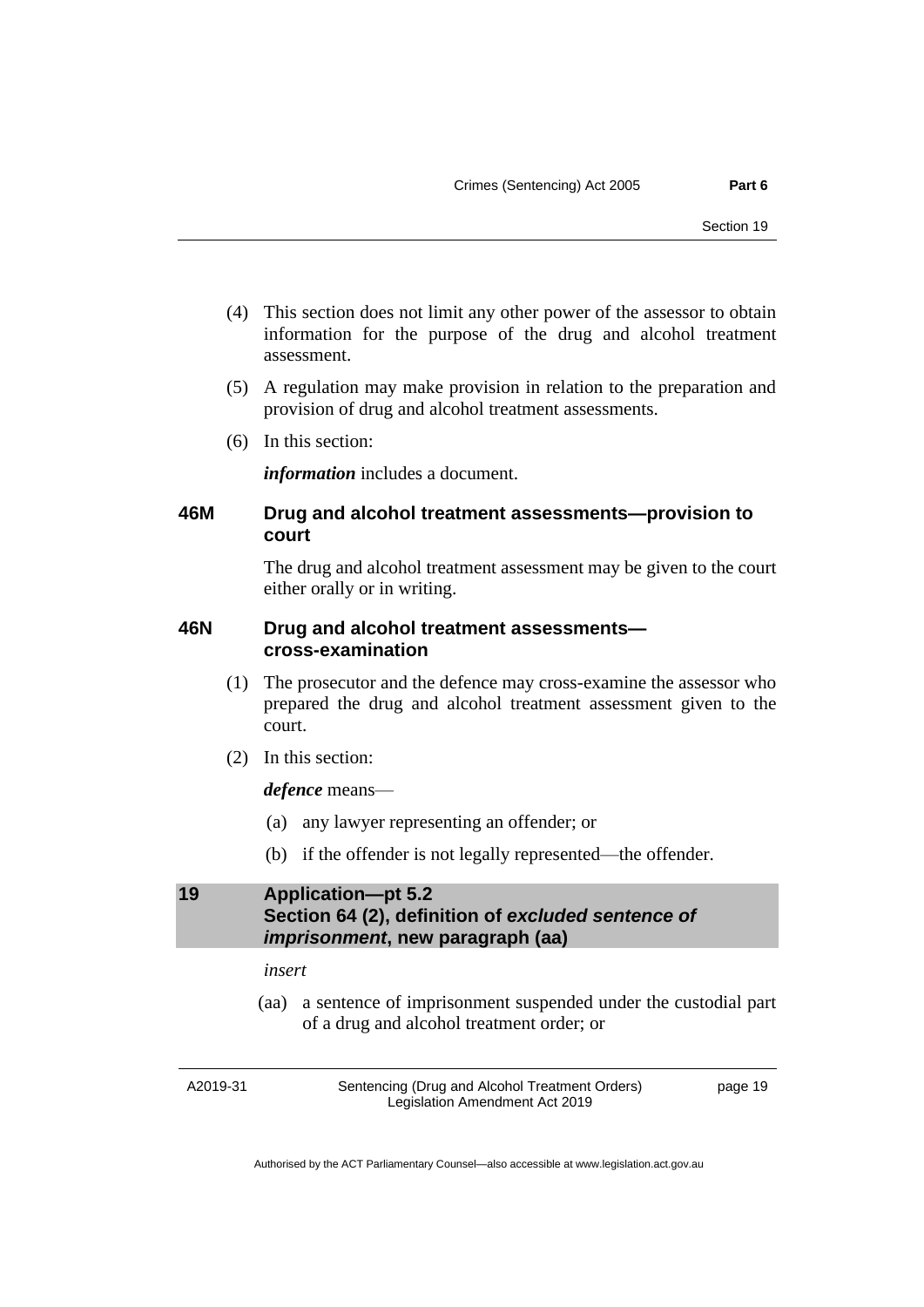**Part 6** Crimes (Sentencing) Act 2005

Section 20

### <span id="page-23-0"></span>**20 New part 5.4A**

*insert*

# **Part 5.4A Drug and alcohol treatment orders**

# **Division 5.4A.1 Preliminary**

### **80M Definitions—pt 5.4A**

In this part:

*core conditions*, of a treatment order—see section 80Y.

#### *member* means—

- (a) in relation to the treatment and supervision team—an entity included in the team; and
- (b) in relation to the treatment order team—an entity included in the team.

*treatment and supervision team* means the following entities:

- (a) the court;
- (b) the health director-general;
- (c) the director-general responsible for this Act;
- (d) an entity prescribed by regulation.

*treatment order obligations,* of an offender subject to a treatment order—see section 80P.

*treatment order team* means the following entities:

- (a) the court;
- (b) the director-general;

page 20 Sentencing (Drug and Alcohol Treatment Orders) Legislation Amendment Act 2019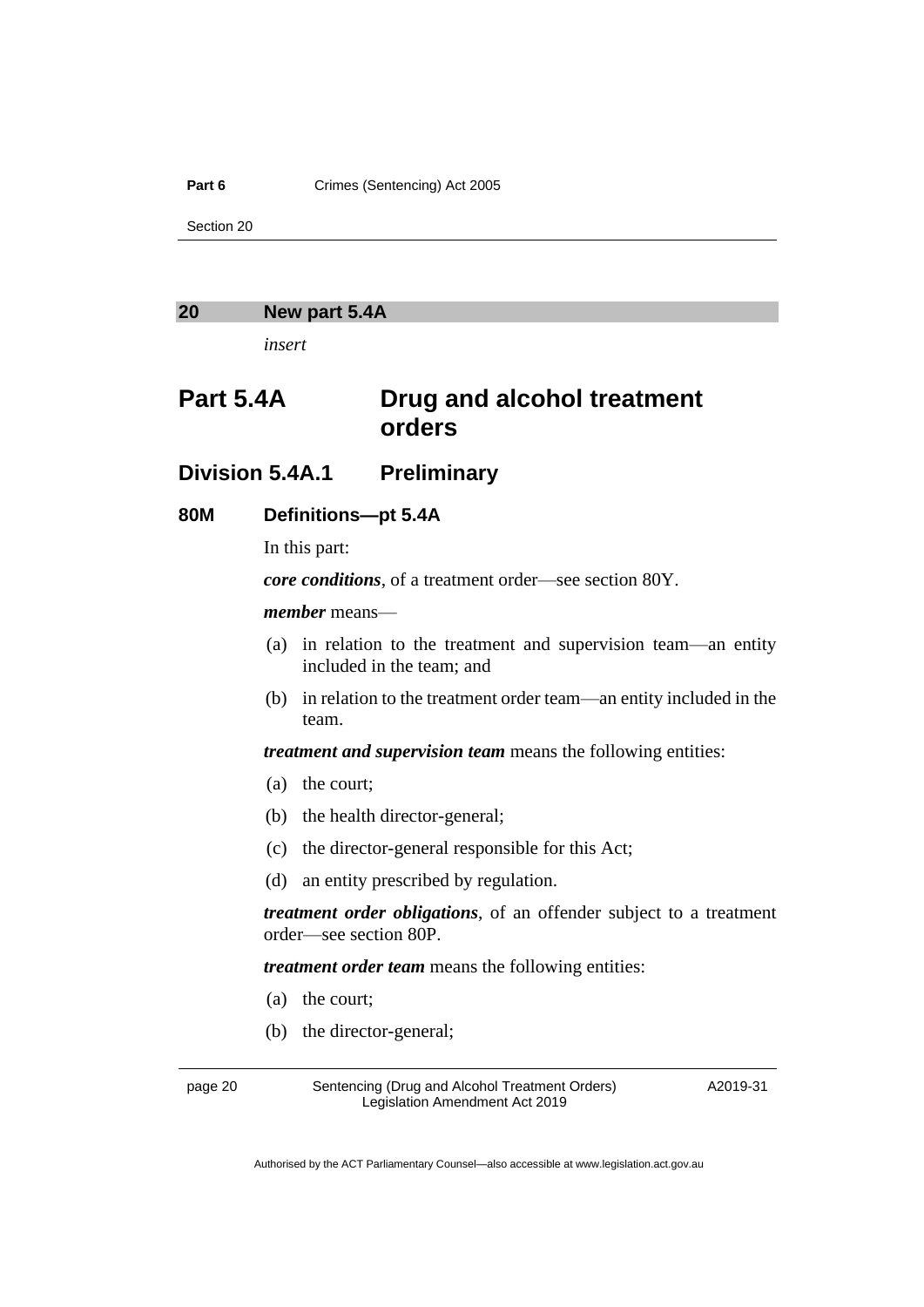- (c) the health director-general;
- (d) the director of public prosecutions;
- (e) the legal aid commission;
- (f) the chief police officer;
- (g) an entity the court considers necessary to include in the team for a particular treatment order;
- (h) an entity prescribed by regulation.

#### **Examples of entity for par (g)**

- 1 the director-general responsible for the *[Housing Assistance Act 2007](http://www.legislation.act.gov.au/a/2007-8)*
- 2 an Aboriginal and Torres Strait Islander representative
- 3 an entity that administers or provides services in relation to drug and alcohol treatment assessments or treatment orders
- 4 if the offender subject to a treatment order is legally represented other than as a result of a grant of legal aid—the lawyer representing the offender

*treatment program conditions*, of a treatment order—see section 80Z.

#### **80N Application—pt 5.4A**

This part applies if the court is considering making, or makes, a treatment order for an offender.

#### **80O Objects of drug and alcohol treatment orders**

The objects of making a treatment order in relation to an offender is to—

- (a) facilitate the rehabilitation of the offender by providing a judicially supervised, therapeutically oriented and integrated treatment regime; and
- (b) reduce the offender's dependency on alcohol or a controlled drug; and

A2019-31

Sentencing (Drug and Alcohol Treatment Orders) Legislation Amendment Act 2019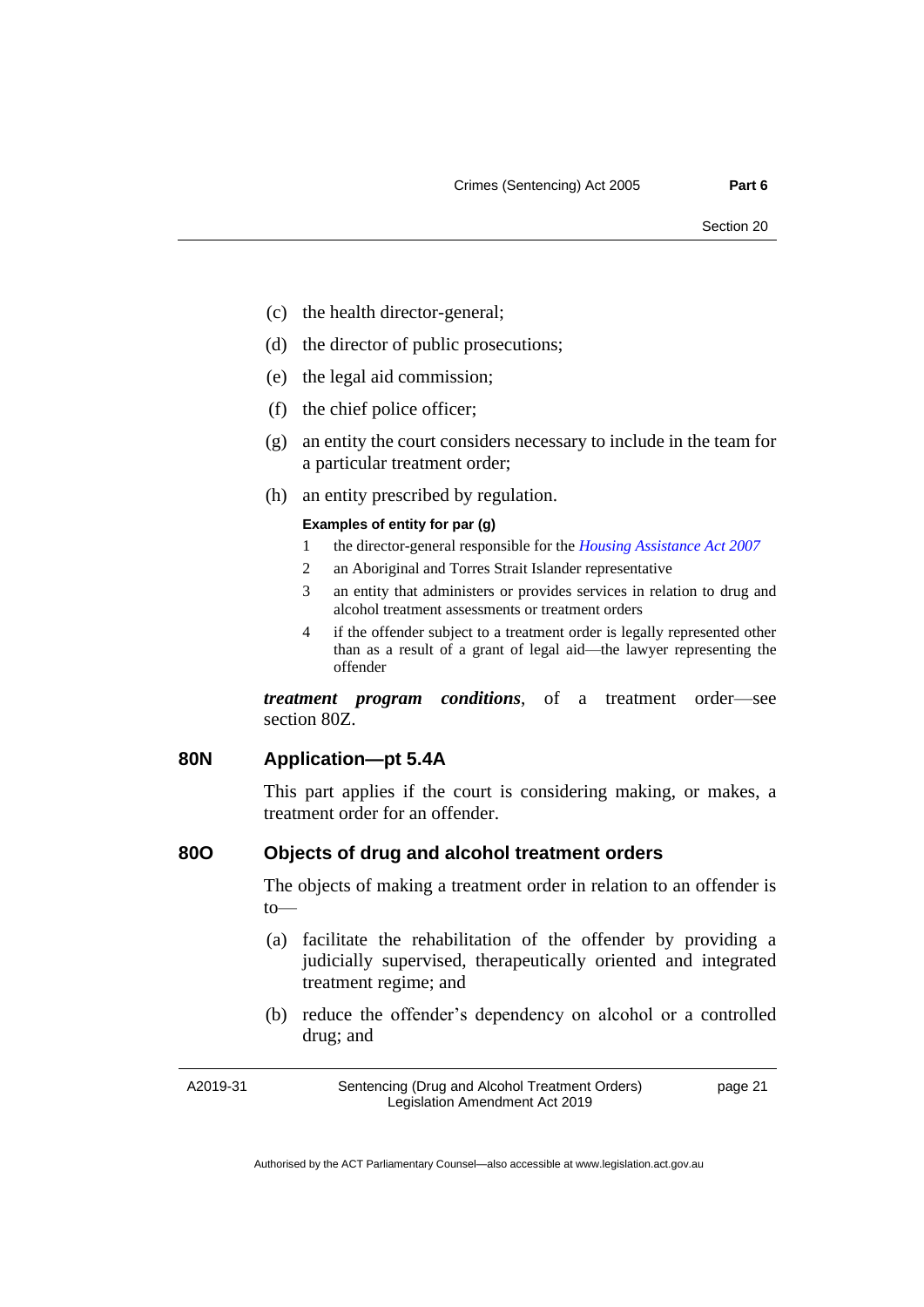- (c) reduce the health risks associated with the offender's dependency on alcohol or controlled drugs; and
- (d) assist with the offender's integration into the community; and
- (e) promote community safety by reducing the level of criminal activity caused by alcohol or controlled drug dependence in offenders.

# **Division 5.4A.2 Drug and alcohol treatment orders general**

### **80P Drug and alcohol treatment orders—offender obligations**

The obligations of an offender subject to a treatment order (the *treatment order obligations*) are to comply with—

- (a) the core conditions and treatment program conditions of the order; and
- (b) an obligation created by any other order made by the court in relation to the treatment order.

### **80Q Court may make ancillary orders to achieve object of treatment order**

- (1) The court may make any order that is not inconsistent with this Act or the *[Crimes \(Sentence Administration\) Act 2005](http://www.legislation.act.gov.au/a/2005-59)*, that the court considers appropriate to achieve the object of a treatment order.
- (2) Without limiting subsection (1), the court may make an order—
	- (a) rewarding the offender in 1 or more of the following ways:
		- (i) decreasing how often the offender must undergo counselling, treatment or other supervision under the treatment order;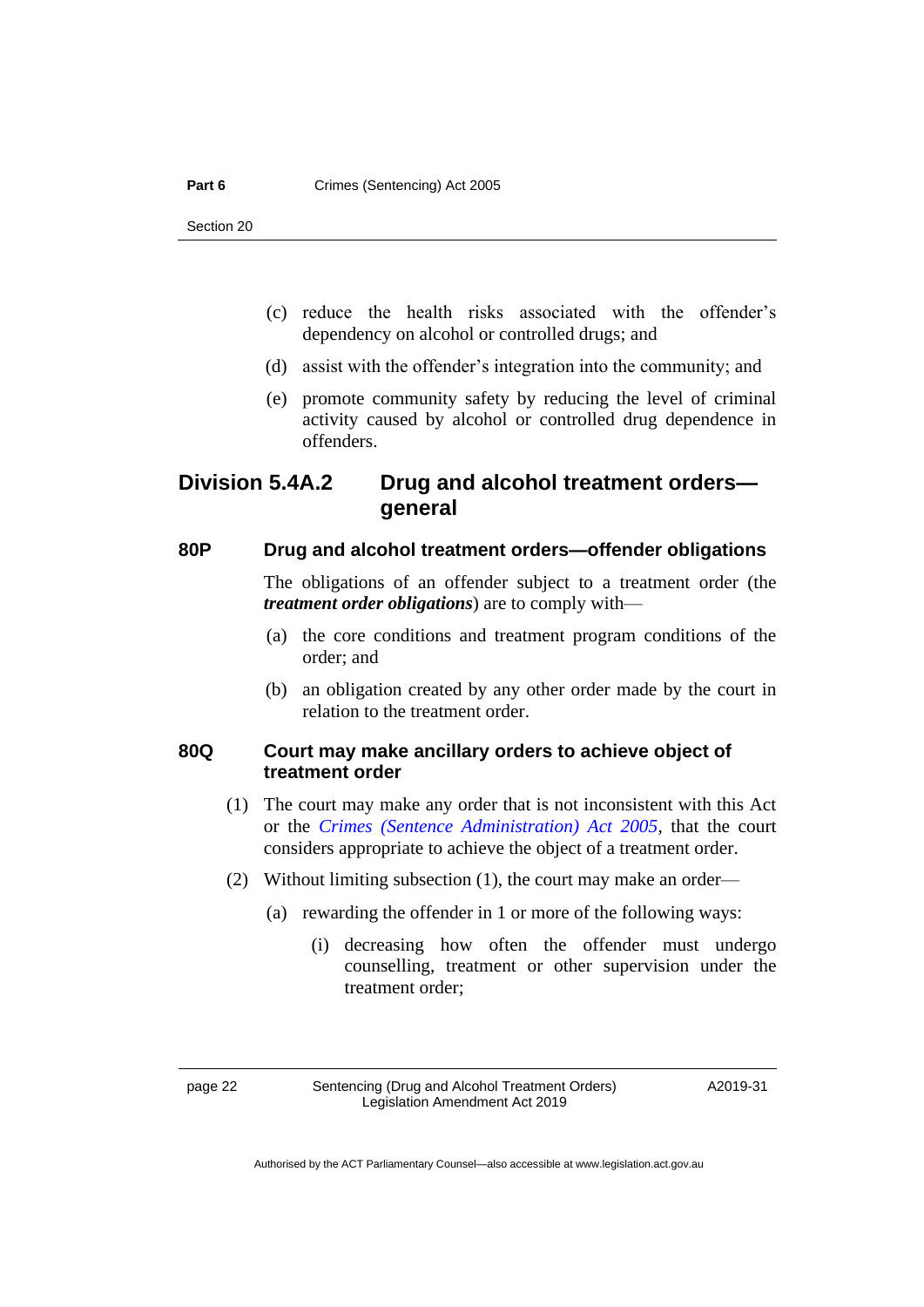- (ii) decreasing how often the offender must be tested for alcohol or drugs under the treatment order;
- (iii) another way prescribed by regulation; or
- (b) sanctioning the offender in 1 or more of the following ways:
	- (i) increasing how often the offender must undergo counselling, treatment or other supervision under the treatment order;
	- (ii) increasing how often the offender must be tested for alcohol or drugs under the treatment order;
	- (iii) another way prescribed by regulation.

# **Division 5.4A.3 Drug and alcohol treatment orders eligibility and suitability**

#### **80R Application—div 5.4A.3**

This division applies if the court is considering whether to make a treatment order when sentencing an offender for an offence.

#### **80S Drug and alcohol treatment orders—eligibility**

The court must not make a treatment order for an offender unless satisfied that—

- (a) a treatment order is suitable for the offender under section 80T; and
- (b) it is appropriate for the offender to serve a sentence suspended in accordance with a treatment order; and
- (c) appropriate arrangements for the administration of a treatment order are practicable.
- *Note* A treatment order may not be made for a young offender (see s 8 and s 12A)

A2019-31

Sentencing (Drug and Alcohol Treatment Orders) Legislation Amendment Act 2019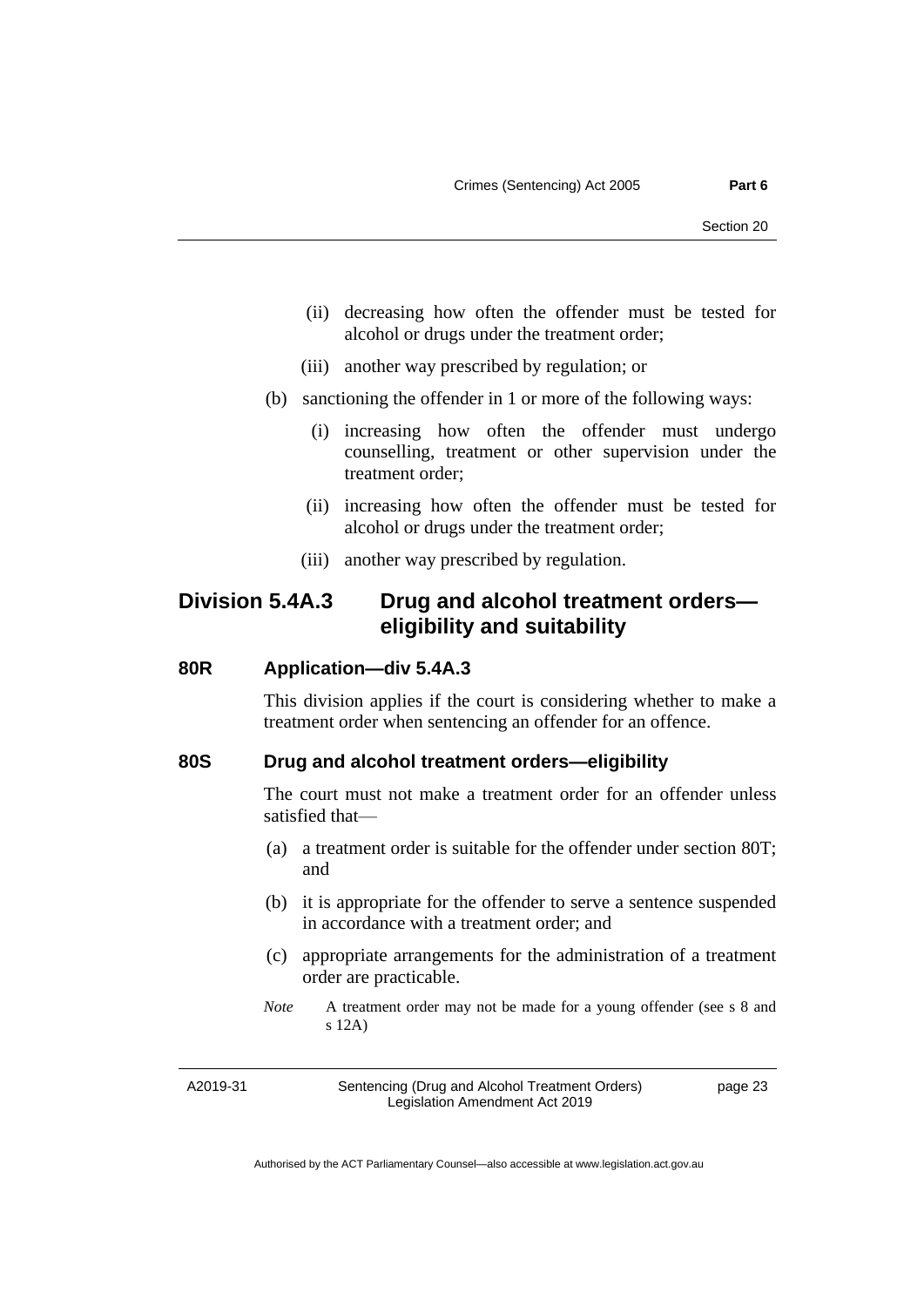#### **80T Drug and alcohol treatment orders—suitability**

- (1) The court must not make a treatment order for an offender unless the court has considered—
	- (a) a pre-sentence report, if any, prepared for the offender in the proceeding; and
	- (b) a drug and alcohol treatment assessment for the offender.
	- *Note* The court cannot make a treatment order if the court sentences the offender to a term of imprisonment of less than 1 year or more than 4 years (see s 12A).
- (2) In deciding whether to make a treatment order for the offender, the court must consider the following:
	- (a) any recommendations in the drug and alcohol treatment assessment;
	- (b) any medical report about the offender given to the court;
	- (c) any evidence given by an assessor who prepared the drug and alcohol treatment assessment;
	- (d) any evidence given, or submission made, by a member of the treatment order team about the offender.
- (3) Subsection (2) does not limit the matters that the court may consider.
- (4) In considering the drug and alcohol treatment assessment, the court must consider any indicators of unsuitability mentioned in table 46K, column 3 that are stated in the assessment to apply to the offender.
- (5) The court may make, or decline to make, a treatment order for the offender despite—
	- (a) any recommendation in the drug and alcohol treatment assessment; or
	- (b) any evidence given by the person who prepared the drug and alcohol treatment assessment; or

page 24 Sentencing (Drug and Alcohol Treatment Orders) Legislation Amendment Act 2019 A2019-31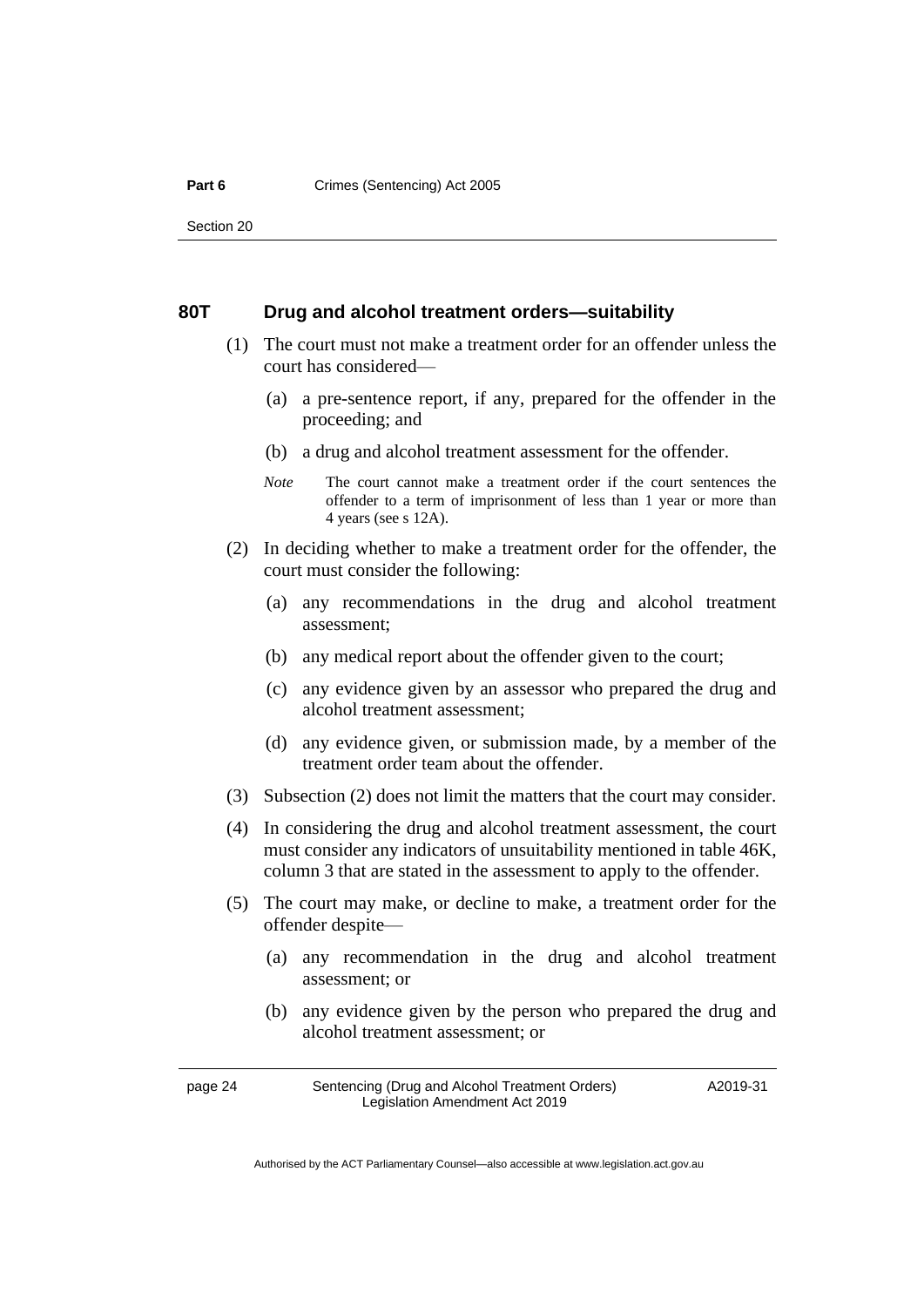- (c) any evidence given, or submission made, by a member of the treatment order team.
- (6) The court must record reasons for its decision to make, or decline to make, a treatment order for the offender if the drug and alcohol treatment assessment recommends that the offender—
	- (a) is suitable but the court decides not to make a treatment order for the offender; or
	- (b) is not suitable but the court decides to make a treatment order for the offender.
- (7) Failure to comply with subsection (6) does not invalidate the treatment order.

#### **80U Court may remit proceeding**

- (1) This section applies if—
	- (a) the court declines to make a treatment order for a particular offender; and
	- (b) the offence for which the offender is to be sentenced could have been dealt with summarily by the Magistrates Court; and
	- (c) the offender was committed to the court only because the offender refused consent to the offence being dealt with summarily by the Magistrates Court.
- (2) The offender or the director of public prosecutions may apply to the court for an order to remit the proceeding for the offence to the Magistrates Court.
- (3) The court must make the order if it is satisfied that the offender refused consent to the offence being dealt with summarily for the purpose of seeking assessment for a treatment order.
- (4) The court may otherwise make the order if it is satisfied the order is in the interests of justice.

A2019-31

Sentencing (Drug and Alcohol Treatment Orders) Legislation Amendment Act 2019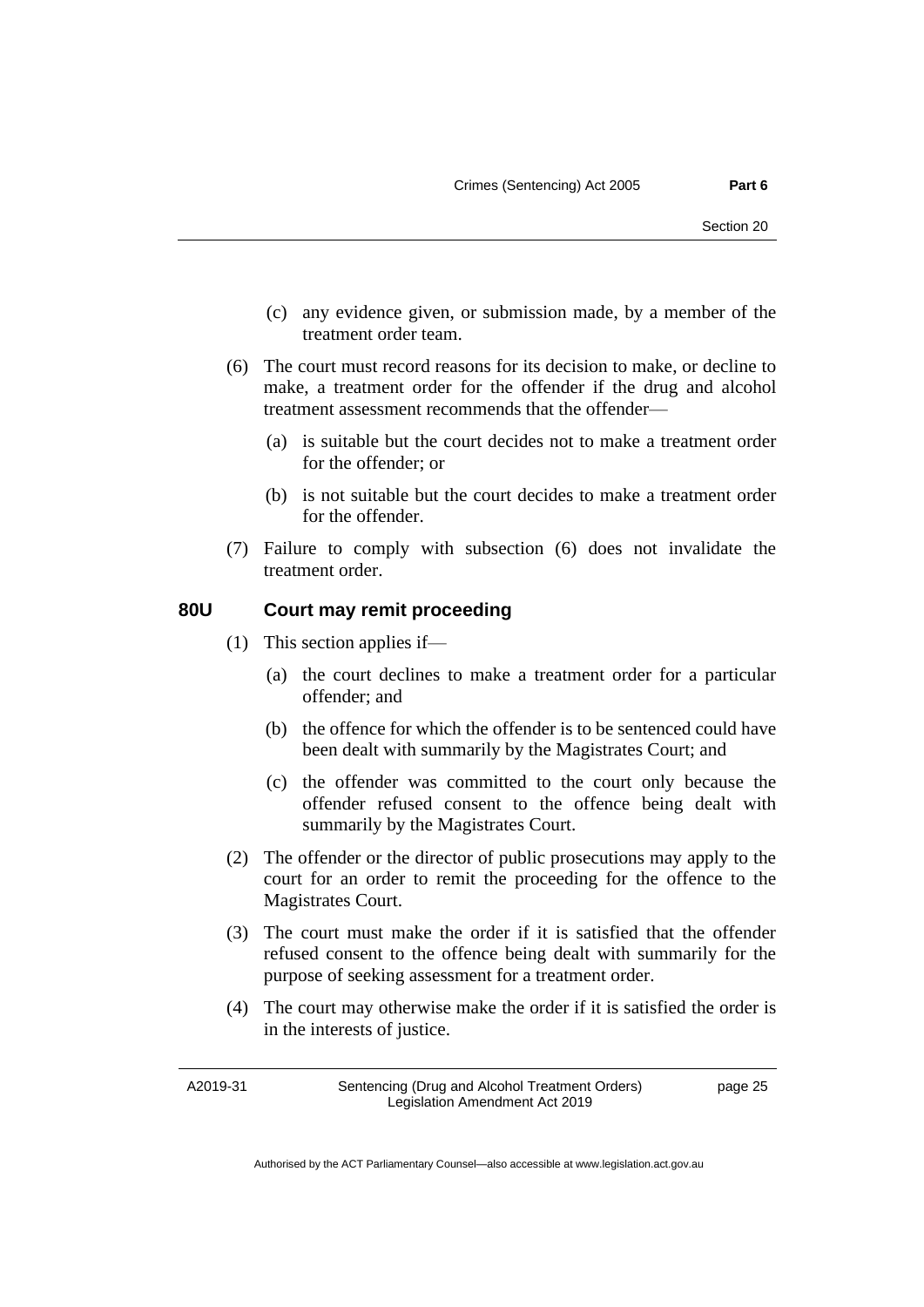- (5) If the court makes an order under this section, the court must, as soon as practicable after the order is made, ensure that written notice of the order, together with a copy of the order, is given to—
	- (a) the offender; and
	- (b) any other person who the court considers should receive the notice.
- (6) Failure to comply with subsection (5) does not invalidate the order.

# **Division 5.4A.4 Drug and alcohol treatment orders content**

#### **80V Content of treatment orders**

A treatment order must—

- (a) state the offence to which the order relates; and
- (b) record the offender's conviction for the offence; and
- (c) state the total period for which the order is in force; and
- (d) include—
	- (i) a custodial part; and
	- (ii) a treatment and supervision part; and
- (e) require the offender to sign an undertaking to comply with the order and any other obligations under the *[Crimes \(Sentence](http://www.legislation.act.gov.au/a/2005-59)  [Administration\) Act](http://www.legislation.act.gov.au/a/2005-59) 2005* for the period the order is in force.
- *Note* Words in the singular number include the plural (see [Legislation Act,](http://www.legislation.act.gov.au/a/2001-14) s 145 (b)).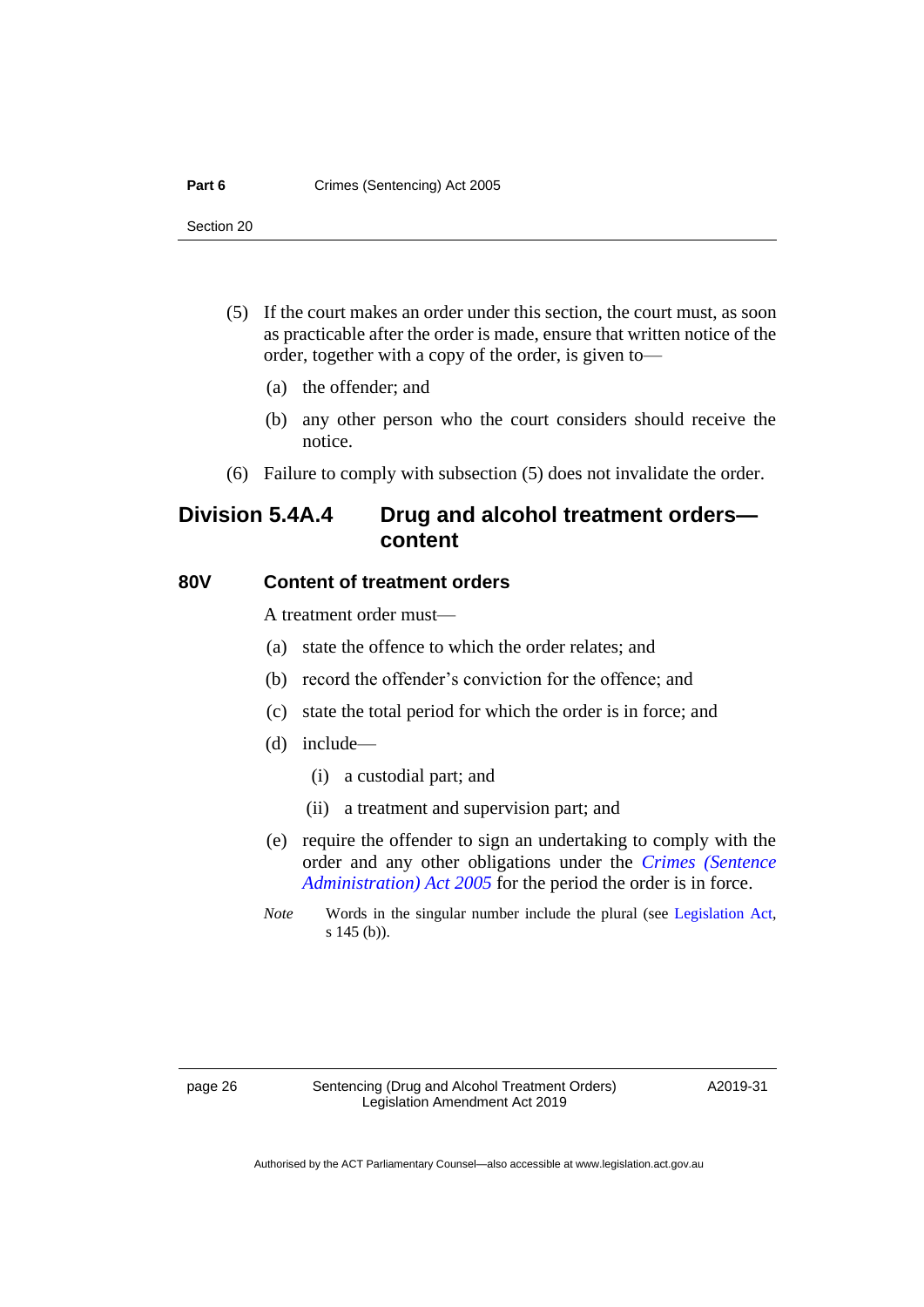# **Division 5.4A.5 Drug and alcohol treatment orders custodial part**

#### **80W Custodial part of treatment orders**

- (1) A treatment order must include a part (the *custodial part*) that—
	- (a) imposes a sentence of imprisonment of at least 1 year but not more than 4 years; and
	- (b) fully suspends the sentence of imprisonment, unless the court under this part either provisionally cancels the suspension or cancels the treatment order.
- (2) Despite section 65 (Nonparole periods—court to set), the court must not set a nonparole period for a sentence of imprisonment imposed on an offender under the custodial part of the treatment order.
- (3) A sentence of imprisonment suspended under the custodial part is to be served by full-time detention at a correctional centre only if the court makes an order under this part cancelling the treatment order and imposing the sentence of imprisonment.
	- *Note* The court may cancel a treatment order and sentence an offender to fulltime detention or decide to resentence an offender to a different sentence including full-time detention (see s 80ZB, s 80ZD and s 80ZE).
- (4) If the court makes an order under this part cancelling the treatment order and imposing a sentence of imprisonment, the court—
	- (a) must state when the period of full-time detention starts and ends; and
	- (b) despite section 65, may set a nonparole period for the period of full-time detention if the period of full-time detention is more than 30 days.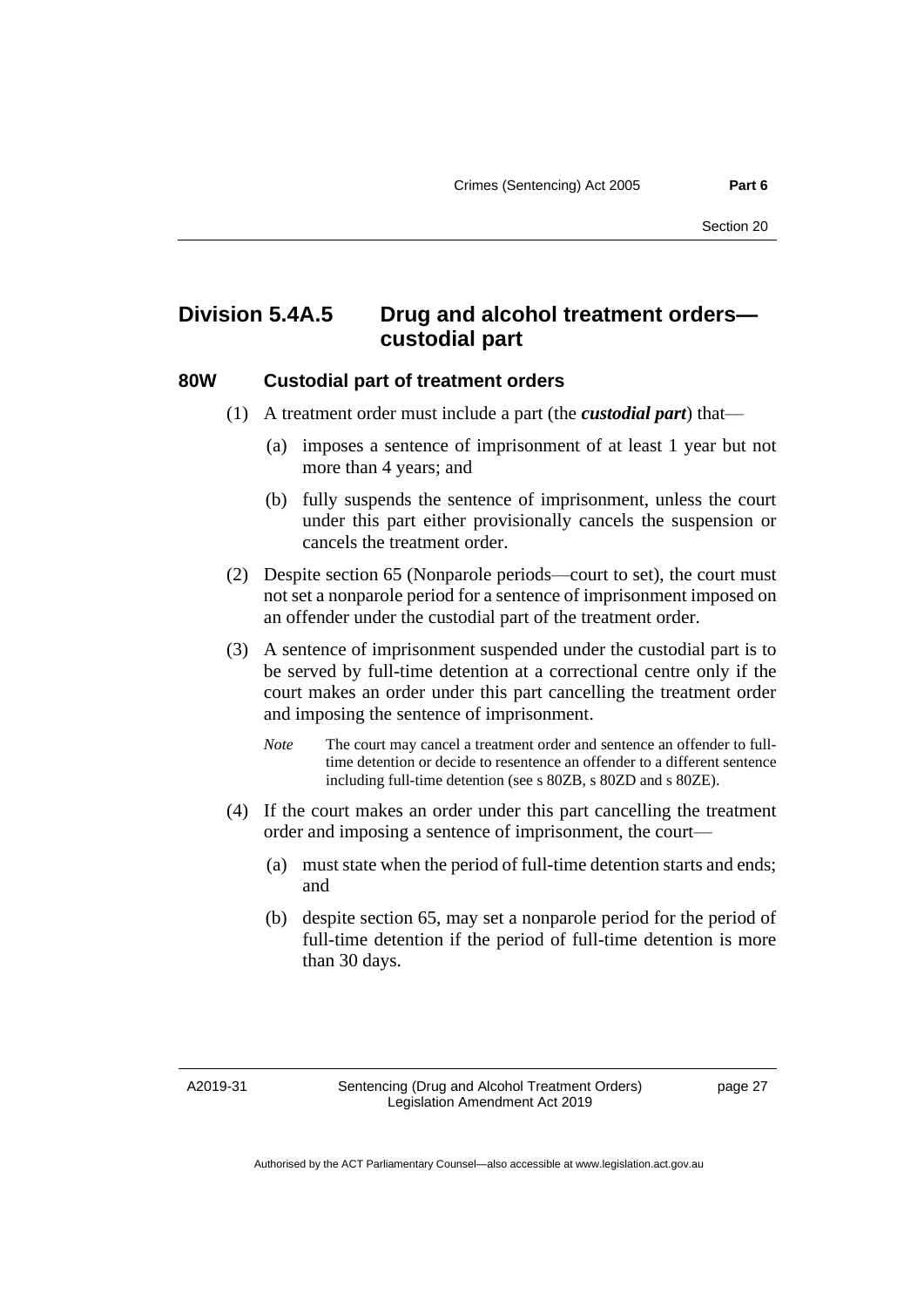- (5) Part 5.2 (Imprisonment—nonparole periods) applies to a nonparole period set under paragraph (4) (b) as if the nonparole period had been set under that part.
	- *Note* Pt 5.2 deals with setting and review of nonparole periods.

# **Division 5.4A.6 Drug and alcohol treatment orders treatment and supervision part**

### **80X Treatment and supervision part of treatment orders**

- (1) A treatment order must include a part (the *treatment and supervision part*) that imposes the order's—
	- (a) core conditions; and
	- (b) treatment program conditions.
- (2) The treatment and supervision part of a treatment order is in force for the period that—
	- (a) starts when the treatment order is made; and
	- (b) ends—
		- (i) on a day stated by the court; or
		- (ii) if the order is earlier cancelled by the court under this part—on the day the court cancels the order.
- (3) However, the treatment and supervision part of a treatment order must not end later than the day the custodial part of the order ends.

# **80Y Core conditions**

- (1) The *core conditions*, of a treatment order, while the treatment and supervision part of the order is in force, are that an offender subject to the order—
	- (a) must not commit another offence against a law in force in Australia or elsewhere; and

page 28 Sentencing (Drug and Alcohol Treatment Orders) Legislation Amendment Act 2019 A2019-31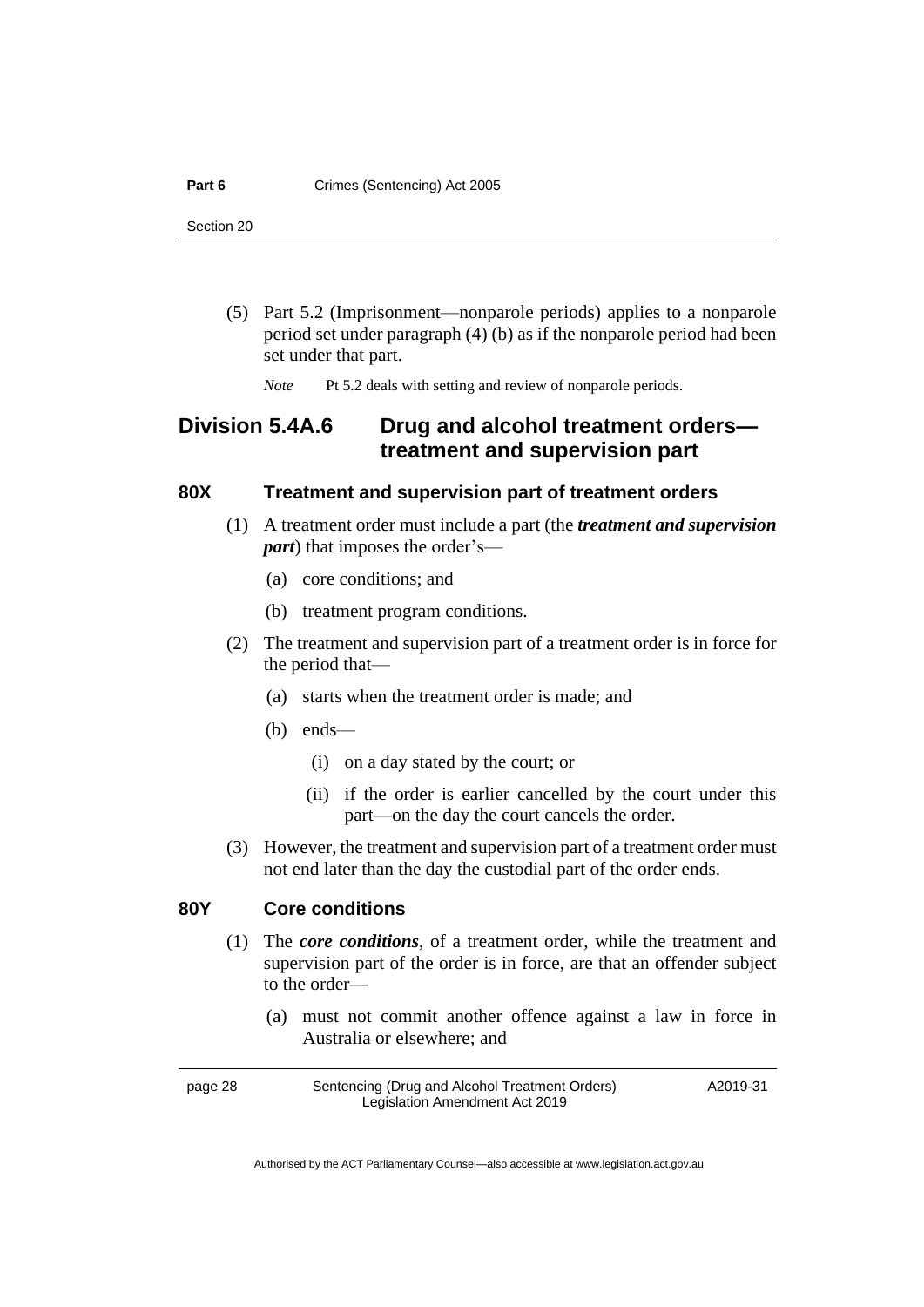- (b) if the offender is charged with an offence against a law in force in Australia or elsewhere—must tell the responsible director-general about the charge as soon as possible, but within 2 days after the day the offender becomes aware of the charge; and
- (c) must report to a member of the treatment and supervision team for the treatment order at the places and times directed by a member of the team; and
- (d) must receive visits from a member of the treatment and supervision team for the treatment order at the times directed by a member of the team; and
- (e) if the offender's contact details change—must tell the responsible director-general about the change as soon as possible, but not later than 1 day after the day the offender becomes aware of the change of details; and
- (f) must not—
	- (i) leave or stay outside the ACT without the permission of the court for a continuous period of more than 24 hours; and
	- (ii) if the court grants the offender permission to leave or stay outside the ACT—fail to comply with any condition of the court's permission; and
- $(g)$  must—
	- (i) appear before the court at the times directed by the court; and
	- (ii) comply with the directions of the court; and

A2019-31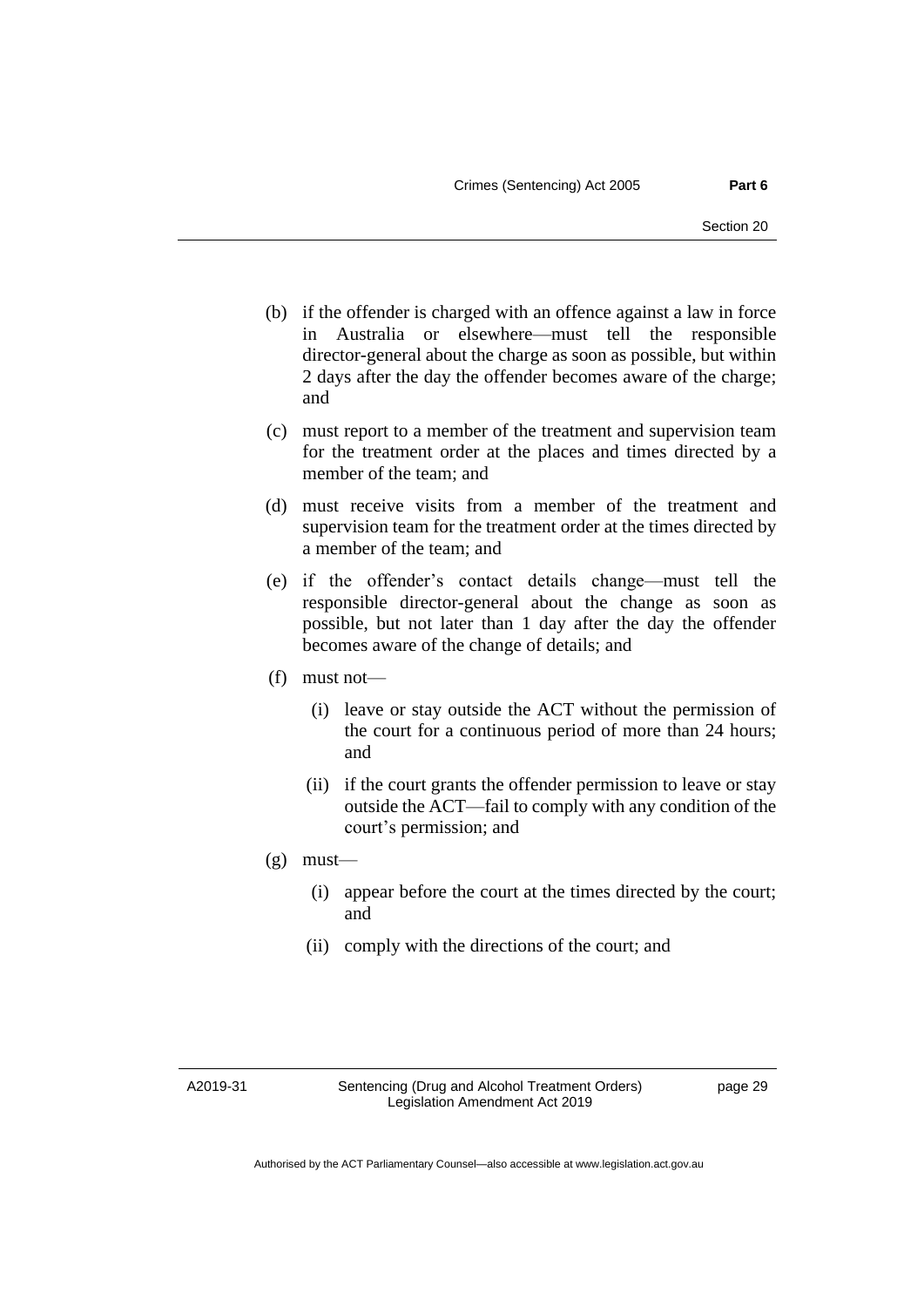- (h) must comply with any other reasonable direction of—
	- (i) a member of the treatment and supervision team for the order; or
	- (ii) a person prescribed by regulation.
- (2) The court must not amend a condition mentioned in subsection (1).
- (3) In this section:

*contact details*, of an offender, means the offender's—

- (a) home address or phone number; and
- (b) work address or phone number; and
- (c) mobile phone number.

*positive*, for a test sample—see the *[Corrections Management](http://www.legislation.act.gov.au/a/2007-15)  Act [2007](http://www.legislation.act.gov.au/a/2007-15)*, dictionary.

*responsible director-general* means 1 or both of the following:

- (a) the health director-general;
- (b) the director-general responsible for this Act.

#### **80Z Treatment program conditions**

- (1) The *treatment program conditions* of a treatment order, while the treatment and supervision part of the order is in force, are that an offender subject to the order—
	- (a) must complete a program of treatment in relation to the alcohol or drug dependency of the offender (a *treatment program*); and
	- (b) must comply with any other condition imposed by the court as necessary to achieve the purpose of the treatment program.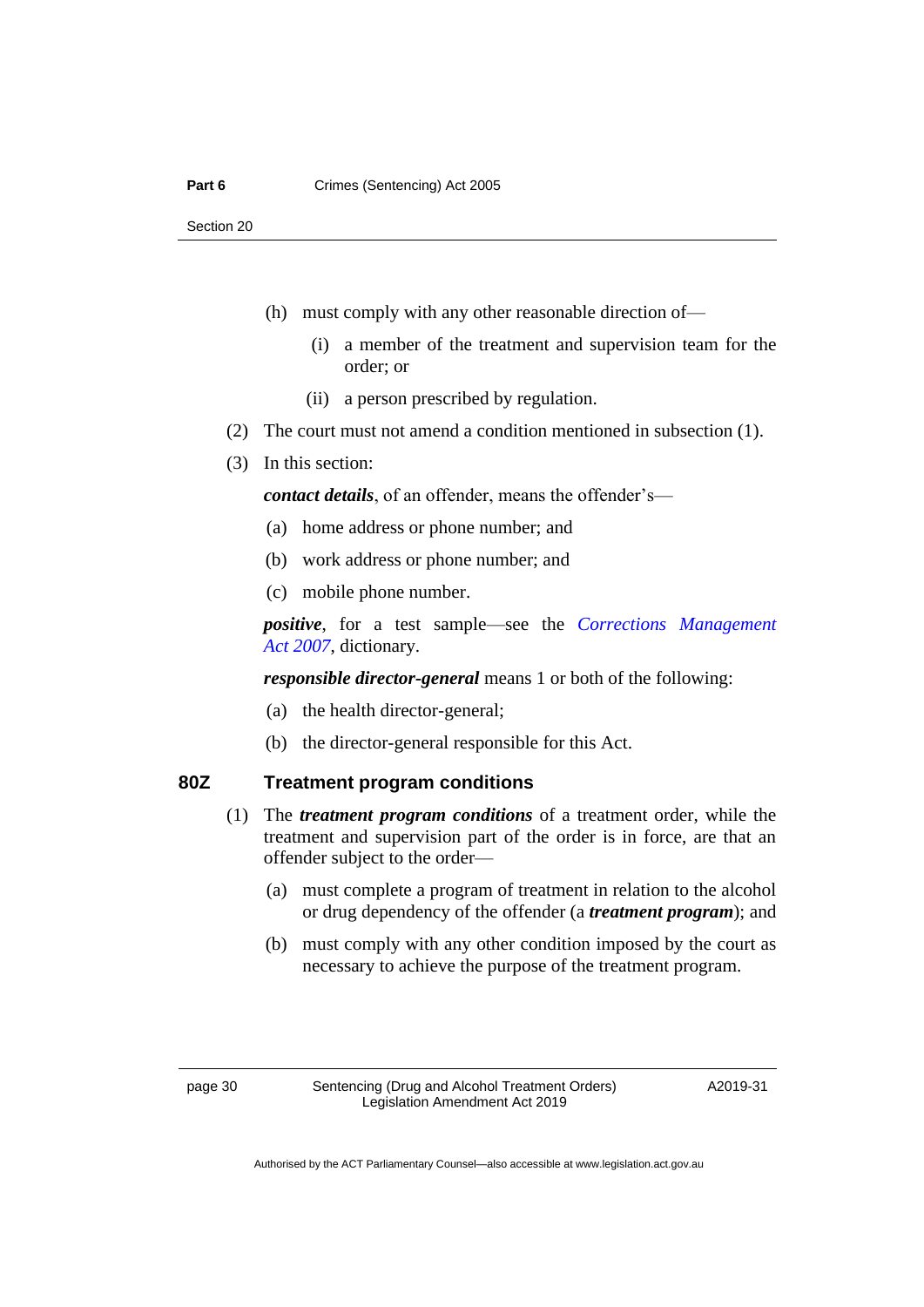- (2) Without limiting subsection (1) (b), the court may impose 1 or more of the following conditions, requiring the offender to:
	- (a) submit to medical, psychiatric or psychological treatment that is relevant to the offender's alcohol or drug dependency;
	- (b) submit to detoxification at a stated facility that is not a correctional centre;
	- (c) participate in counselling or programs for treatment relevant to—
		- (i) the offender's alcohol or drug dependency; or
		- (ii) the offending behaviour of the offender;
	- (d) attend meetings with a stated person or class of person for the treatment order;
	- (e) participate in vocational, educational or employment programs or courses;
	- (f) submit to alcohol and drug testing;
	- (g) not return a positive test sample under alcohol and drug testing;
	- (h) wear a device that detects alcohol or drug usage by the offender;
	- (i) install a device or equipment at the offender's home address;
	- (j) live at a stated place for a stated period.

A2019-31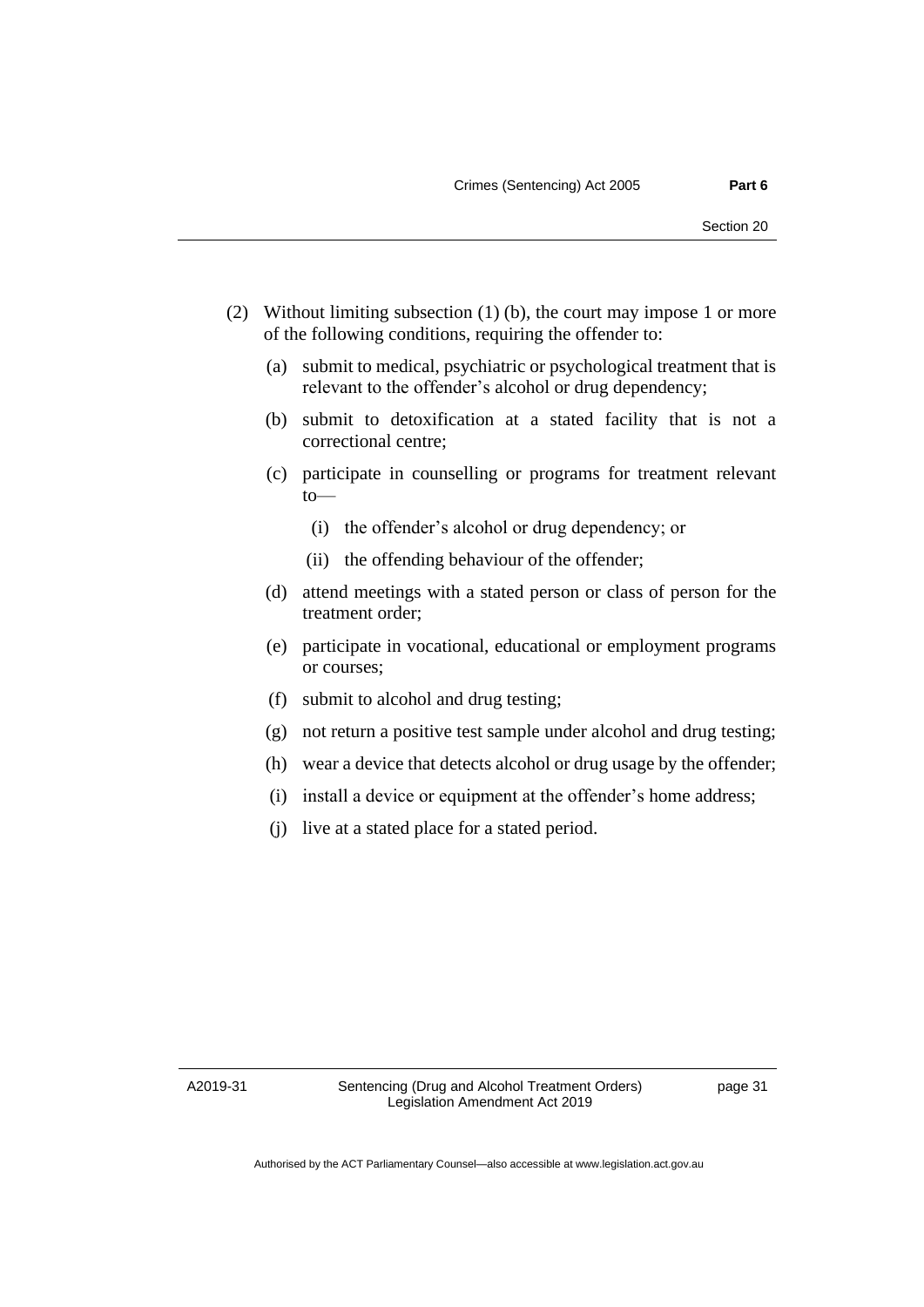# **80ZA Good behaviour order to apply after treatment and supervision part ends**

If the treatment and supervision part of a treatment order ends before the end of the sentence of imprisonment suspended under the custodial part, the court must make a good behaviour order that—

- (a) begins on the day after the treatment and supervision part ends; and
- (b) ends on the day the custodial part ends.

# **Division 5.4A.7 Drug and alcohol treatment orders breaches**

# **80ZB Breach of treatment order—other than commission of offence**

- (1) If the court is satisfied on the balance of probabilities that an offender subject to a treatment order has breached a condition of the treatment order, other than by the commission of an offence, the court must make 1 or more of the following orders:
	- (a) confirming the treatment and supervision part of the order with no further action to be taken on the breach;
	- (b) give the offender a warning about the need to comply with the offender's treatment order obligations;
	- (c) amending the treatment and supervision part in accordance with subsection (2);
	- (d) requiring the offender to comply with 1 or more of the following conditions:
		- (i) stay at a stated place, other than a correctional centre, for a stated period of up to 14 days;

page 32 Sentencing (Drug and Alcohol Treatment Orders) Legislation Amendment Act 2019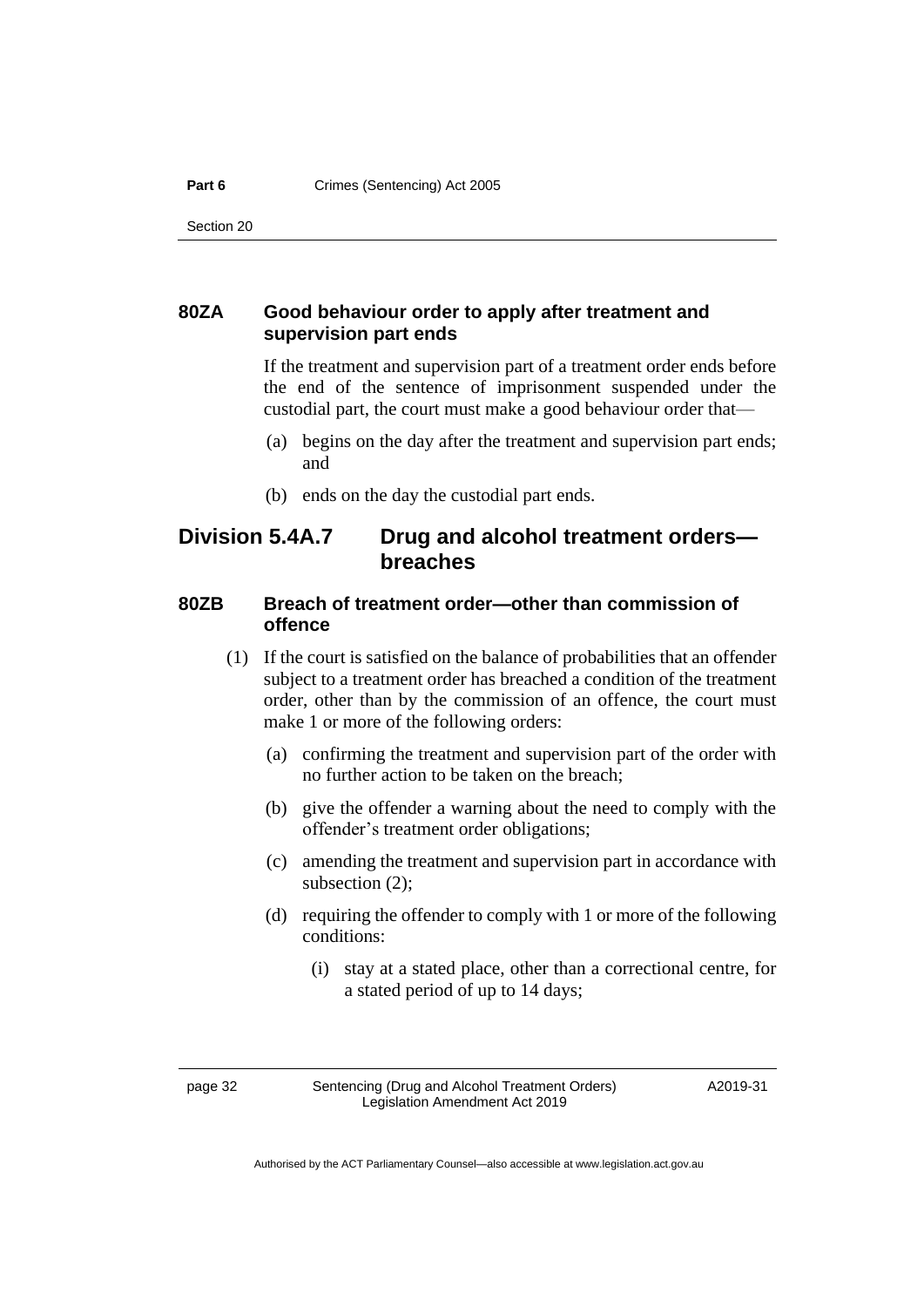- (ii) stay at the stated place between stated hours for a stated period;
- (iii) surrender a firearm in the offender's possession or control;
- (iv) not acquire a firearm;
- (v) not consume alcohol or take drugs;
- (vi) not drive a motor vehicle under particular circumstances, or at all;
- (e) provisionally cancelling the suspension of the sentence of imprisonment under the custodial part, for a period of at least 3 days but not more than 14 days, and reinstating the suspension at the end of the period;
- (f) cancelling the treatment order and imposing, in full or in part, the sentence of imprisonment that was suspended under the custodial part of the treatment order;
- (g) cancelling the treatment order and resentencing the offender for each offence in relation to which the treatment order was made in any way in which the court could deal with the offender if, at the time of resentencing, it had convicted the offender of each offence, other than by making an order under section 12A (Drug and alcohol treatment orders).
- (2) The treatment and supervision part of the order may be amended by adding, modifying or removing treatment program conditions.

#### **Examples—treatment program condition**

- 1 frequency of treatment
- 2 degree of supervision
- 3 frequency of drug and alcohol testing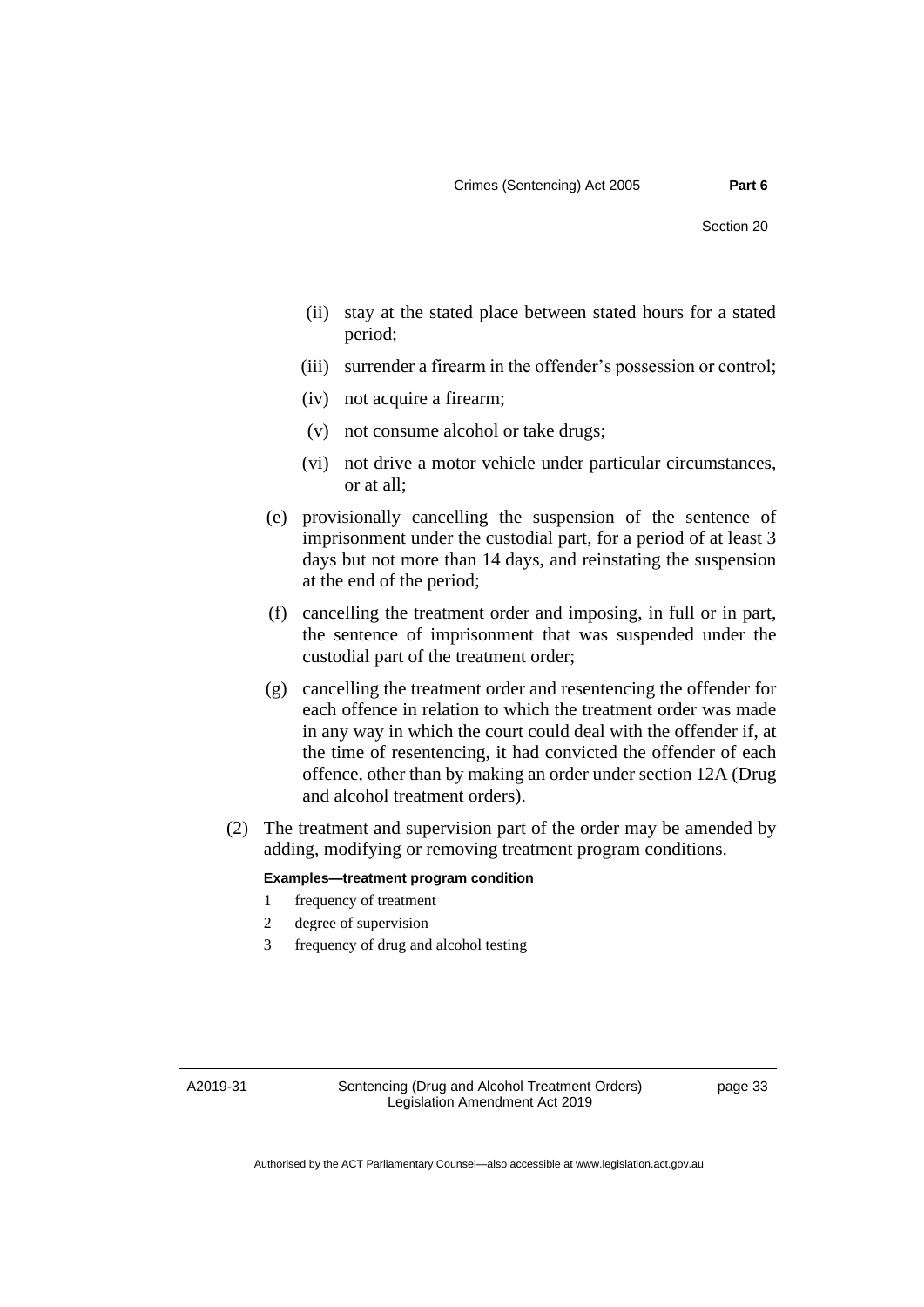- (3) If the court is satisfied on the balance of probabilities that an offender who is subject to an order made under subsection (1) has breached the order, the court must—
	- (a) confirm or amend the order; or
	- (b) cancel the order and make another order under subsection (1).
- (4) The court may make an order under this section on its own initiative or on application by—
	- (a) the offender; or
	- (b) the director of public prosecutions; or
	- (c) a member of the treatment and supervision team; or
	- (d) a person prescribed by regulation.
- (5) If the court makes an order under this section, the court must, as soon as practicable after the order is made, ensure that written notice of the order, together with a copy of the order, is given to—
	- (a) the offender; and
	- (b) any other person who the court considers should receive the notice.
- (6) Failure to comply with subsection (5) does not invalidate the treatment order.
- (7) In this section:

*firearm*—see the *[Firearms Act 1996](http://www.legislation.act.gov.au/a/1996-74)*, section 6.

*motor vehicle*—see the *[Road Transport \(General\) Act 1999](http://www.legislation.act.gov.au/a/1999-77)*, dictionary.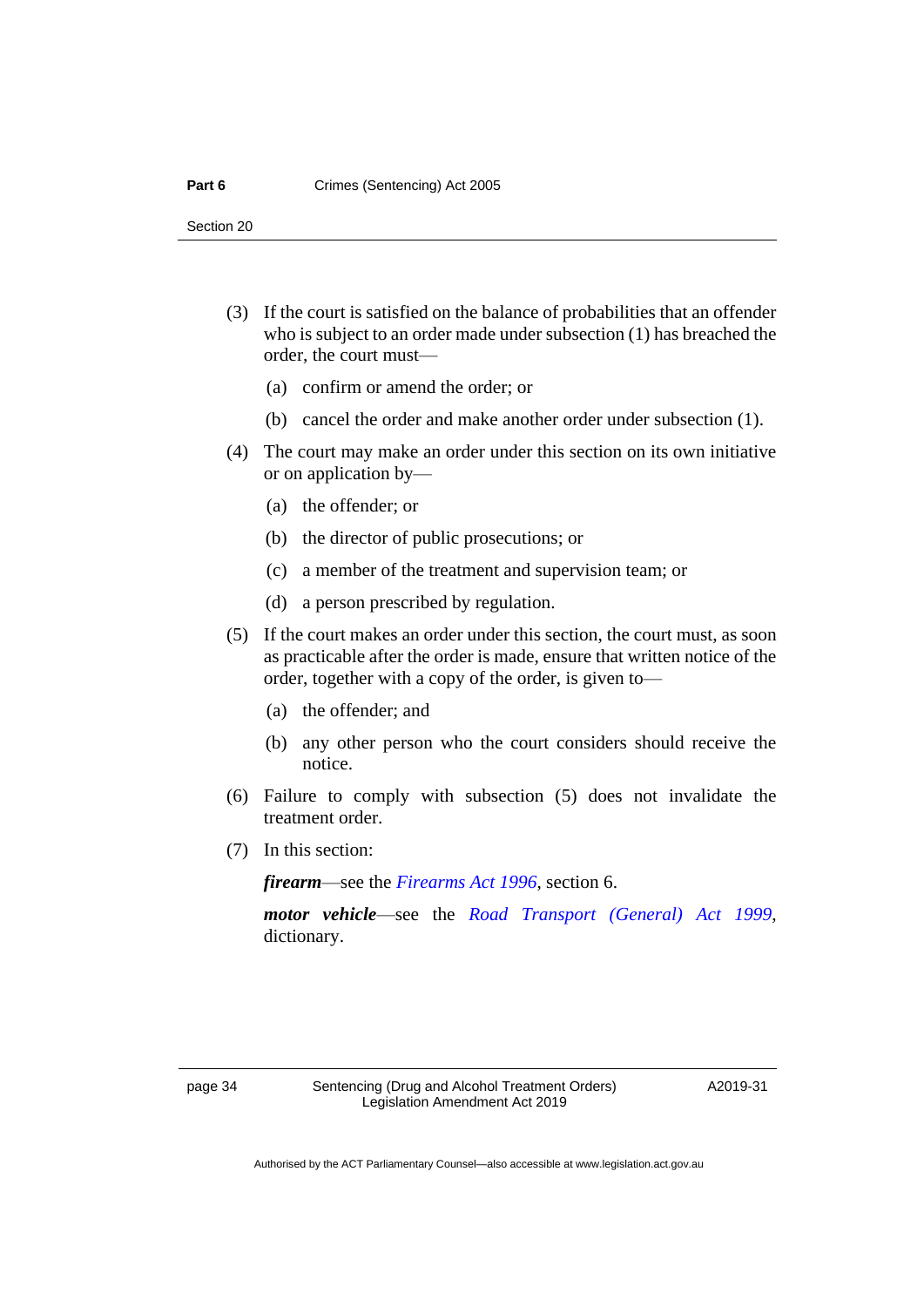### **80ZC Provisional breach of treatment order—offender in custody**

- (1) This section applies if the court is satisfied that an offender to whom a treatment order applies—
	- (a) has been charged with an offence against a law in force in Australia or elsewhere; and
	- (b) is in custody waiting for criminal proceedings for the offence to be decided.
- (2) The court must make an order provisionally suspending the treatment and supervision part of the order until—
	- (a) the offender is no longer in custody for the offence; or
	- (b) the court makes an order under this division cancelling the treatment order.
- (3) Time served by the offender on remand for the offence counts toward the sentence imposed under the custodial part of the treatment order.
	- *Note* The court may review a treatment order at any time and for any reason if it is in the interests of justice (see s 80ZH).
- (4) In this section:

*in custody* means—

- (a) remanded in custody under a law in force in Australia or elsewhere; or
- (b) detained at a place under the *[Mental Health Act 2015](http://www.legislation.act.gov.au/a/2015-38)*, or a corresponding law in force in Australia or elsewhere.

A2019-31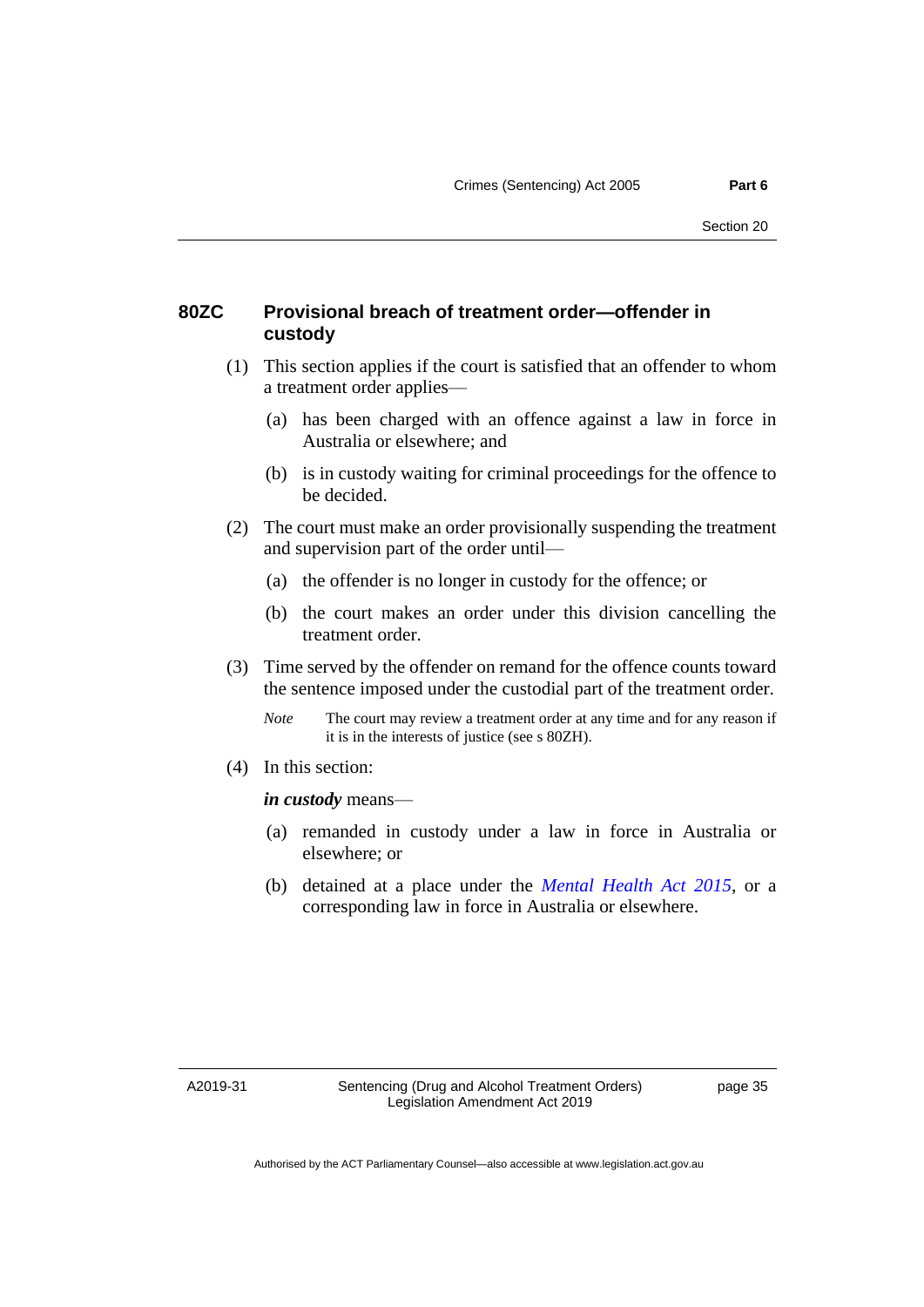#### Part 6 **Crimes** (Sentencing) Act 2005

Section 20

#### **80ZD Breach of treatment order—commission of offence**

- (1) This section applies if the court—
	- (a) convicts an offender subject to a treatment order of an offence punishable by imprisonment (a *further offence*); or
	- (b) is satisfied that an offender subject to a treatment order was convicted by another court, in the ACT or elsewhere, of an offence punishable by imprisonment (also a *further offence*).
- (2) If the sentence imposed on the offender for the further offence is not a sentence of imprisonment, the court may—
	- (a) make no order in relation to the treatment order; or
	- (b) give the offender a warning about the need to comply with the offender's treatment order obligations; or
	- (c) make an order amending the treatment and supervision part of the order; or
	- (d) make an order cancelling the treatment order and either—
		- (i) impose the sentence of imprisonment that was suspended under the custodial part of the treatment order; or
		- (ii) if the court considers it appropriate in the circumstances resentence the offender for each offence in relation to which the treatment order was made and in any way in which the court could deal with the offender if it had convicted the offender of each offence at the time of resentencing, other than by making an order under section 12A (Drug and alcohol treatment orders).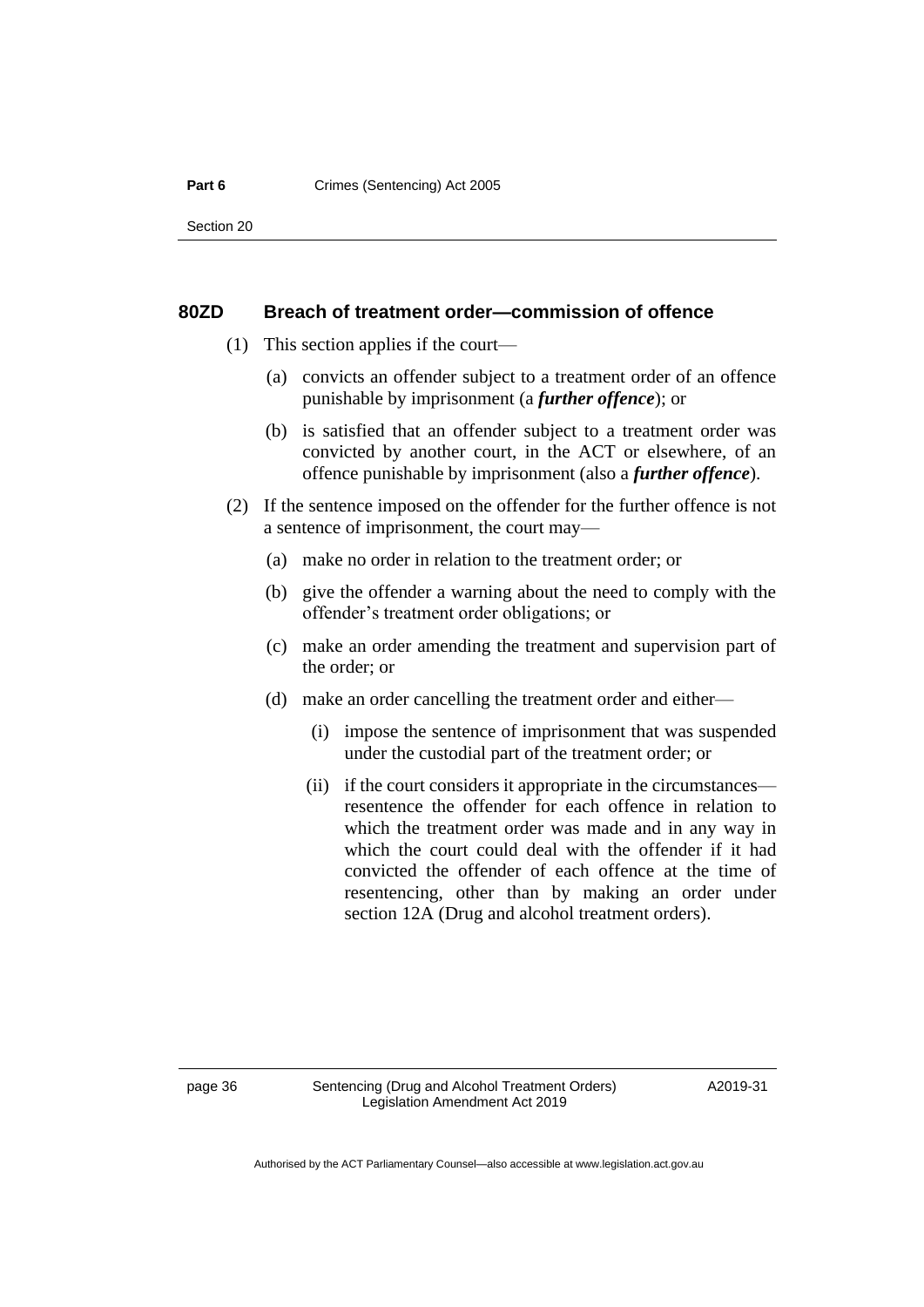- (3) If the sentence imposed on the offender for the further offence is a sentence of imprisonment, the court must make an order cancelling the treatment order and imposing the sentence of imprisonment that was suspended under the custodial part of the treatment order.
	- *Note* A sentence of imprisonment suspended under a treatment order is not part of a suspended sentence order (see s 12 (7)).
- (4) If the court orders the imposition of a sentence of imprisonment under this section, the court—
	- (a) must order that the offender serve all or part of the sentence by full-time detention at a correctional centre; and
	- (b) may reduce the sentence by any period served in custody under the treatment and supervision part of the treatment order, taking into account the extent to which the offender complied with that part of the order.
- (5) The court may make an order under this section on its own initiative or on application by—
	- (a) the offender; or
	- (b) the director of public prosecutions; or
	- (c) a member of the treatment and supervision team; or
	- (d) a person prescribed by regulation.
- (6) If the court makes an order under this section, the court must, as soon as practicable after the order is made, ensure that written notice of the order, together with a copy of the order, is given to—
	- (a) the offender; and
	- (b) any other person the court considers should receive the notice.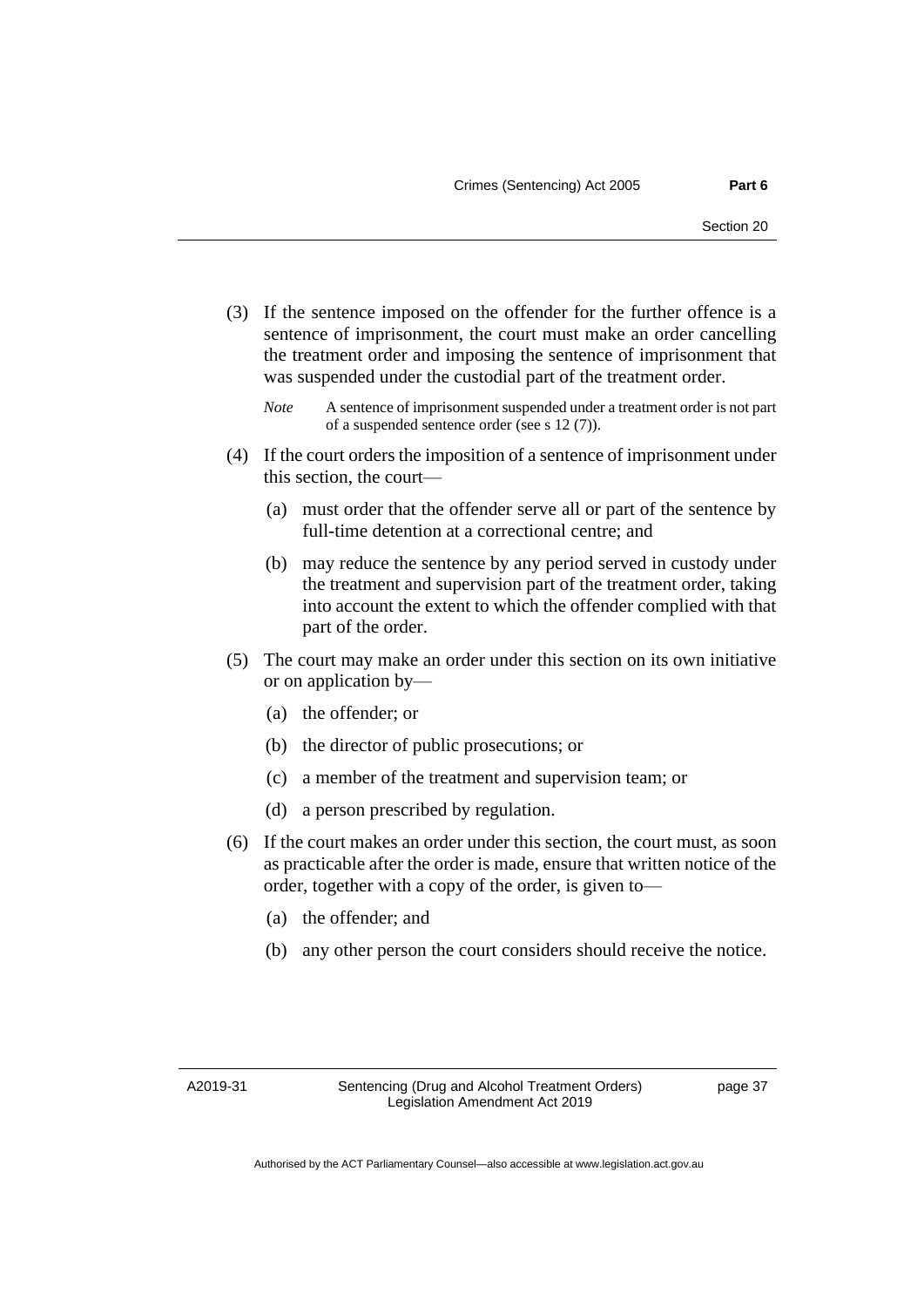(7) Failure to comply with subsection (6) does not invalidate the treatment order.

### **80ZE Cancellation of treatment order—unsatisfactory circumstances**

- (1) The court may cancel a treatment order if it is satisfied on the balance of probabilities that—
	- (a) before the order was made, inaccurate or misleading information about the offender or the offender's circumstances was given to the court or an assessor who prepared a drug and alcohol treatment assessment in relation to the offender, and as a result of the information, the making of the order was inappropriate; or
	- (b) the offender will not be able to comply with a condition of the offender's treatment order because the circumstances of the offender have materially changed since the order was made; or
	- (c) the offender is unwilling or unlikely to comply with a condition of the offender's treatment order; or
	- (d) the continuation of the treatment and supervision part of the order is not likely to achieve the objects of the order; or
	- (e) the offender withdraws the offender's consent to the treatment order; or
	- (f) the offender poses an unacceptable risk to the safety or welfare of a person.
- (2) If the court decides to cancel a treatment order under subsection (1) the court must make an order cancelling the treatment order and, taking into account the extent to which the offender has complied with the treatment and supervision part of the order, either—
	- (a) impose the sentence of imprisonment that was suspended under the custodial part of the treatment order; or

page 38 Sentencing (Drug and Alcohol Treatment Orders) Legislation Amendment Act 2019 A2019-31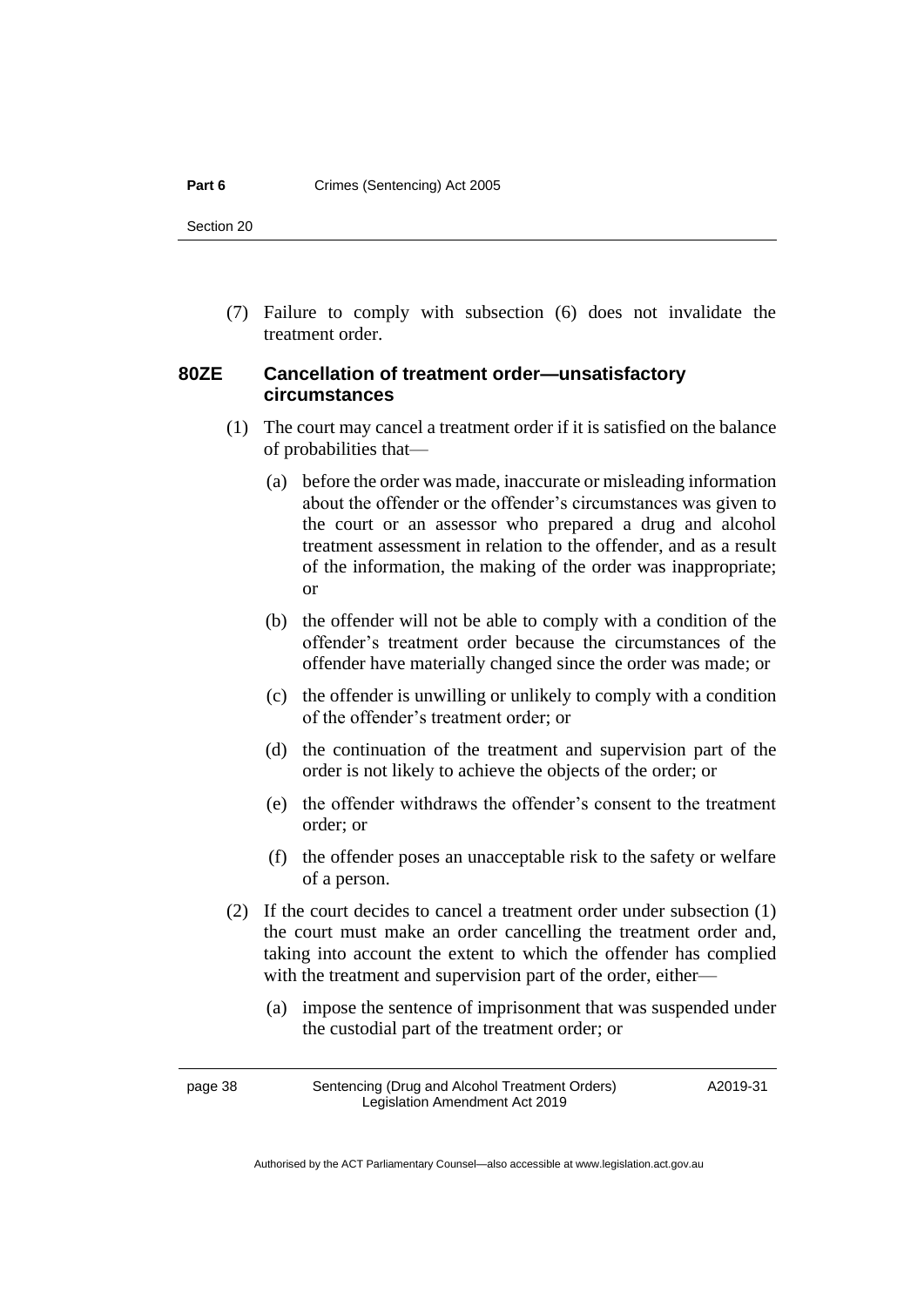- (b) if the court considers it appropriate in the circumstances resentence the offender for each offence in relation to which the treatment order was made and in any way in which the court could deal with the offender if it had convicted the offender of each offence at the time of resentencing, other than by making an order under section 12A (Drug and alcohol treatment orders).
- (3) If the court orders the imposition of a sentence of imprisonment under this section, the court—
	- (a) must order whether the offender is to serve all or part of the sentence by full-time detention at a correctional centre; and
	- (b) may reduce the sentence by any period served in custody under the treatment and supervision part of the treatment order, taking into account the extent to which the offender complied with that part of the order.
- (4) The court may make an order under this section on its own initiative or on application by—
	- (a) the offender; or
	- (b) the director of public prosecutions; or
	- (c) a member of the treatment and supervision team; or
	- (d) a person prescribed by regulation.
- (5) This section applies in addition to section 80ZB and section 80ZD.
- (6) If the court makes an order under this section, the court must, as soon as practicable after the order is made, ensure that written notice of the order, together with a copy of the order, is given to—
	- (a) the offender; and
	- (b) any other person the court considers should receive the notice.
- (7) Failure to comply with subsection (6) does not invalidate the order.

A2019-31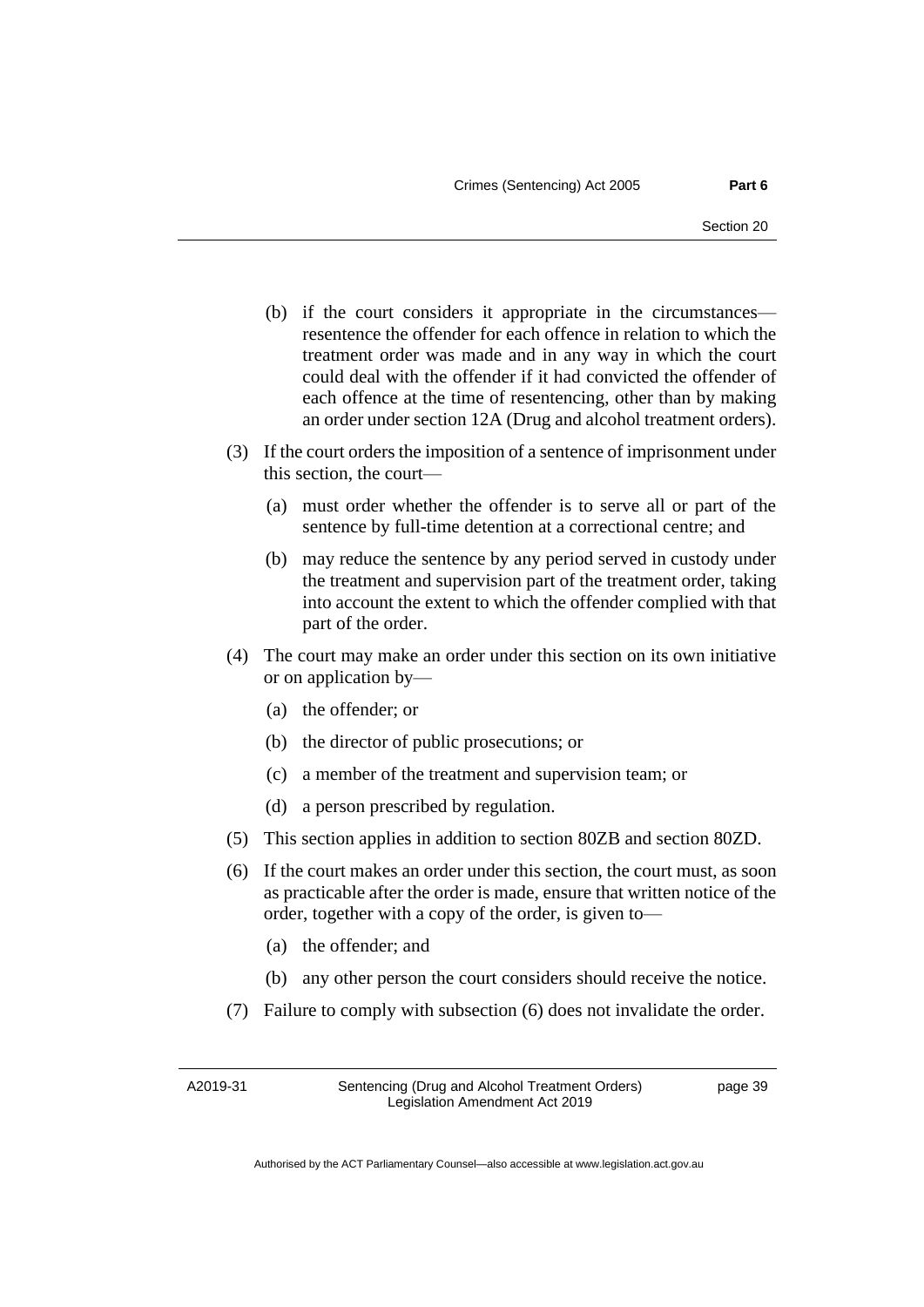### **80ZF Cancellation of treatment order—satisfactory circumstances**

- (1) The court may, on its own initiative, make an order cancelling the treatment and supervision part of a treatment order if it is satisfied on the balance of probabilities that—
	- (a) the offender has fully or substantially complied with the conditions of the offender's treatment order; and
	- (b) the continuation of the treatment order is no longer necessary to achieve the objects of the order.
- (2) To avoid doubt, a treatment order that is only made up of a custodial part because of an order of the court under subsection (1) is taken to be a treatment order for this part.
- (3) If the court makes an order under this section, the court must, as soon as practicable after the order is made, ensure that written notice of the order, together with a copy of the order, is given to the offender.
- (4) Failure to comply with subsection (3) does not invalidate the order.
	- *Note* The court must make a good behaviour order in relation to an offender who is the subject of a treatment order if the treatment and supervision part of the order ends before the sentence of imprisonment suspended under the custodial part of the order (see s 80ZA).

# **Division 5.4A.8 Drug and alcohol treatment orders review by court**

### **80ZG Application—pt 5.4A.8**

This division applies to the review of a treatment order.

page 40 Sentencing (Drug and Alcohol Treatment Orders) Legislation Amendment Act 2019

A2019-31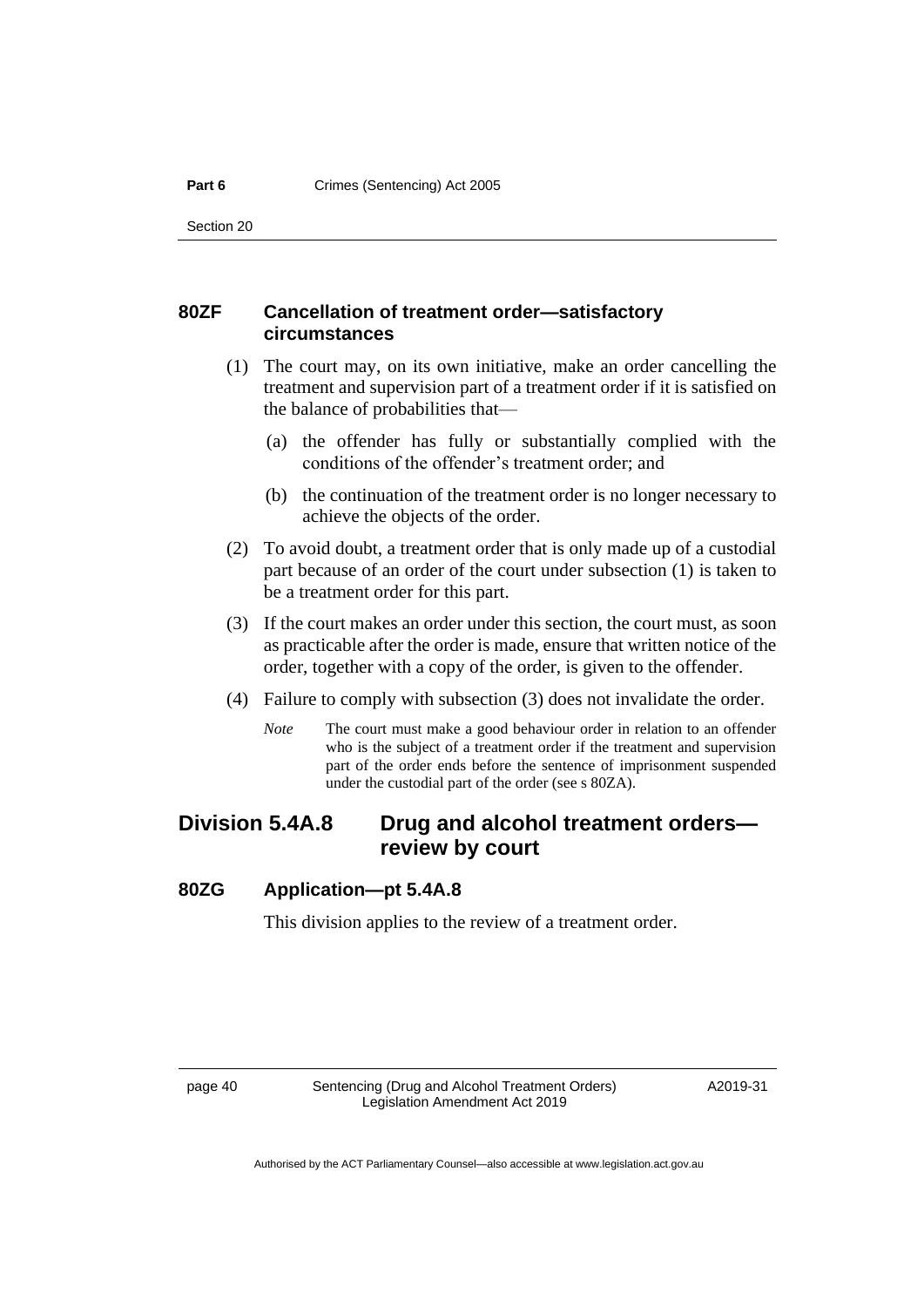#### **80ZH Drug and alcohol treatment orders—review**

- (1) The court may review a treatment order for an offender at any time and for any reason if it is satisfied the review is in the interests of justice.
	- *Note* The court may also review the offender's bail at any time, see the *[Bail](http://www.legislation.act.gov.au/a/1992-8)  [Act 1992](http://www.legislation.act.gov.au/a/1992-8)*, s 41A.
- (2) The court may review a treatment order—
	- (a) on its own initiative; or
	- (b) on application by—
		- (i) the defence; or
		- (ii) any other member of the treatment order team.
- (3) The court may carry out a review under this division in any way it considers appropriate.
- (4) However, the court must conduct a hearing for a review in which the court is considering making an order under—
	- (a) section 80ZB (1) (e) provisionally cancelling the suspension of a sentence under a treatment order; or
	- (b) section  $80ZB(1)$  (f), section  $80ZD(2)$  (d) (i) or section 80ZE (2) (a) cancelling the treatment order; or
	- (c) section  $80ZB(1)(g)$ , section  $80ZD(2)(d)$  (ii) or section 80ZE (2) (b) cancelling the treatment order and resentencing the offender.
- (5) An entity mentioned in subsection (2) (b) may appear at a hearing of the review.
- (6) The court may, on the review, confirm or amend the order as the court considers appropriate.

A2019-31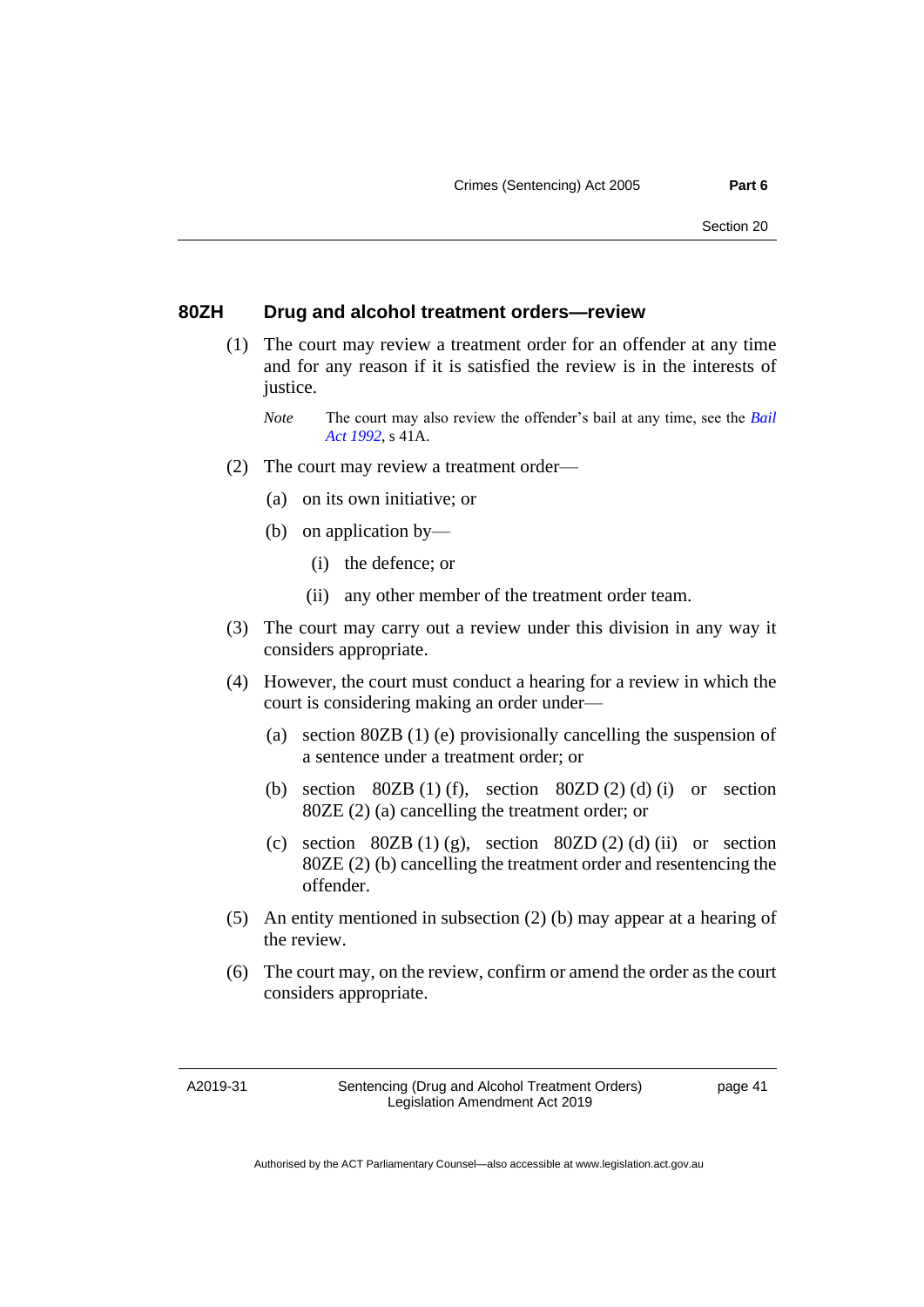- (7) If the court amends the order, the court must, as soon as practicable, ensure that written notice of the review decision, together with a copy of the amended treatment order is given to—
	- (a) the offender; and
	- (b) any other person who the court considers should receive the notice.
- (8) Failure to comply with subsection (7) does not invalidate the order as amended.
- (9) In this section:

*defence* means—

- (a) any lawyer representing an offender; or
- (b) if the offender is not legally represented—the offender.

#### **80ZI Drug and alcohol treatment orders—notice of review**

- (1) The court must, as far as practicable, give written notice of a proposed review of the offender's treatment order to the defence and the other members of the treatment order team.
- (2) The notice must set out—
	- (a) the reasons for the review; and
	- (b) if a hearing for the review is to be conducted—the time and place for the review.
- (3) Failure to comply with this section does not invalidate the review.
- (4) In this section:

*defence* means—

- (a) any lawyer representing an offender; or
- (b) if the offender is not legally represented—the offender.

page 42 Sentencing (Drug and Alcohol Treatment Orders) Legislation Amendment Act 2019

A2019-31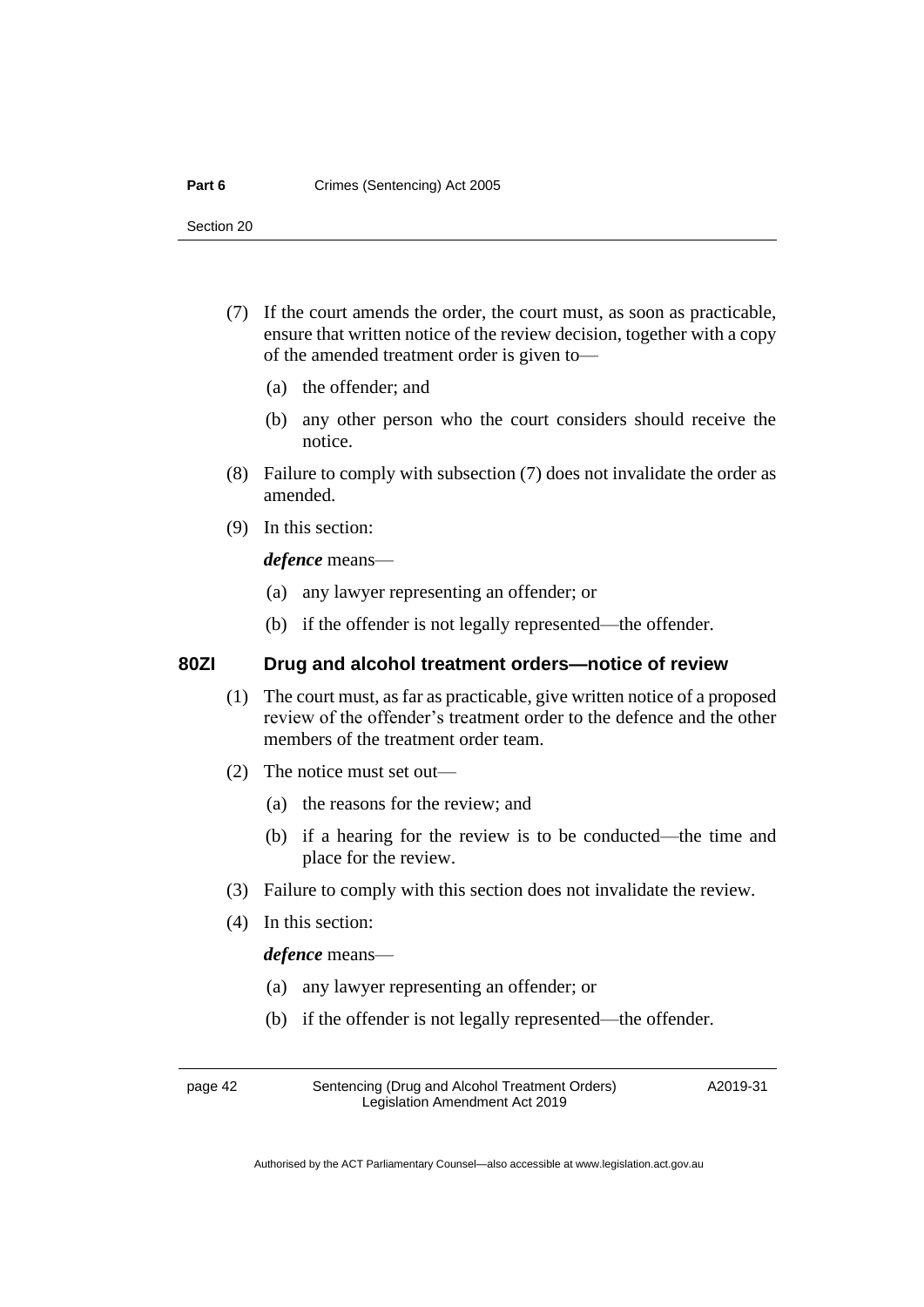# **Division 5.4A.9 Drug and alcohol treatment orders miscellaneous**

#### **80ZJ Arrest warrant—breach of treatment order obligations**

- (1) A judge may issue an arrest warrant if satisfied, by information on oath, that an offender subject to a treatment order has failed to comply, or will fail to comply, with the offender's treatment order obligations.
- (2) The warrant must—
	- (a) be in writing signed by the judge; and
	- (b) be directed to all police officers or a named police officer; and
	- (c) state briefly the matter on which the information is based; and
	- (d) order the offender's arrest and bringing the offender before the court.
- (3) A police officer who arrests the offender under the warrant must, as soon as practicable, bring the offender before the court.

### **80ZK Arrest without warrant—breach of treatment order obligations**

- (1) This section applies if a police officer believes, on reasonable grounds, that—
	- (a) an offender has failed to comply, or will fail to comply, with any of the offender's treatment order obligations; and
	- (b) it is not practicable under the circumstances for the officer to obtain a warrant under section 80ZJ.
- (2) The police officer may arrest the offender without a warrant.
- (3) If the police officer arrests the offender, the police officer must, as soon as practicable, bring the offender before the court.

A2019-31

Sentencing (Drug and Alcohol Treatment Orders) Legislation Amendment Act 2019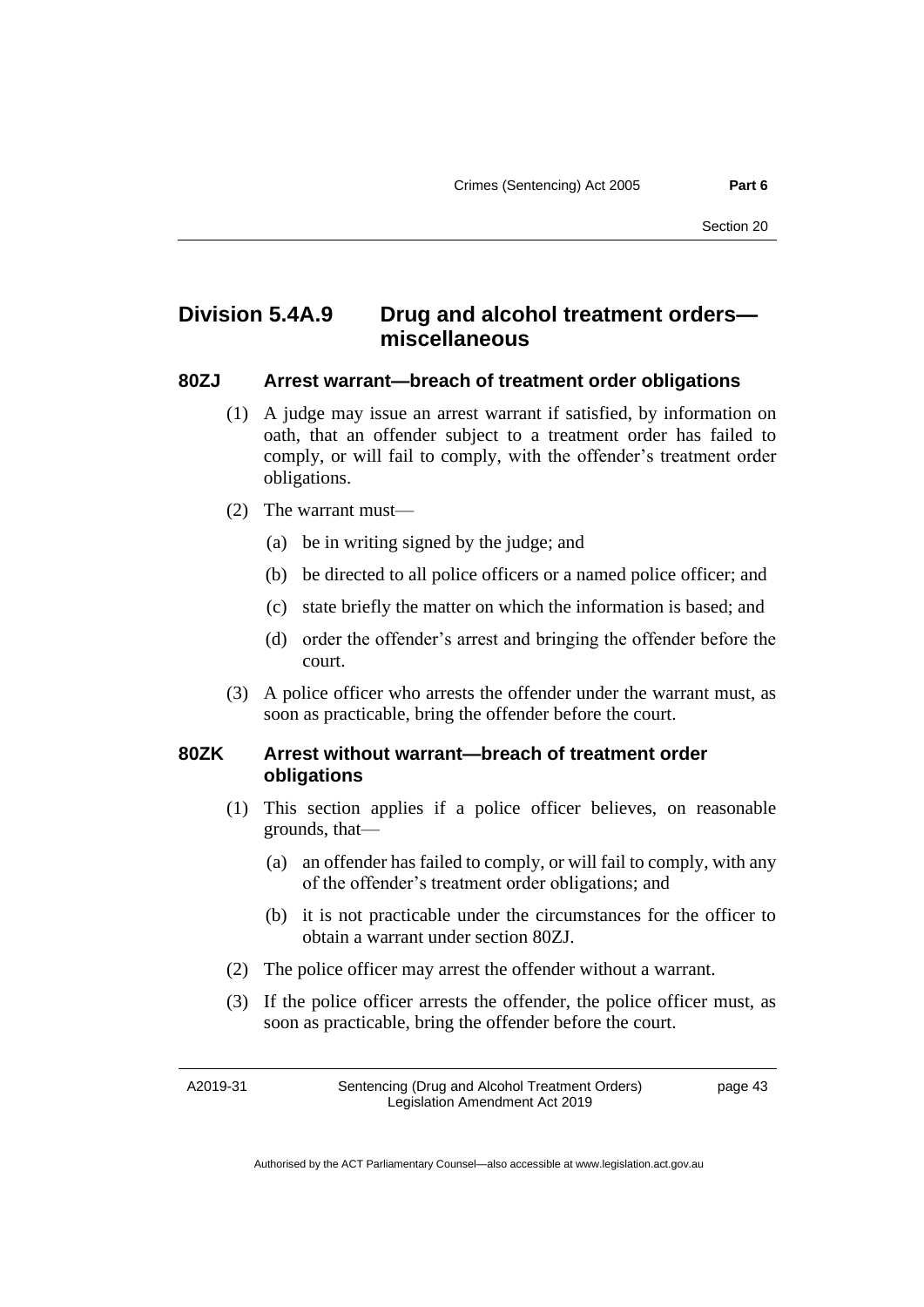# **80ZL Drug and alcohol treatment orders—outstanding warrants**

- (1) This section applies if a warrant is issued for an offender's arrest under this division.
- (2) Any period for which the warrant is outstanding and the offender is not in custody does not count toward the sentence imposed under the custodial part of the order.
- (3) In this section:

*in custody* means—

- (a) remanded in custody under a law in force in Australia or elsewhere; or
- (b) detained at a place under the *[Mental Health Act 2015](http://www.legislation.act.gov.au/a/2015-38)*, or a corresponding law in force in Australia or elsewhere.

# **80ZM Immunity from criminal liability**

- (1) An offender's admission of guilt in relation to a relevant drug offence is not admissible in evidence in a proceeding in relation to that offence if the admission was made during—
	- (a) the preparation of a drug and alcohol treatment assessment of the offender; or
	- (b) administering a treatment order for the offender.
- (2) The admission, and any evidence obtained as a result of the admission, is not admissible in a criminal proceeding against the offender for the relevant drug offence.
- (3) However, subsections (1) and (2) do not prevent a criminal proceeding against the offender for the relevant drug offence if evidence of the offence existsin a form other than the admission made by the offender or the evidence obtained as a result of the admission.

A2019-31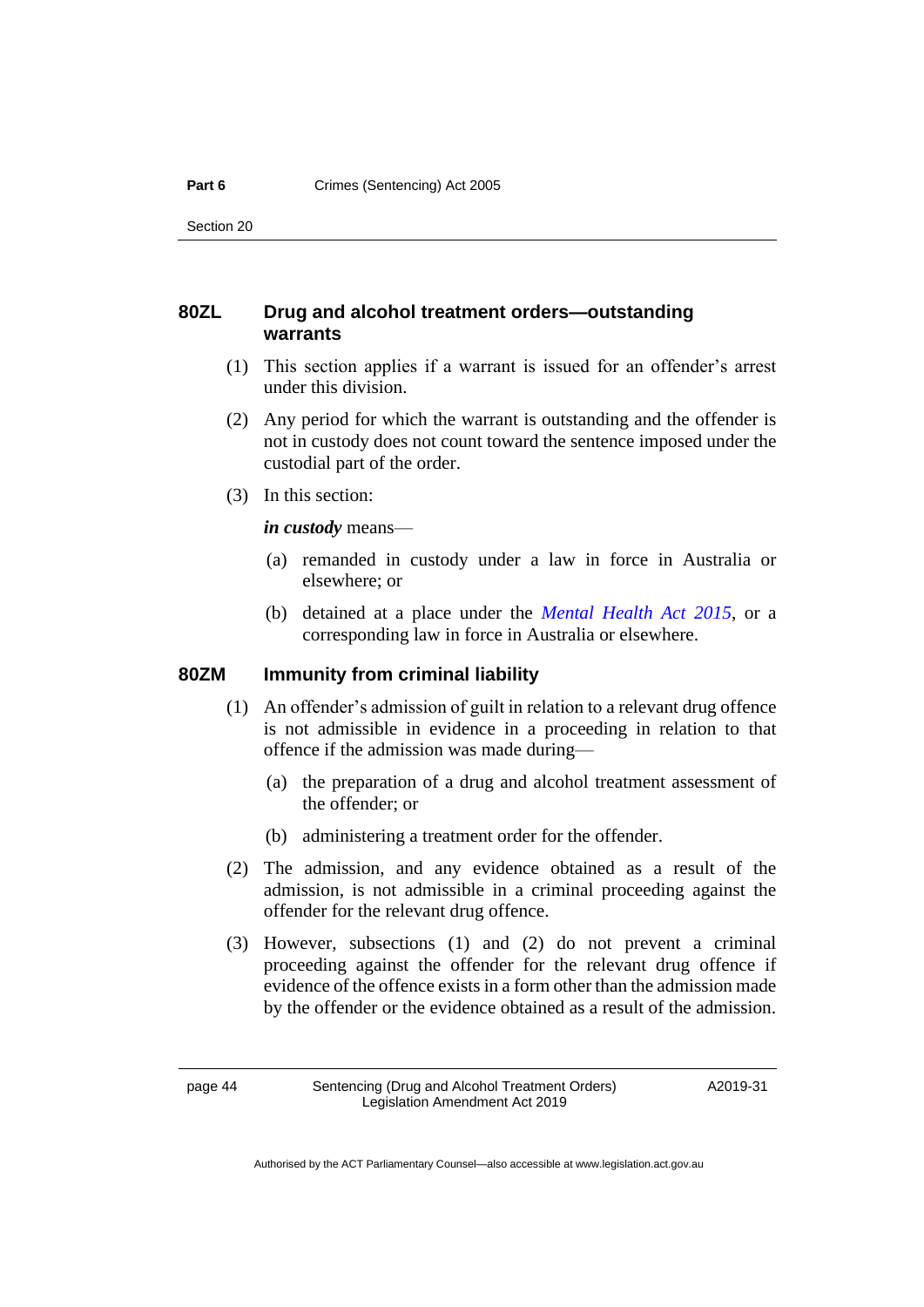(4) In this section:

#### *relevant drug offence* means the following:

- (a) an offence against the [Criminal Code,](http://www.legislation.act.gov.au/a/2002-51) section 618;
- (b) an offence against the *[Drugs of Dependence Act 1989](http://www.legislation.act.gov.au/a/alt_a1989-11co)*, section 162, section 164, section 169 or section 171;
- (c) an offence against the *[Medicines, Poisons and Therapeutic](http://www.legislation.act.gov.au/a/2008-26)  [Goods Act 2008](http://www.legislation.act.gov.au/a/2008-26)*, section 26 (2), section 34 (1) or (2), section 37 (2) or section 43 (3);
- (d) an offence prescribed by regulation.

#### **80ZN No appeal against particular decisions**

- (1) No appeal may be made against a decision of the court—
	- (a) not to order a drug and alcohol treatment assessment; or
	- (b) not to make a treatment order; or
	- (c) that an offender breached a condition of a treatment order; or
	- (d) to amend the treatment and supervision part of a treatment order.
- (2) Subsection (1) applies despite any other territory law.

### **80ZO Evidentiary certificates**

- (1) A certificate that appears to be signed by or for any of the following and which states any matter relevant to anything done or not done under this part in relation to a person, is evidence of the matter:
	- (a) the director-general;
	- (b) the health director-general;
	- (c) the director-general responsible for the *[Corrections](http://www.legislation.act.gov.au/a/2007-15)  [Management Act 2007](http://www.legislation.act.gov.au/a/2007-15)*;
	- (d) an analyst.

A2019-31

Sentencing (Drug and Alcohol Treatment Orders) Legislation Amendment Act 2019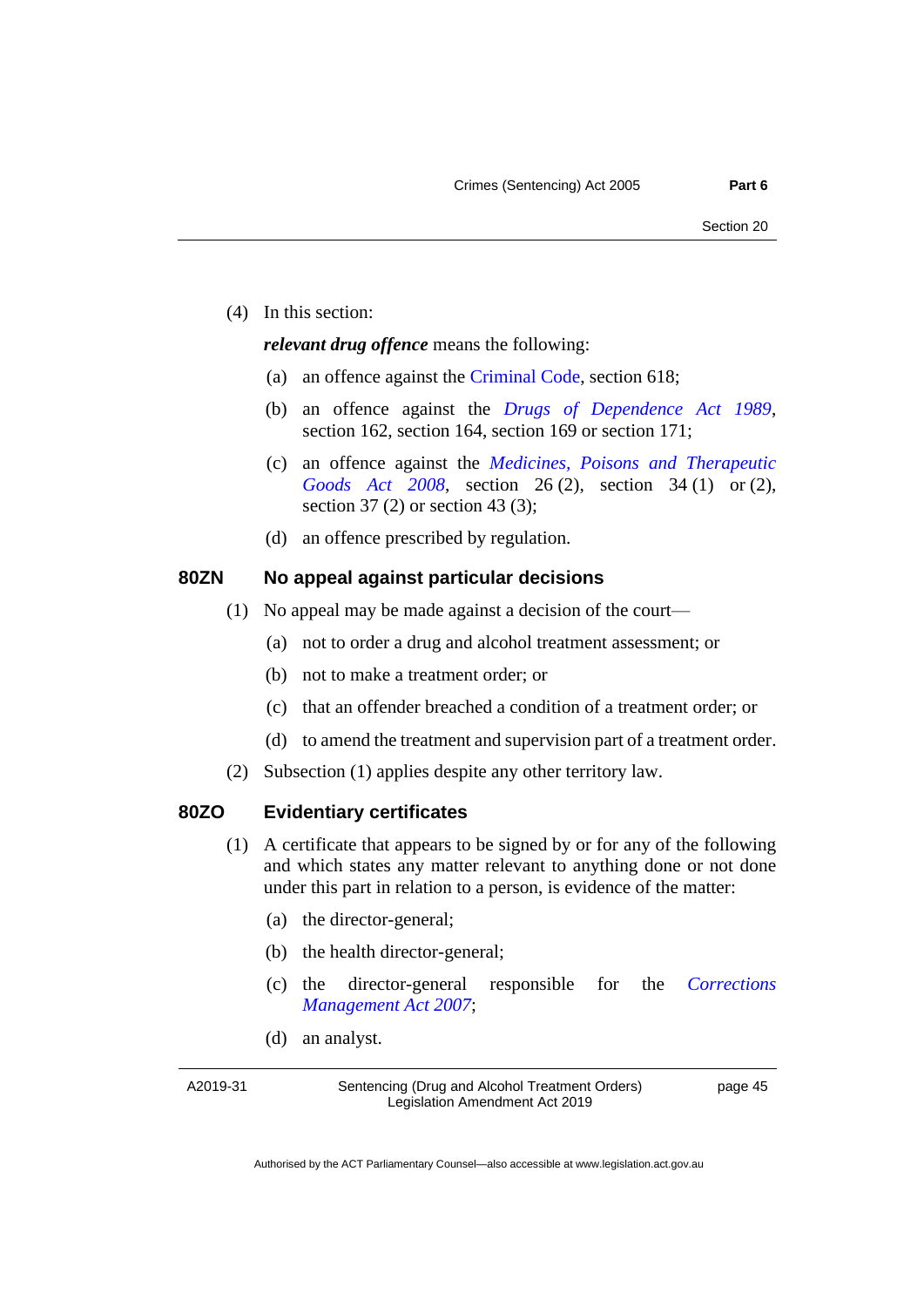- (2) The court must accept a certificate mentioned in subsection (1) as proof of the matters stated in it if there is no evidence to the contrary.
- (3) The director-general may appoint analysts for this part.
	- *Note* For the making of appointments (including acting appointments), see the [Legislation Act,](http://www.legislation.act.gov.au/a/2001-14) pt 19.3.
- (4) An appointment under subsection (3) is a notifiable instrument.

*Note* A notifiable instrument must be notified under the [Legislation Act.](http://www.legislation.act.gov.au/a/2001-14)

(5) In this section:

*analyst* means a person who is appointed as an analyst under subsection (3).

#### **80ZP Information exchanges—treatment order team**

- (1) This section applies to personal information about an offender held by a member of the treatment order team that was obtained as a result of a drug and alcohol treatment assessment, or the administration or making of a treatment order for the offender.
- (2) A member of the treatment order team may give the information to another member of the treatment order team for the purposes of the other member.
- (3) This section is additional to any other Act that provides for information to be given by, or to, a member of the treatment order team.
	- *Note* A reference to an Act includes a reference to the statutory instruments made or in force under the Act, including any regulation (see [Legislation](http://www.legislation.act.gov.au/a/2001-14)  [Act,](http://www.legislation.act.gov.au/a/2001-14) s 104).
- (4) In this section:

*personal information*, about an offender, means any information or opinion relating to the offender, whether true or not, and whether recorded in a document or not.

page 46 Sentencing (Drug and Alcohol Treatment Orders) Legislation Amendment Act 2019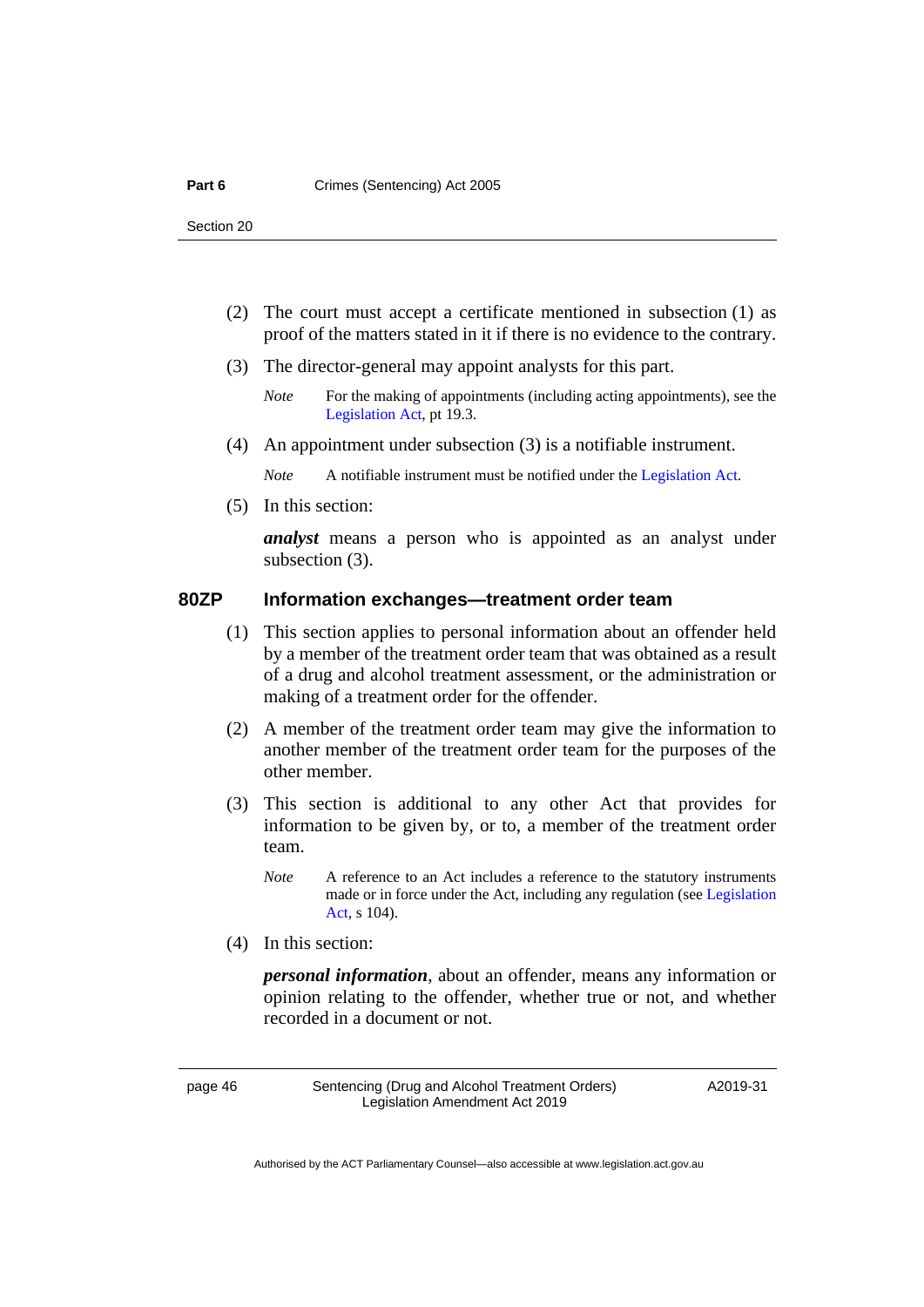#### **80ZQ Review of drug and alcohol treatment order provisions**

- (1) The Minister must—
	- (a) review the operation and effectiveness of provisions of this Act and any other territory law relating to drug and alcohol treatment orders, as soon as practicable after the end of 3 years after this section commences; and
	- (b) present a report of the review to the Legislative Assembly before the end of the section's 4th year of operation.
- (2) This section expires 5 years after the day it commences.

#### <span id="page-50-0"></span>**21 Dictionary, definition of** *assessor***, new paragraph (c)**

*insert*

(c) for part 4.2B (Drug and alcohol treatment assessments)—see section 46H.

#### <span id="page-50-1"></span>**22 Dictionary, new definition of** *core conditions*

#### *insert*

*core conditions*, of a treatment order, for part 5.4A (Drug and alcohol treatment orders)—see section 80Y.

### <span id="page-50-2"></span>**23 Dictionary, definition of** *court*

*substitute*

*court* means—

- (a) for this Act generally, if a *court* has sentenced an offender, made an order or given a direction—the same court, however constituted; and
- (b) for part 4.2B (Drug and alcohol treatment assessments) and part 5.4A (Drug and alcohol treatment orders)—the Supreme Court.

A2019-31

Sentencing (Drug and Alcohol Treatment Orders) Legislation Amendment Act 2019

page 47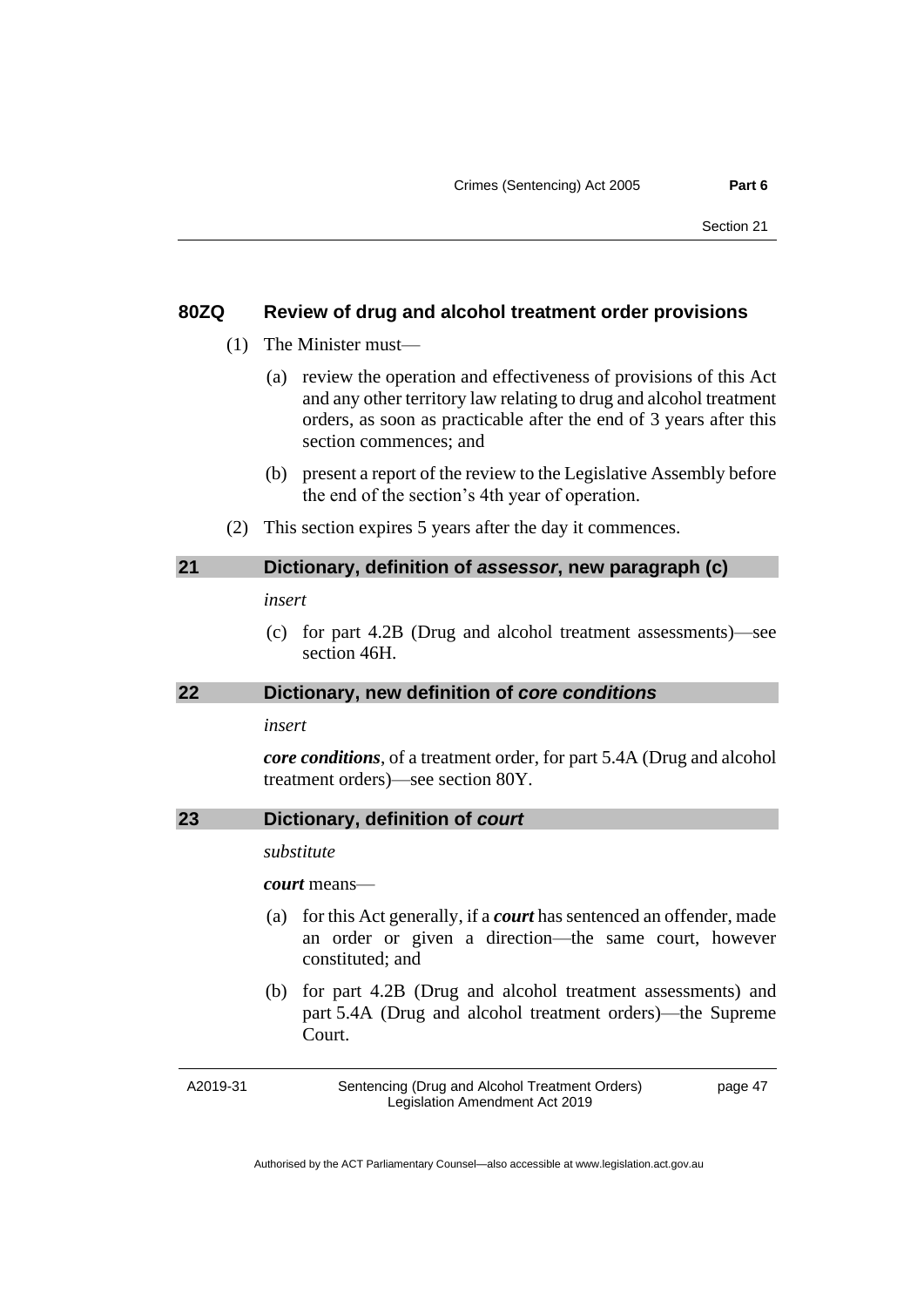#### Part 6 **Crimes** (Sentencing) Act 2005

Section 24

#### <span id="page-51-0"></span>**24 Dictionary, new definitions**

*insert*

*custodial part*, of a treatment order—see section 80W.

*drug and alcohol treatment assessment*—see section 46J.

*drug and alcohol treatment order*—see section 12A.

*health director-general* means the director-general responsible for the *[Health Records \(Privacy and Access\) Act 1997](http://www.legislation.act.gov.au/a/1997-125)*.

#### *member*—

- (a) in relation to the treatment and supervision team, for part 5.4A (Drug and alcohol treatment orders)**—**see section 80M; and
- (b) in relation to the treatment order team, for part 5.4A (Drug and alcohol treatment orders)**—**see section 80M.

*treatment and supervision part*, of a treatment order—see section 80X.

*treatment and supervision team*, for part 5.4A (Drug and alcohol treatment orders)—see section 80M.

*treatment order*, means a drug and alcohol treatment order.

*treatment order obligations*, of an offender subject to a treatment order, for part 5.4A (Drug and alcohol treatment orders)—see section 80P.

*treatment order team*, for part 5.4A (Drug and alcohol treatment orders)—see section 80M.

*treatment program*, for part 5.4A (Drug and alcohol treatment orders)—see section 80Z.

*treatment program conditions,* of a treatment order, for part 5.4A (Drug and alcohol treatment orders)—see section 80Z.

page 48 Sentencing (Drug and Alcohol Treatment Orders) Legislation Amendment Act 2019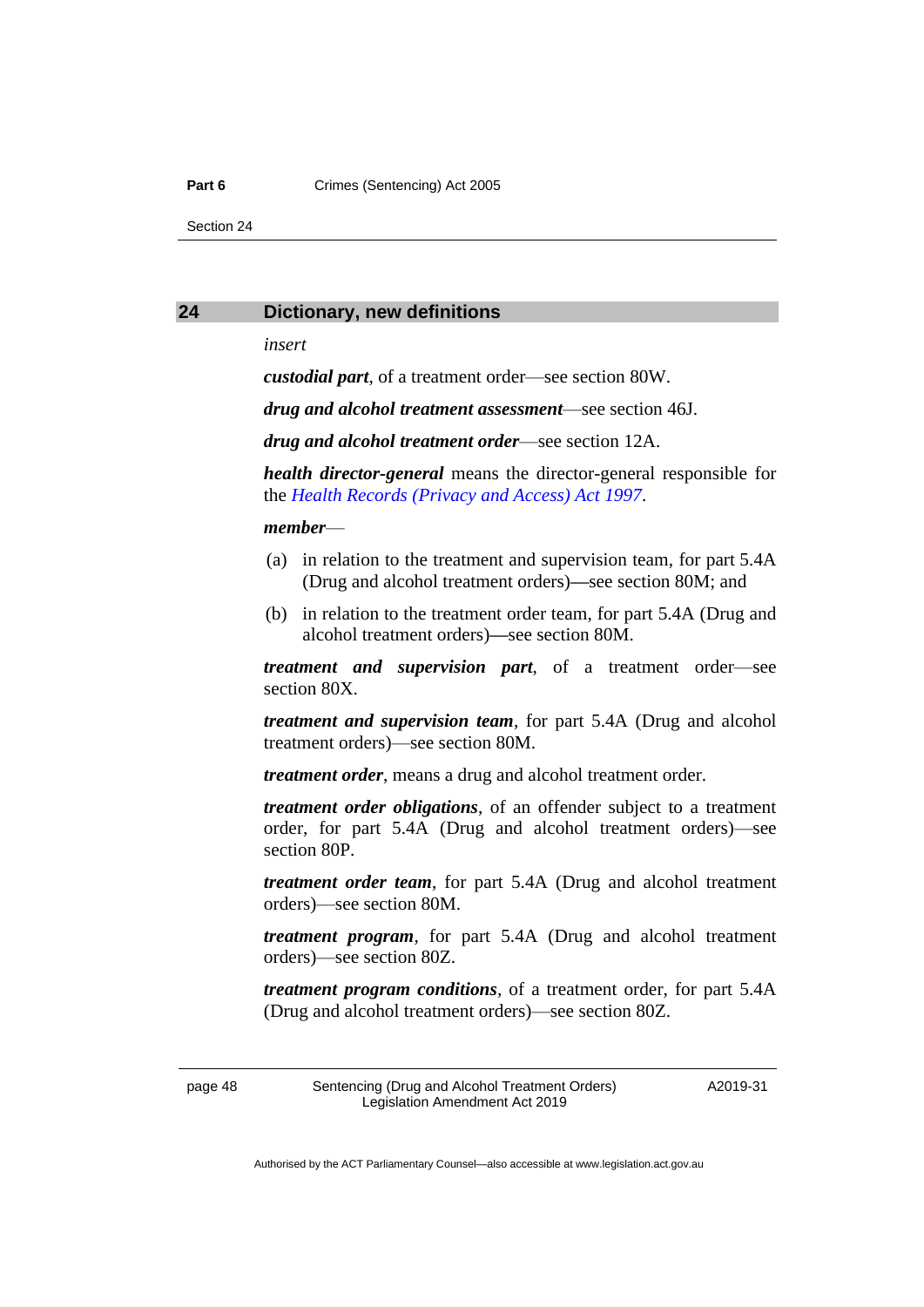# <span id="page-52-0"></span>**Part 7 Supreme Court Act 1933**

### <span id="page-52-1"></span>**25 Exercise of jurisdiction by associate judge New section 9 (1) (c)**

*insert*

(c) the jurisdiction of the court under part 2AA (Drug and alcohol treatment order jurisdiction).

<span id="page-52-2"></span>

| 26 | New part 2AA |  |
|----|--------------|--|
|----|--------------|--|

*insert*

# **Part 2AA Drug and alcohol treatment order jurisdiction**

### **37SA Definitions—pt 2AA**

In this part:

*drug and alcohol treatment order*—see the *[Crimes \(Sentencing\)](http://www.legislation.act.gov.au/a/2005-58)  Act [2005](http://www.legislation.act.gov.au/a/2005-58)*, section 12A.

#### *member*—

- (a) in relation to the treatment and supervision team—see the *[Crimes \(Sentencing\) Act 2005](http://www.legislation.act.gov.au/a/2005-58)*, section 80M; and
- (b) in relation to the treatment order team—see the *[Crimes](http://www.legislation.act.gov.au/a/2005-58)  [\(Sentencing\) Act 2005](http://www.legislation.act.gov.au/a/2005-58)*, section 80M.

*treatment and supervision team*—see the *[Crimes \(Sentencing\)](http://www.legislation.act.gov.au/a/2005-58)  Act [2005](http://www.legislation.act.gov.au/a/2005-58)*, section 80M.

A2019-31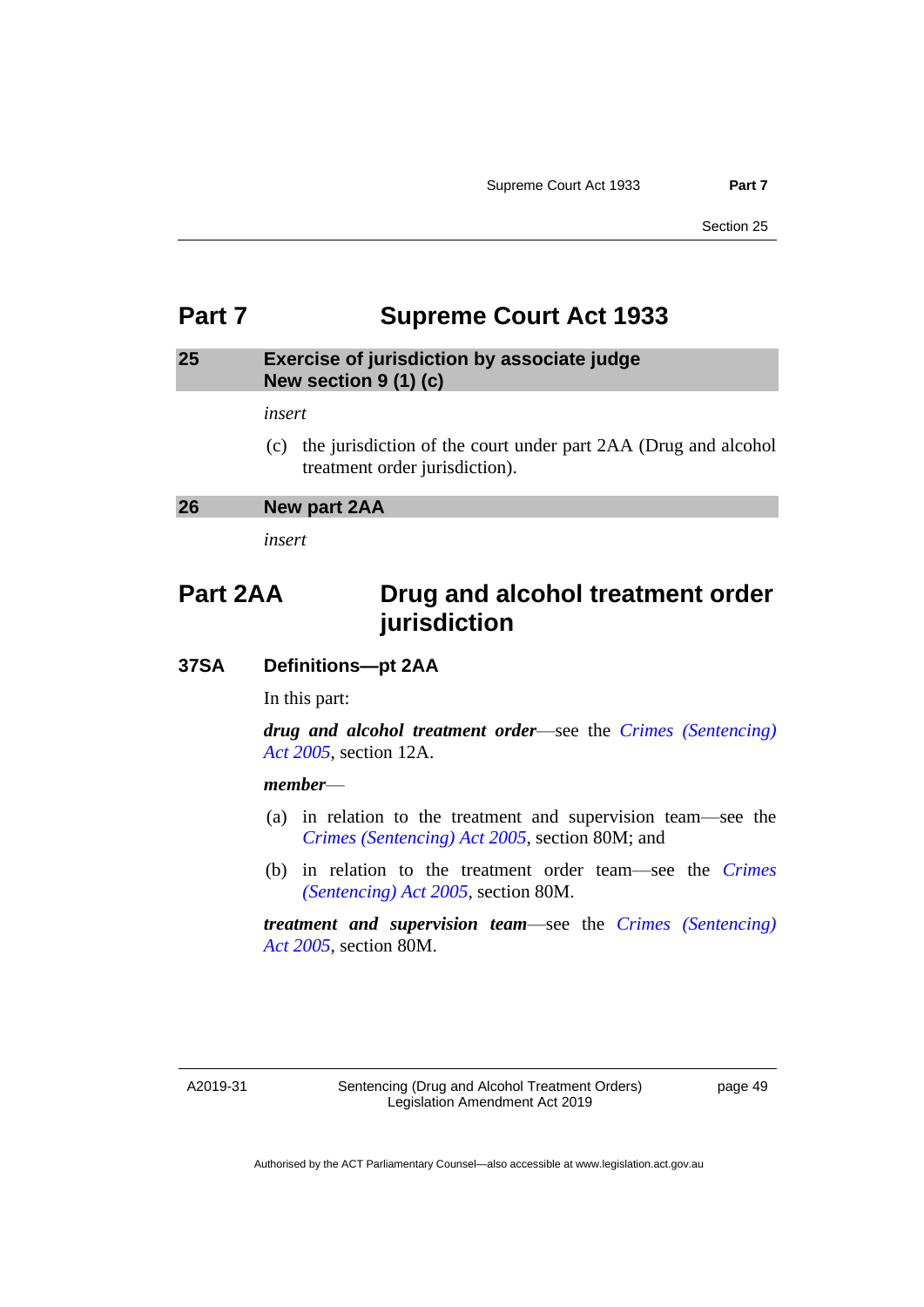#### Part 7 Supreme Court Act 1933

Section 26

*treatment order judge* means a judge exercising the jurisdiction of the court under this part.

*treatment order team*—see the *[Crimes \(Sentencing\) Act 2005](http://www.legislation.act.gov.au/a/2005-58)*, section 80M.

#### **37SB Drug and alcohol treatment order jurisdiction**

- (1) The court has jurisdiction under this part to hear and decide all matters relating to a drug and alcohol treatment order in relation to an offender.
- (2) Without limiting subsection (1), a matter relating to an offender's drug and alcohol treatment order includes the following:
	- (a) the making of the order;
	- (b) the conditions of the order;
	- (c) an amendment of the order;
	- (d) the offender's compliance with the order;
	- (e) the cancellation or suspension of the order;
	- (f) any matter reasonably necessary for the proper administration, operation of, or compliance with, the order.

### **37SC Court not bound by rules of evidence**

When exercising its jurisdiction under this part, the court is not bound by the rules of evidence and may inform itself of anything in a manner it thinks appropriate.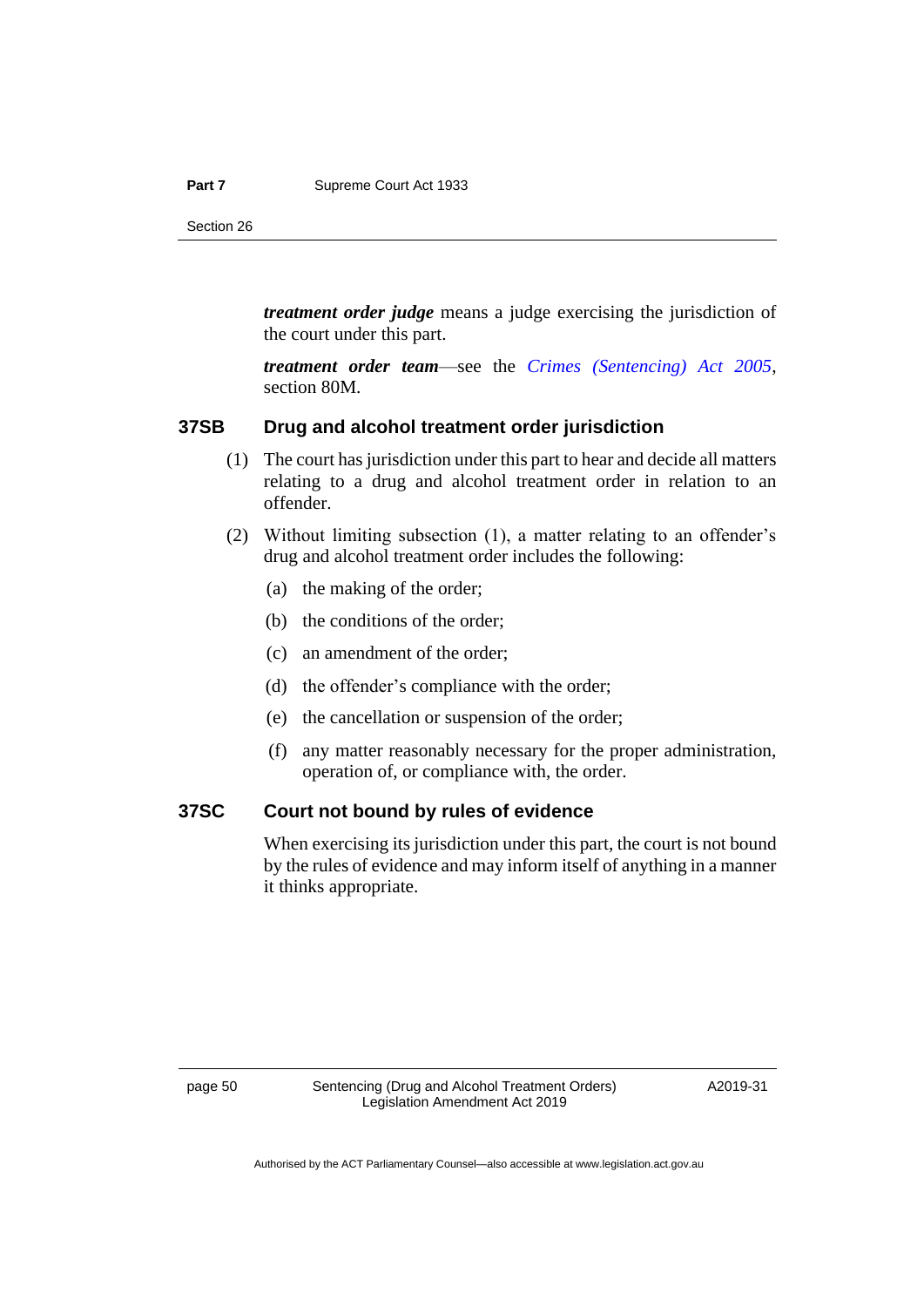#### **37SD Treatment order judge may convene case conference**

- (1) The treatment order judge may, from time to time, convene a case conference with the treatment order team or the treatment and supervision team in relation to any matter relating to a drug and alcohol treatment order, including the following:
	- (a) the making, amending or cancelling the order;
	- (b) giving directions that are reasonably necessary to achieve the object of the order;
	- (c) consulting with other members of the treatment and supervision team or members of the treatment order team;
	- (d) monitoring the progress of the offender subject to the order;
	- (e) managing the work of the court in relation to drug and alcohol treatment orders.
- (2) It is not a requirement of a case conference under this section that the offender or the offender's lawyer be present unless the court directs otherwise.

#### <span id="page-54-0"></span>**27 Dictionary, new definitions**

#### *insert*

*drug and alcohol treatment order*, for part 2AA (Drug and alcohol treatment order jurisdiction)—see the *[Crimes \(Sentencing\) Act 2005](http://www.legislation.act.gov.au/a/2005-58)*, section 12A.

*member*, for part 2AA (Drug and alcohol treatment order jurisdiction)*—*

- (a) in relation to the treatment and supervision team—see the *[Crimes \(Sentencing\) Act 2005](http://www.legislation.act.gov.au/a/2005-58)*, section 80M; and
- (b) in relation to the treatment order team—see the *[Crimes](http://www.legislation.act.gov.au/a/2005-58)  [\(Sentencing\) Act 2005](http://www.legislation.act.gov.au/a/2005-58)*, section 80M.

A2019-31

Sentencing (Drug and Alcohol Treatment Orders) Legislation Amendment Act 2019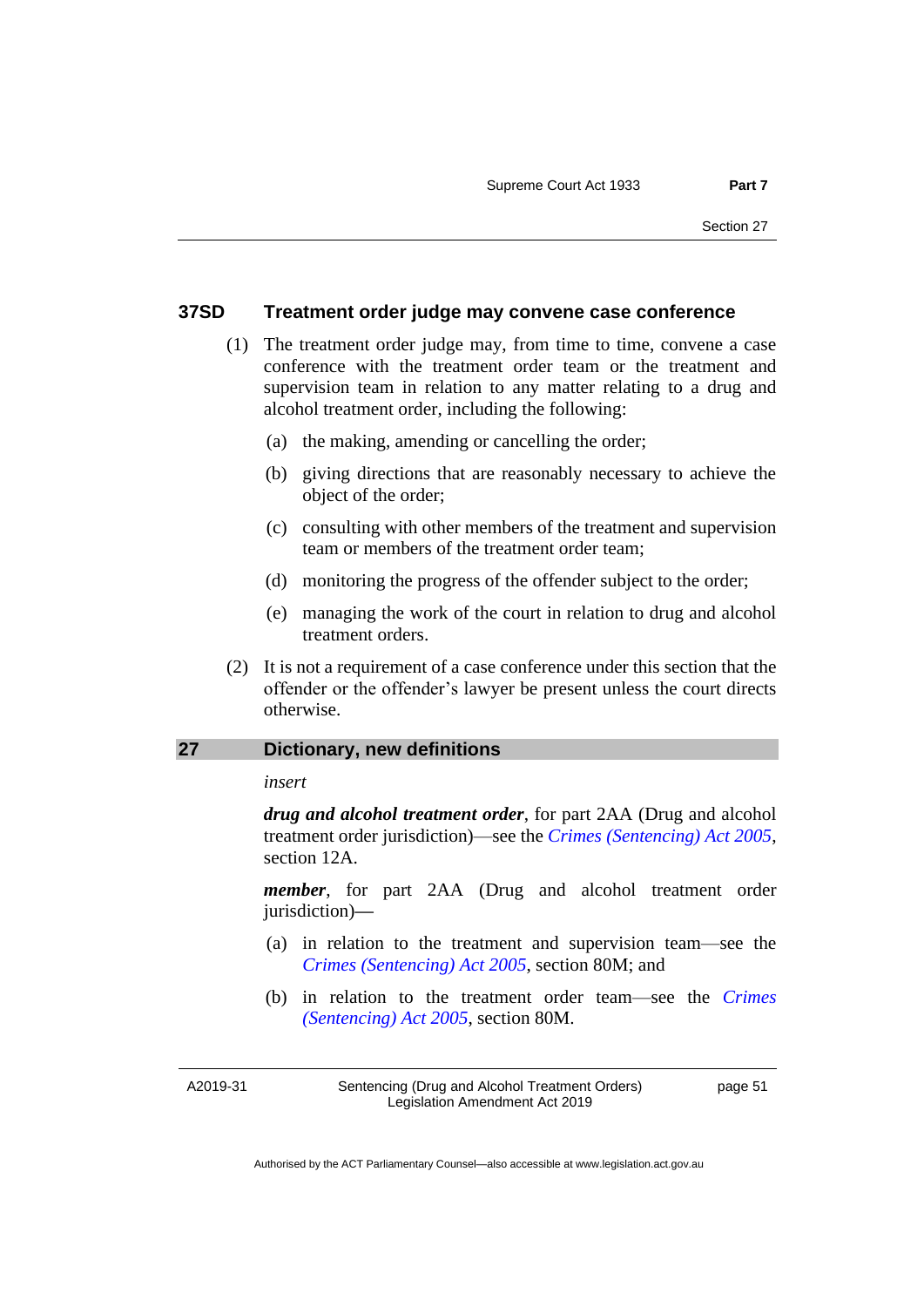*treatment and supervision team*, for part 2AA (Drug and alcohol treatment order jurisdiction)—see the *[Crimes \(Sentencing\) Act 2005](http://www.legislation.act.gov.au/a/2005-58)*, section 80M.

*treatment order*, for part 2AA (Drug and alcohol treatment order jurisdiction)—see the *[Crimes \(Sentencing\) Act 2005](http://www.legislation.act.gov.au/a/2005-58)*, dictionary.

*treatment order judge*, for part 2AA (Drug and alcohol treatment order jurisdiction)—see section 37SA.

*treatment order team*, for part 2AA (Drug and alcohol treatment order jurisdiction)—see the *[Crimes \(Sentencing\) Act 2005](http://www.legislation.act.gov.au/a/2005-58)*, section 80M.

page 52 Sentencing (Drug and Alcohol Treatment Orders) Legislation Amendment Act 2019

A2019-31